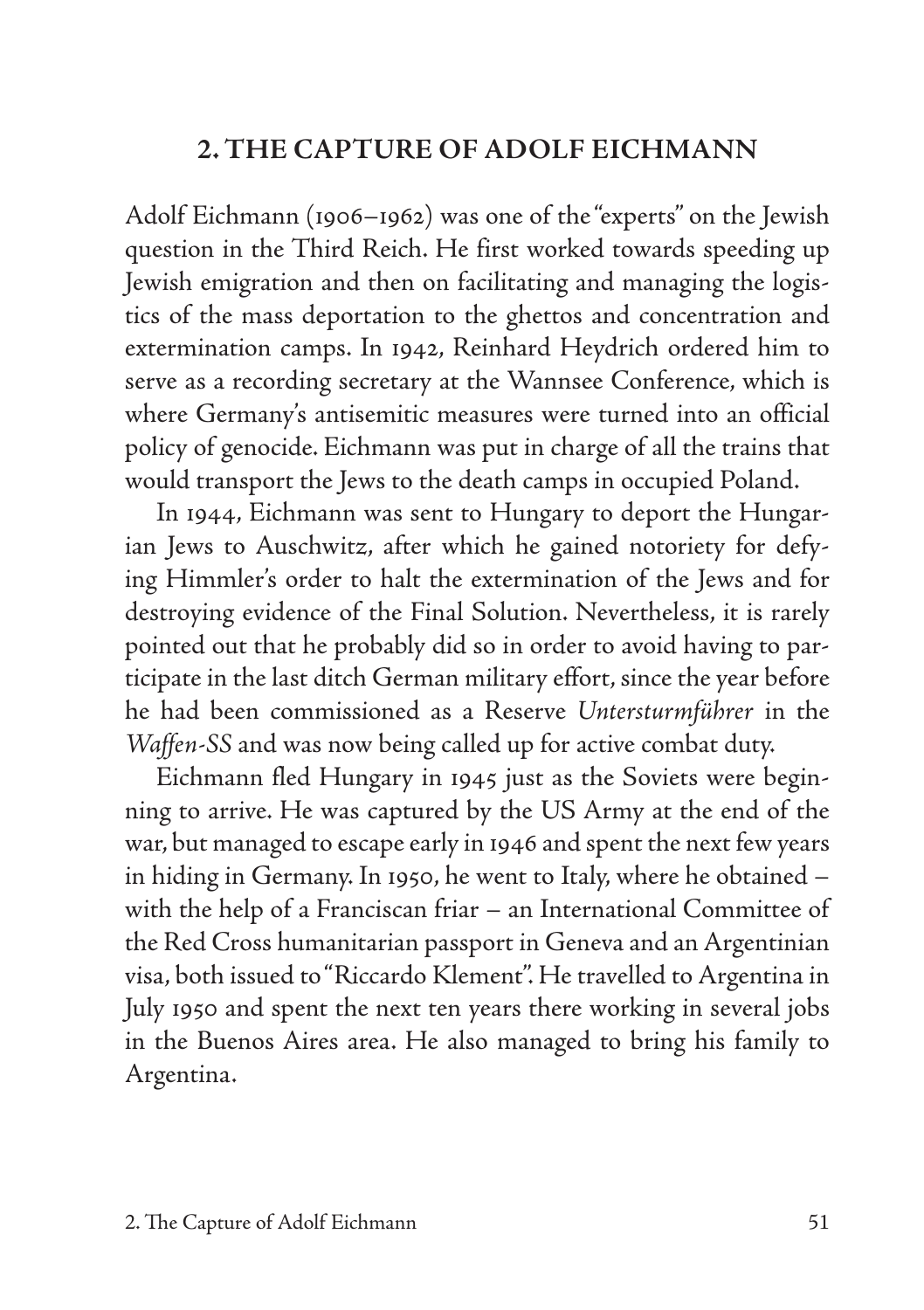### **2.1. The Capture and Diplomatic Conflict**

Adolf Eichmann was kidnapped by the Israeli Secret Services on 11 May 1960. The Mossad kept him in a "safe house" in Buenos Aires for nine days. On 20 May 1960, he was transported to Israel on a special El Al flight which had been used to bring an Israeli delegation, including the Minister Abba Eban, to Argentina for the 150th anniversary of the country's independence. On 23 May, the Israeli Prime Minister David Ben-Gurion told "the world" that Eichmann was being held in an Israeli prison. Newspapers around the world reported the news of Eichmann's capture and rumours abounded as to where and how Eichmann had been captured. The West German government announced that it would not demand his extradition to Germany. Even the Soviet Union announced that Israel was entitled and indeed obliged to try Eichmann (*New York Times,* May 24, 1960).

However, a diplomatic conflict with the Argentine government was inevitable. Argentina requested official proof of the authenticity of the information it had received that an Israeli commando unit had penetrated Argentine territory and kidnapped Adolf Eichmann, explaining that if this turned out to be true Argentina would be compelled to take measures against Israel (*New York Times,* June 2, 1960; Sachar 1976/1996, 555; Ben-Gurion 1972, 576). Israel replied with a diplomatic note followed by a personal letter from Ben-Gurion to President Arturo Frondizi (*New York Times,* June 7; June 10, 1960).

The most striking feature of the note, personally delivered to Argentine Foreign Minister Diogenes Taboada by Arieh Levavi, the Israeli ambassador in Buenos Aires, was incomprehensible effort on the part of the Israeli government to disclaim all responsibility for Eichmann's capture. It boldly claimed that "the government of Israel had no knowledge whatsoever that Eichmann came to Israel from Argentina, as the Israeli Security Services did not inform it of this"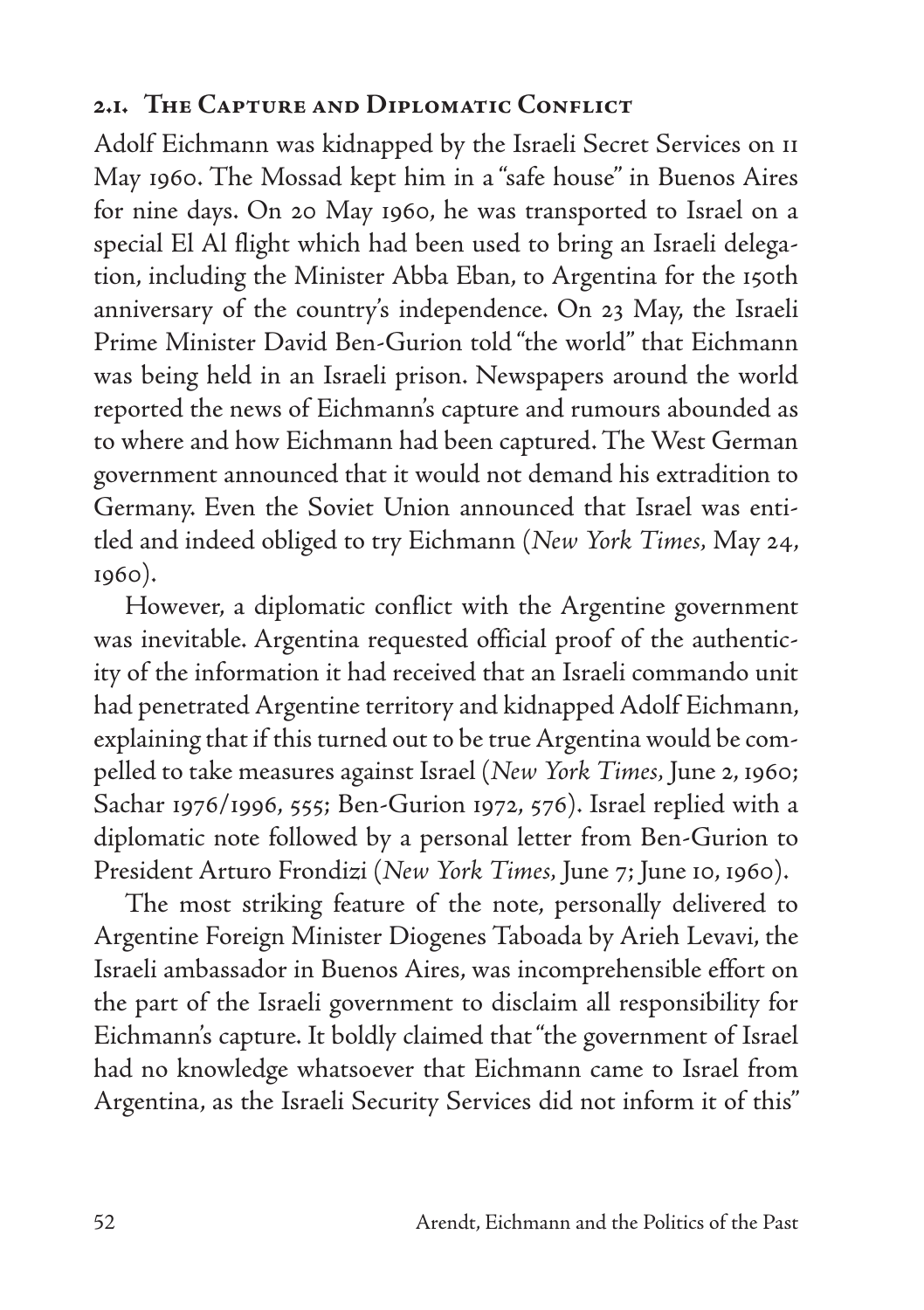(cit. Ben-Gurion 1972, 577; cf. Aharoni 1996, 168–189). It further explained that "the group of volunteer searchers made contact with Eichmann and asked him if he was prepared to come for trial to Israel" (cit. Ben-Gurion 1972, 577; *New York Times,* June 7, 1960). The note called into question the Israeli Foreign Ministry's ability to judge and evaluate the kind of stories that the international community would believe to be true. Zvi Aharoni, one of the protagonists of Eichmann's capture, put it harshly: "In fact, it was so naïve and far from the actual events, that it is difficult to understand how anyone in the Israeli Foreign Ministry could have hoped to end the delicate affair in such a way." (Aharoni 1996, 168)

Argentina was not, of course, satisfied with this, and proceeded to submit a note to the president of the United Nations' Security Council stating that the manner of Eichmann's removal had created a climate of insecurity and distrust that was incompatible with the preservation of international peace, and asking the Council to pass a resolution that would restore Argentina's rights *(New York Times,*  June 16, 1960; Sachar 1996, 555; Ben-Gurion 1972, 580).

A heated debate broke out on 22 June, when Golda Meir, Israel's Minister for Foreign Affairs, repeated the same arguments presented previously by Ben-Gurion. She argued that "the State of Israel has not violated the sovereignty of Argentina in any manner whatsoever [...] with the greatest respect for the distinguished representative of the Argentine, I think that he is in complete error, as a basic legal proposition, in confusing the illegal actions of individuals [...] with a non-existent intentional violation of the sovereignty of one member-State by another" *(Eichmann in the World Press* 1960, v; cf. *New York Times,* June 23, 1960). This is a clear case of Israel's refusal to take any governmental responsibility for Eichmann's kidnapping. Meir was not, however, satisfied with merely trying to conceal the Israeli government's role in the episode, but instead proceeded to put the blame on "those who pursued him [Eichmann] for over fifteen years and finally seized him" (*Eichmann in the World Press* 1960, v; cf. *New*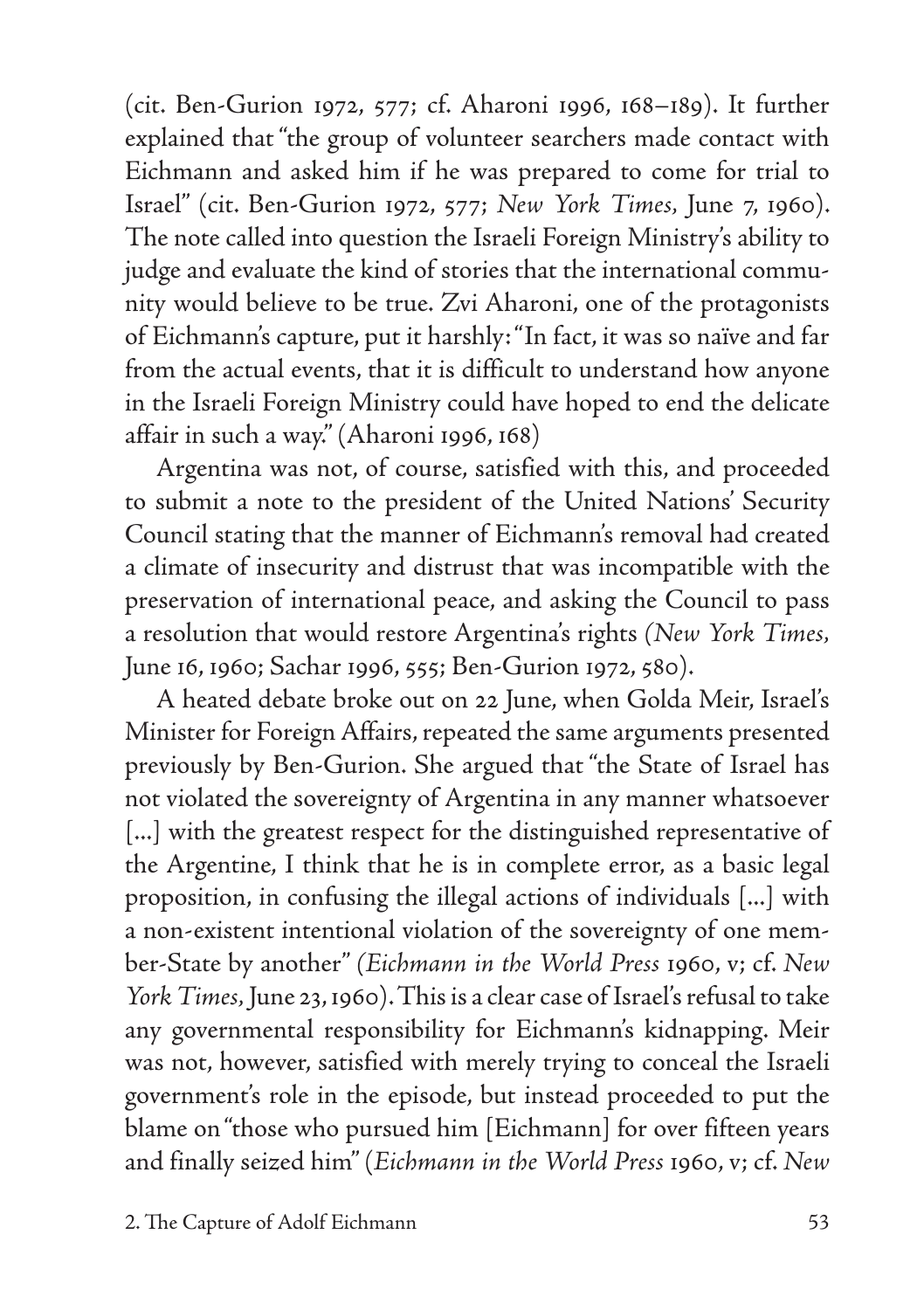*York Times,* June 23, 1960). As we will soon see below, in reality, the unhappy fate of these tenacious volunteers was to remain totally outside the sphere of these decisive events.

After the debate, a resolution was passed condemning Eichmann's abduction as a violation of Argentine sovereignty and recognising Argentina's right to demand compensation. However, Argentina resolutely rejected Israel's offer of the public expressions of its sincere regrets and declared the Israeli ambassador in Buenos Aires a *persona non grata* (*New York Times,* July 23, 1960; Sachar 1976/1996, 555). It took several weeks of negotiations and correspondence between the two governments to reach a compromise that was acceptable to the Argentine government. On 3 August, the Argentine and Israeli governments released a joint statement in which they assured each other of their mutual regret and condemnation of the actions of the citizens of Israel, which had violated the fundamental rights of the state of Argentina (Sachar 1976/1996, 555; cf. Aharoni 1996, 170). In this way, the Israeli government actually condemned the actions of its own secret services, and as such it is not surprising that the then Mossad Chief Isser Harel remained incensed about the political manoeuvres at the time. He had acted under direct orders of the Prime Minister and could not possibly have anticipated that the private acknowledgements of his actions would be followed by public condemnation (Aharoni 1996, 170).

Right from the beginning it was clear that once in Israel, no power on earth could have persuaded Israel to extradite Eichmann to any other country, nor did any country ask her to do so. Israel and Argentina had signed an extradition treaty just prior to Eichmann's kidnapping on 9 May 1960, although in reality this treaty only gave Israel more reasons not to attempt to enforce it in Eichmann's case. According to the treaty, extradition was permitted only when the crime involved was punishable in both countries by prison sentences of three years or more. However, in the event that more than one country requested a person's extradition, he would be delivered to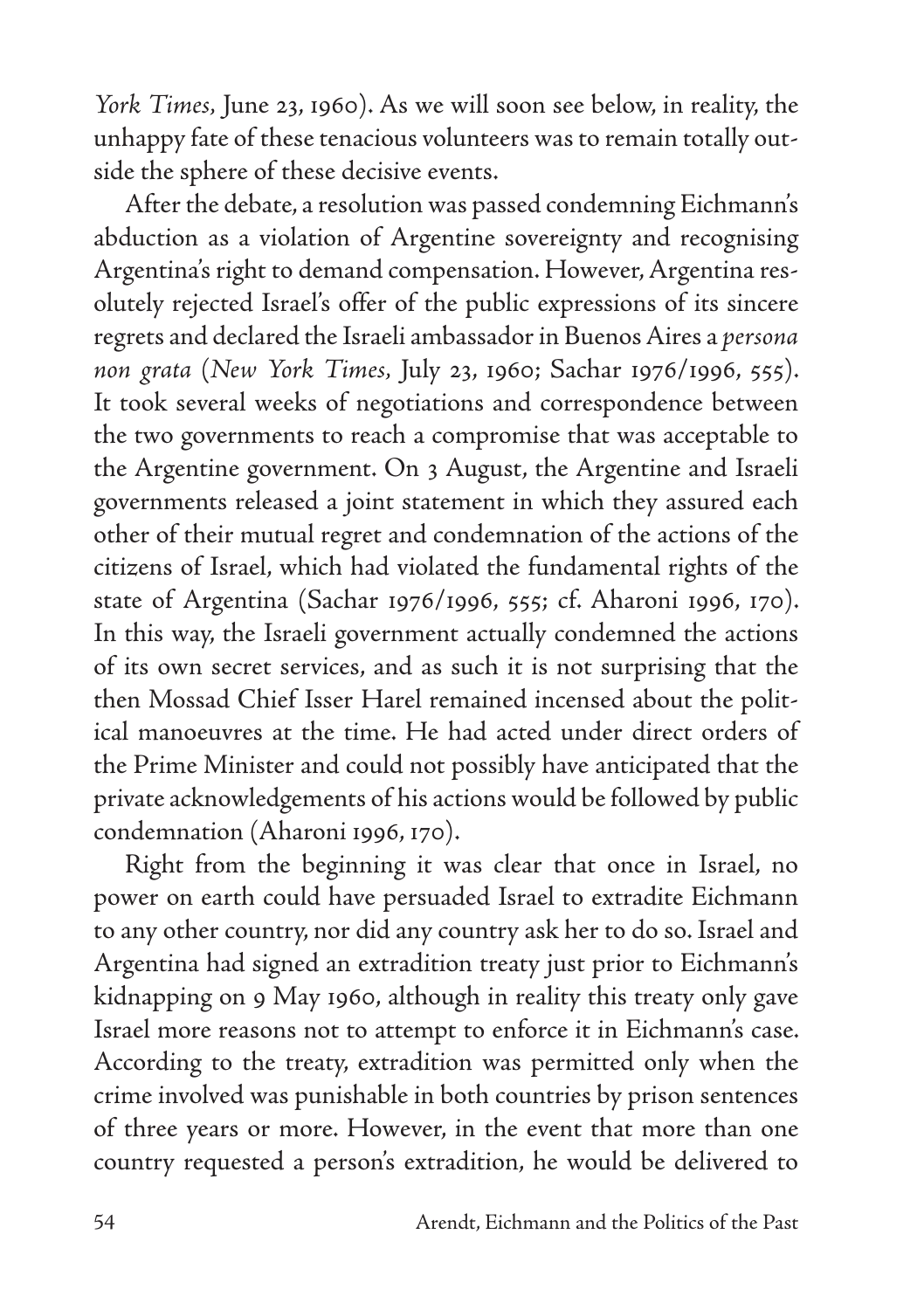the country in which the most serious crime was committed. Thus, despite the fact that Germany and Argentina had no extradition treaty, in theory it was possible that Eichmann would not have been extradited to Israel but rather to one of the countries in which he committed his crimes. Even more importantly from the Israeli point of view, the treaty stipulated that extradition was forbidden in cases of military, political or related crimes. It was only too obvious that Eichmann's crimes were precisely of this kind, and as such Argentina could have cited its duty to provide political refuge (*New York Times,* June 9, 1960). This argument was, in fact, used by Argentina during the diplomatic conflict. On more than one occasion it cited the South American tradition of providing anyone in need with political refuge (*New York Times,* June 9; June 16; June 23, 1960). Nevertheless, in our context here and, in fact, in the context of world politics as well, the significance of the diplomatic crisis between Argentina and Israel should not be exaggerated. It is more important to attempt to pinpoint the kind of inner power struggles to which the kidnapping and trial were related.

## **2.2. The Mossad Operation**

Although historically Adolf Eichmann is seen as one of the biggest Nazi criminals, he was by no means unanimously considered so during the 1950s. In fact, hardly anybody was interested in capturing and trying Eichmann in the 1950s. The Cold War was dominating world politics at the time, and the German and Austrian governments were desperately trying to bring an end to denazification and war crime issues. In Germany, this was accomplished by enforcing a twenty-year statute of limitations, which stated that war criminals could only be prosecuted up until 1965. According to the German penal code of 1871, under which Nazi criminals were prosecuted and punished, the statute of limitations applied to all crimes. The Bundestag's conservative majority had rejected the extension of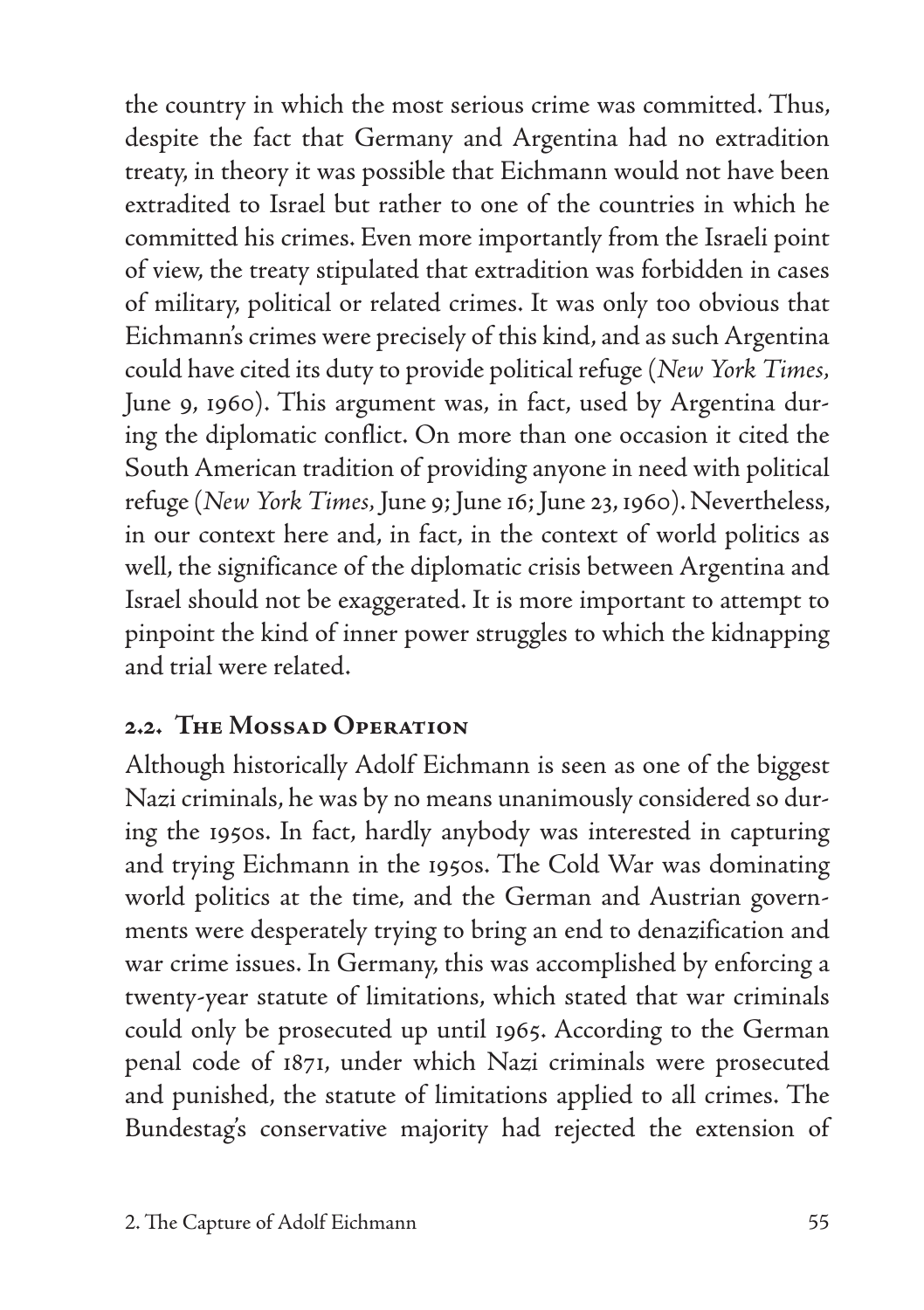the statute in 1960 in cases of manslaughter. Thus, it seemed likely that after May 1965, Nazi criminals who had successfully evaded detection and indictment would be able to avoid further prosecution (Shafir 1999, 232).

Despite the launch of a campaign aimed at extending the statute of limitations in cases of murder, the number of Germans who were in favour of ending the further prosecution of Nazi criminals grew during the first half of the 1960s, particularly during the Auschwitz trial in Frankfurt in 1964. In the early 1960s, there was a partial purge in the West German judiciary system, and a number of state prosecutors who had been involved in cases resulting in illegitimate and severe sentences during the Nazi dictatorship voluntarily retired. Nevertheless, there was also a growing tendency to hand down verdicts of complicity in murder rather than murder itself, despite the sharp public criticism of and debate surrounding the issue. Because of Israel's dependency on German financial and military aid, Ben-Gurion was careful not to raise the issue of Bonn's handling of Nazi criminals after the Eichmann trial. The West German government finally extended the statute until 1969, and it was extended again in 1969 until ultimately being abolished in 1979 (Shafir 1999, 233–237).

Israel was also busy handling more urgent matters than the hunt for Nazi criminals. The massive influx of refugees arriving in the country had to be absorbed and a powerful military apparatus built in order to deter the Arab enemy. Moreover, there was a widely held view in Israel that the victims of the Holocaust had gone to their slaughter blindly; that they could and should have resisted more forcefully (Pick 1996, 139–140; Segev 1991/1993, 325). In addition, more and more people simply believed that it no longer made sense to hunt Eichmann because he was most likely already dead. In 1956, even *Haaretz,* a prestigious and respected Israeli newspaper, began to embrace this opinion (*Life*, February 24, 1961, 92).

In those days, only a few persistent and determined Nazi-hunters, most notably Tuviah Friedman and Simon Wiesenthal, continued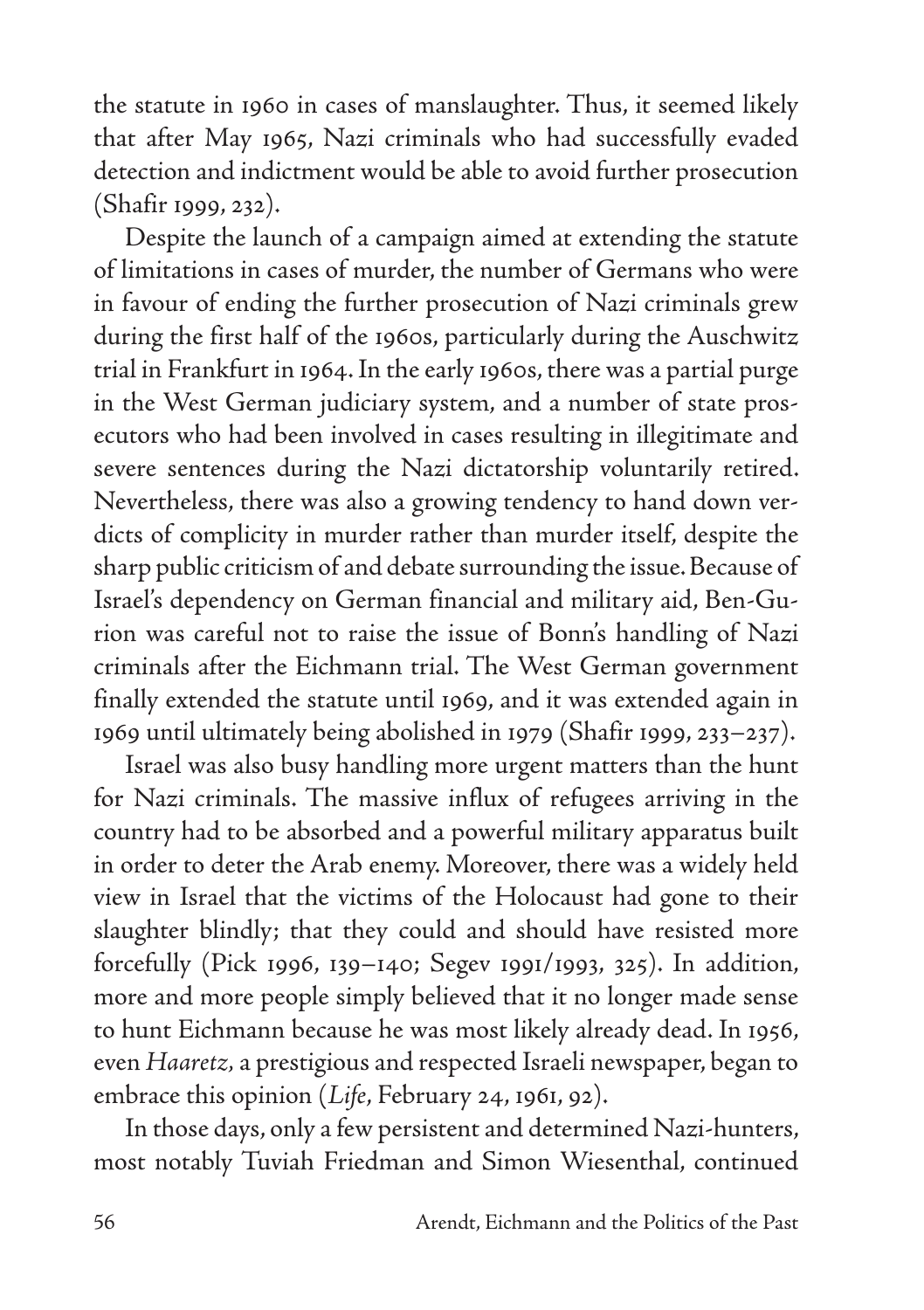to attempt to track down those responsible for the destruction of the Jews. As to Tuviah Friedman, he was originally a lieutenant in the Polish Security Service after the German defeat and continued to vigilantly call for Eichmann's capture via a small and almost penniless documentation centre for Nazi war criminals, which was first established in Vienna and then in Haifa under the auspices of Yad Vashem and eventually the World Jewish Congress. In 1959, when it finally became clear that Eichmann was in all probability in Buenos Aires, Friedman received an invitation to speak at an election campaign rally of Ben-Gurion's Mapai Party. He accepted the invitation and gave a speech in which he begged Ben-Gurion to go on the hunt for Eichmann, after which he was told he had made an impression on the Prime Minister (*Life,* February 24, 1961, 99–100; Friedman 1961, 251–252). After a long period of silence, Friedman's Argentine correspondent reported that a "Mr. Schurman" had visited him and that they had had a long talk. After that, however, Friedman was informed that the Prime Minister no longer required his services. Friedman commented in *Life Magazine*: "What happened after that I have never discovered. To this day I do not know how this information was used – or even if it was important in Eichmann's capture. Others captured Eichmann." (*Life,* February 24, 1961, 100; Friedman 1961, 251–258)

Simon Wiesenthal's life followed a path quite similar to Friedman's. As the director of his own small documentation centre, first in Linz and then in Vienna, he had been working for years to catch as many Nazi criminals as possible, Adolf Eichmann included. He was not, however, involved in the Mossad operation in Argentina. Wiesenthal's biographer, Hella Pick, points out that there are a number of murky areas regarding who did what and when in the Eichmann case. One of the most contentious issues concerns the dossier of evidence, including the clues to Eichmann's presence in Argentina, which Wiesenthal had accumulated and subsequently sent to Nahum Goldmann, President of the World Jewish Congress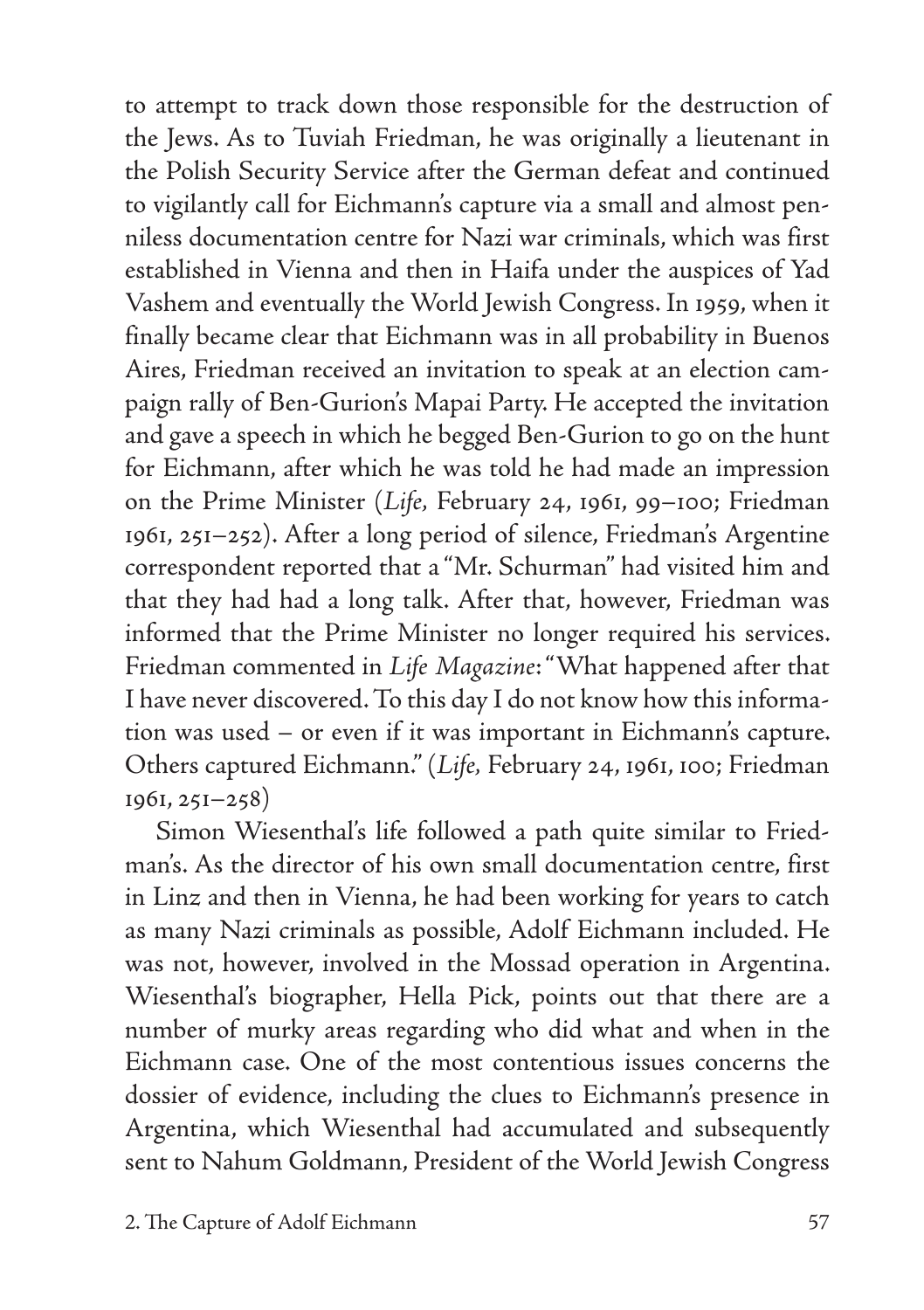in 1954, upon his request. Goldmann never directly acknowledged receipt of this correspondence, nor did any of his followers in the WJC (Pick 1996, no). So if it was not on the initiative of these resolute and dedicated Nazi-hunters that Eichmann was captured, who gave the orders and what actually transpired?

Tom Segev's excellent book on the Israelis and the Holocaust was probably the first study in which the origin of the events leading up to the Eichmann trial was traced in Germany. He reports that in September of 1957, Fritz Bauer, then the chief prosecutor for the West German state of Hessen, contacted Eliezer Shinar, Israel's representative in Bonn, in order to personally pass on the news that Eichmann was in Buenos Aires. He wanted to provide Israel with the information because he feared that someone in Germany would make sure that Eichmann was not extradited, or might even warn him that his whereabouts had been revealed (Segev 1991/1993, 325).

It was at this point that the Mossad first came on to the scene, although it did not achieve much at first. This was, however, due to the fact that the Mossad was not actually interested in the matter at that time and was thus quite slow to take action. According to General (Res.) Meir Amit, who directed the Mossad after Isser Harel from 1963 to 1968, the entire operation to capture Eichmann in Argentina was regarded with mixed feelings by the Israeli intelligence community, as they felt that the Mossad was not fulfilling its proper mandate as the initiator of the struggle against Israel's hostile Arab neighbours. Once it began, "Operation Eichmann'' did indeed consume much of the Mossad's capacity, leaving other operations in the background. However, Amit also points out that in retrospect, it is clear that it was precisely because of this operation that the Mossad gained immense international attention and recognition, which thus facilitated its future success (Amit in Aharoni 1996, 7).

Only four months after he had obtained the information about Eichmann, Isser Harel sent a Mossad operative to Argentina to confirm its validity. The operative was, however, unable to locate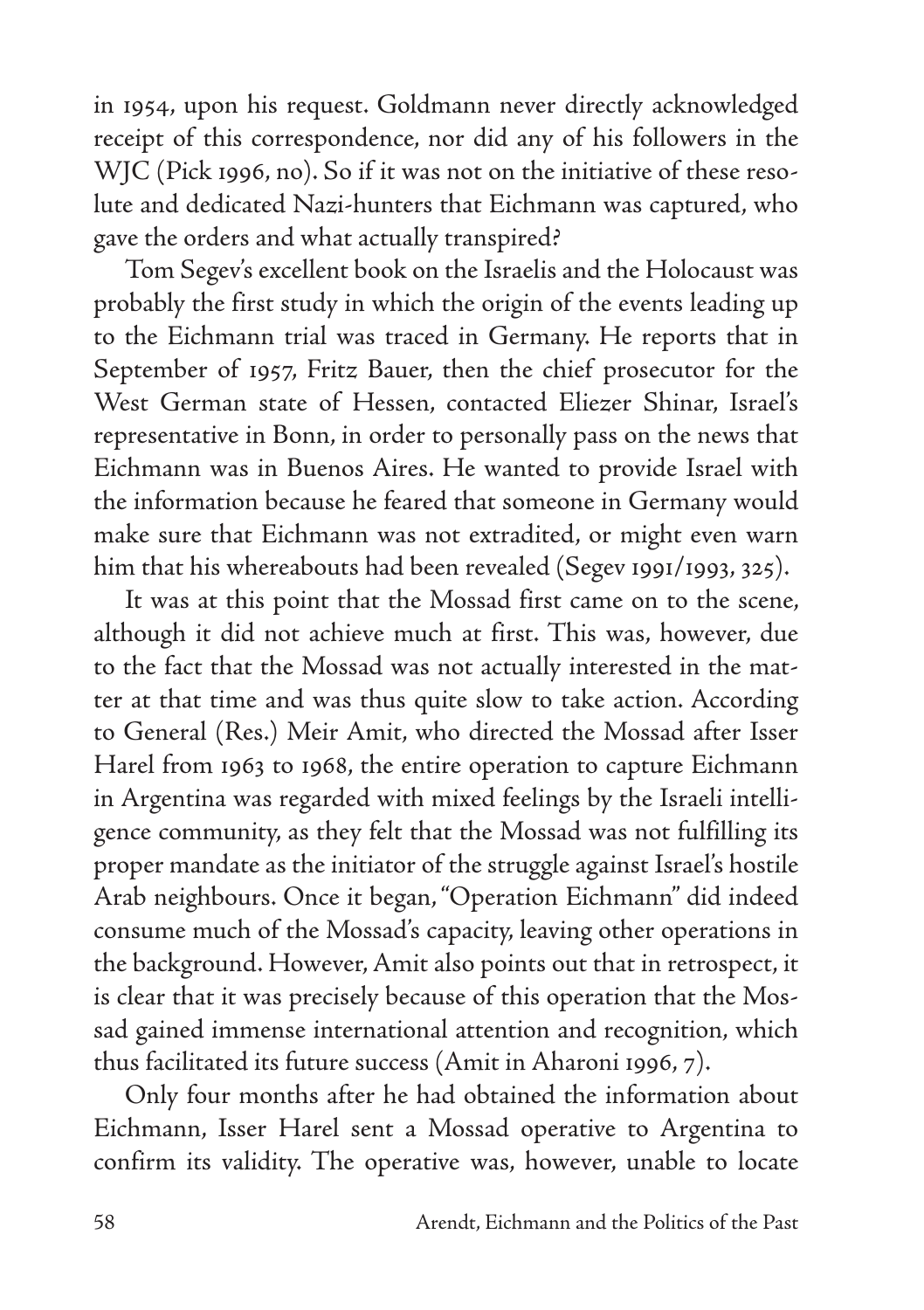Eichmann within the space of two weeks, whereupon he returned home and the Mossad decided not to pursue the matter further (Aharoni 1996, 80). Bauer refused to give up, however, and he contacted the Mossad again in 1959, this time with Eichmann's name and address. Bauer went with attorney general Haim Cohen to see Ben-Gurion, telling him that there was no time to spare as he planned to pass the information on to his government and demand that Eichmann be extradited if Israel was unwilling to act. As a result, Ben-Gurion ordered the Mossad to conduct a covert operation aimed at capturing Eichmann (Segev 1991/1993, 325).

There is no doubt or disagreement about the fact that Isser Harel personally directed the mission. However, there has been heated dispute among Mossad agents as to who the decisive actors in Argentina actually were. The dispute stems, at least partly, from the twofold organisation of the operation. It involved the participation of both those responsible for its planning in Israel and those who were sent to Argentina to carry it out. Basically, the dispute comes down to those who supported Harel's policy and those who criticised it (Aharoni 1996; Harel 1975; Malchin 1990).

One of Harel's staunchest critics was Zvi Aharoni, who was sent to Buenos Aires in February 1960 to prepare the operation on site. Long before Harel decided to take the Eichmann case seriously, Aharoni had criticised the Mossad for moving too slowly on the matter. Once in Buenos Aires, Aharoni was happy to proceed and transmitted as much information as he was able to gather, safe in the knowledge that Harel could no longer control his every move (Aharoni 1996, 89). It took him several weeks to locate Eichmann and gather sufficiently clear photographs of him to send back to Israel. Immediately after he had left the film in a photo shop to be developed, he received a cable ordering him back home to report to his superiors. It was only on his way home, when he coincidentally encountered Harel on the aeroplane from Paris to Tel Aviv, that he learnt that he was also expected to participate in the next phase of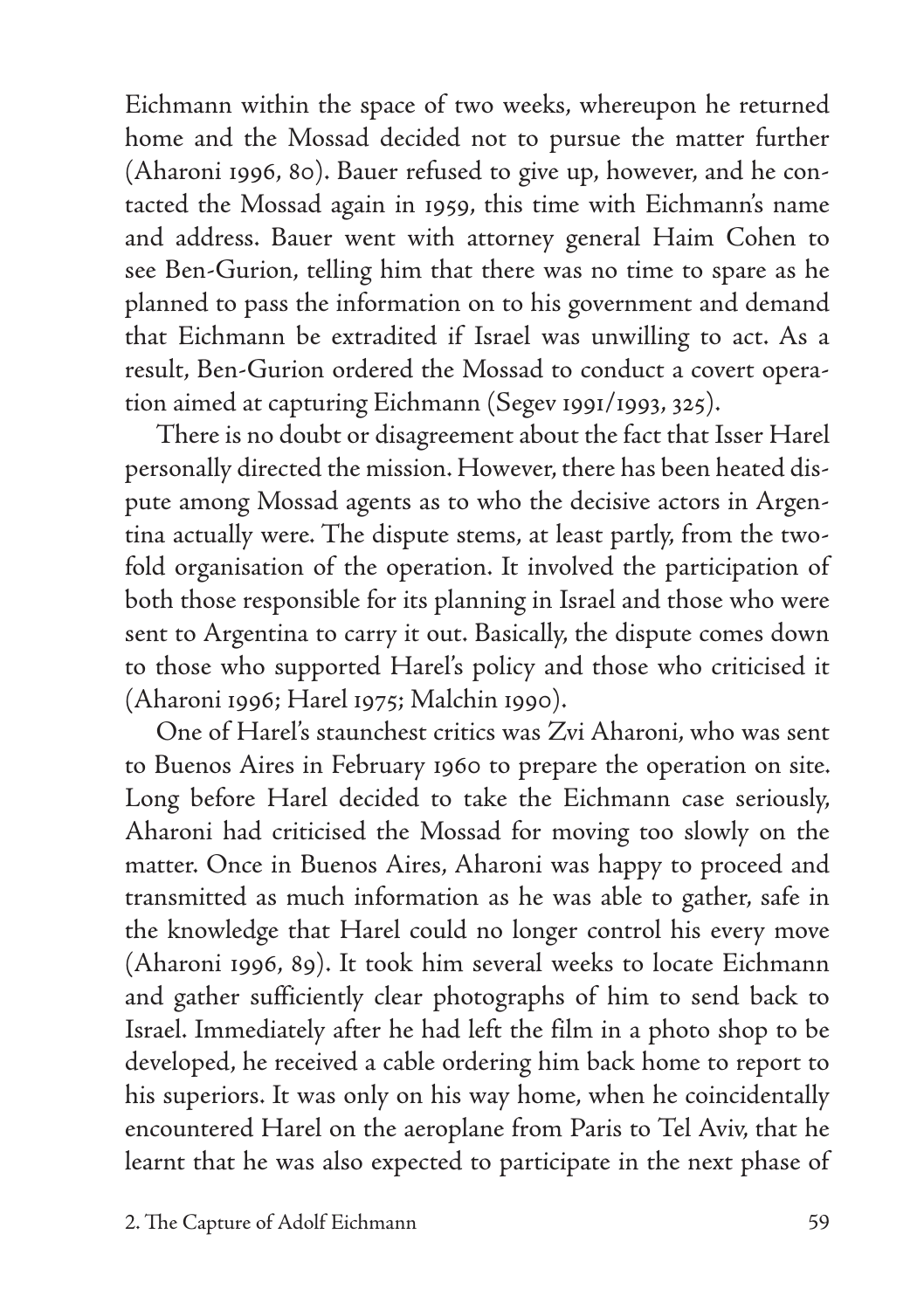the operation (Aharoni 1996,123–126). He was sent back to Buenos Aires in April 1960 as a member of the four-man advance guard sent to assess the situation on site and determine whether or not the conditions for carrying out the main operation were favourable (Aharoni 1996, 126).

In the meantime, others had been preparing the tactical aspects of the operation in Israel. One such person was Zvi Malchin, a man faithful to Harel and a stooge who was supposed to literally grab Eichmann on the street. He was also the man who would come to contest Aharoni's decisive role in the operation after the fact (see Malchin 1990). For reasons doomed to remain a mystery to outsiders, these men did not get along well with each other, not to mention the disagreements within the rest of the group. In Aharoni's report, these disputes culminated into a rather heated quarrel over who was supposed to drive the first car of the group sent to capture Eichmann. Harel, who was present at the time, decided it should be Aharoni (Aharoni 1996, 133).

Unlike the rather insignificant dispute over the driver of the car, the question of who would act as Eichmann's main interrogator following his capture was obviously of utmost importance. Once again, it was Harel who made this decision. He had already ordered that Aharoni would be the only man to speak with the prisoner, as he spoke German and was an experienced interrogator. In addition, he was also well acquainted with all the details of Eichmann's life (Aharoni 1996, 140–141; cf. Harel 1975).

Zvi Malchin, who played only a minor role in this phase of the capture as one of Eichmann's guards, was quite dissatisfied with this solution. This is reflected in his version of the events of the capture and everything which followed, in which he attempts to minimise and disparage Aharoni's role as much as possible. Aharoni complained that all kinds of fantastic stories were being told about the interrogation, and, in his view, the main person responsible for them was Malchin: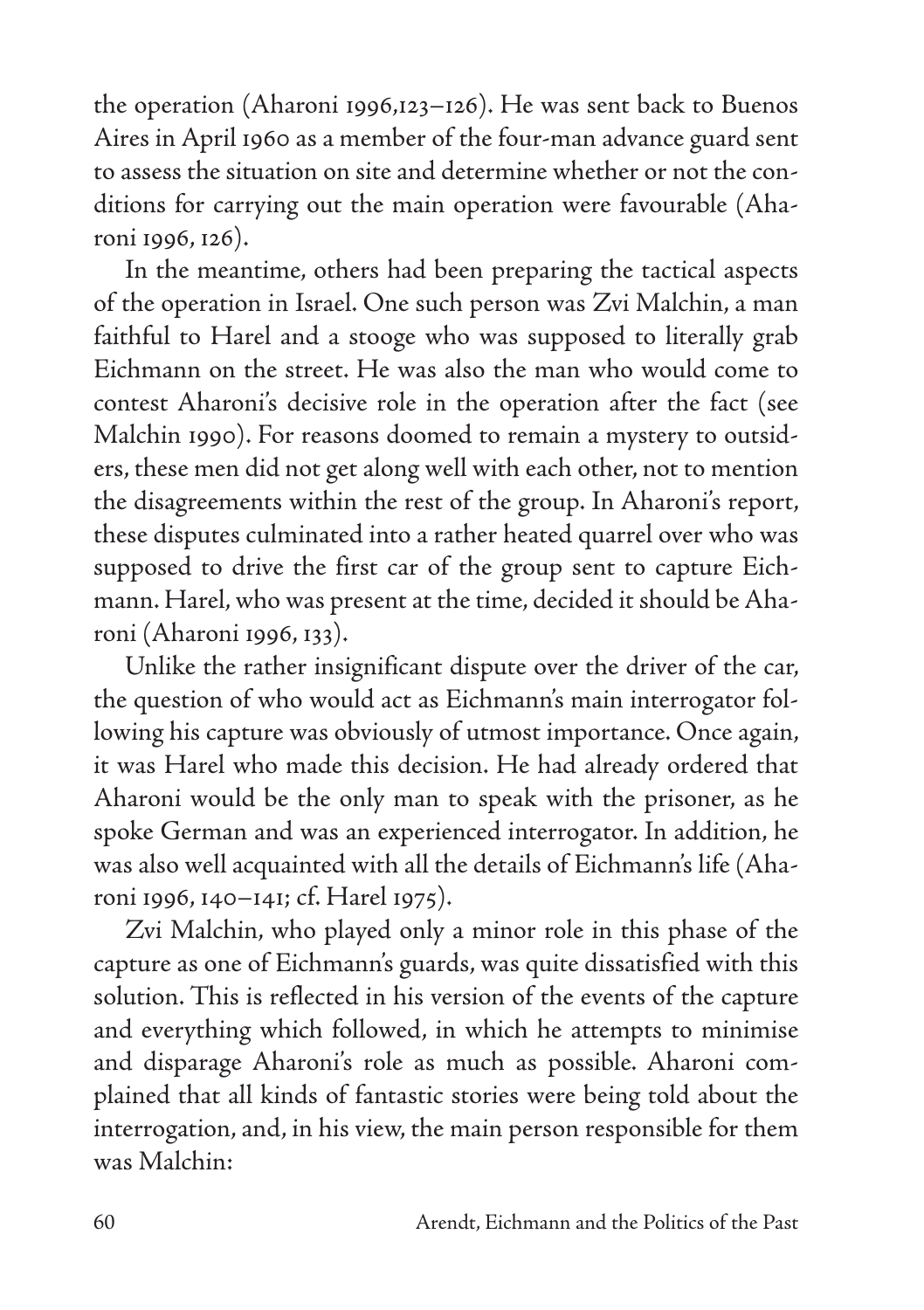In this [in his book *Eichmann in my Hands*] he describes his alleged conversations with the prisoner Eichmann in detail. Malchin was a member of the five-man guard team. Had he really talked with Eichmann at length, then this would have been a direct breach of Isser Harel's orders. It would not surprise me, because Malchin was the one member of the team for whom the word discipline had always been without meaning. One could not depend upon his reports. It was always more important to him to tell a good story and crack jokes than to adhere to the bare facts. (Aharoni 1996,141)

These internal disputes within the Mossad would not hold much significance in the context of this work if they did not constitute a part of the inner power struggles of the Mossad. As is the case with all intelligence services, it was characteristic of the Mossad to keep the actual aim and reasons behind a mission a secret from the majority of those involved. Nor did the agents know what other agents were doing at the same time, or who was at the end of the chain of command giving the orders. Thus, it was very easy and tempting for agents to overestimate the importance of their role in a given operation. Virtually all the versions later given by Mossad men as to what actually happened during the Eichmann Operation are characterised by the tendency to overemphasise their own role in the course of events while simultaneously underestimating the contributions of their colleagues (Harel 1975; Malchin 1990; Aharoni 1996). Politically speaking, however, there is one particular accusation made by Aharoni that is of more importance to us than any other. It is this direct attack against Harel himself:

What I find particularly absurd and hard to understand is that in his detailed report on the Eichmann operation, even Isser Harel was not above putting the most crazy words into the man's mouth. This is inexcusable, because Isser – unlike other authors – questioned all the participants in the operation personally and had access to all secret files. His version should actually have been the true, official history of this operation. It is not. (Aharoni 1996,142)

There is no doubt this is a harsh judgement. Why is it that Aharoni so fiercely attacks Harel and those faithful to him? Part of the answer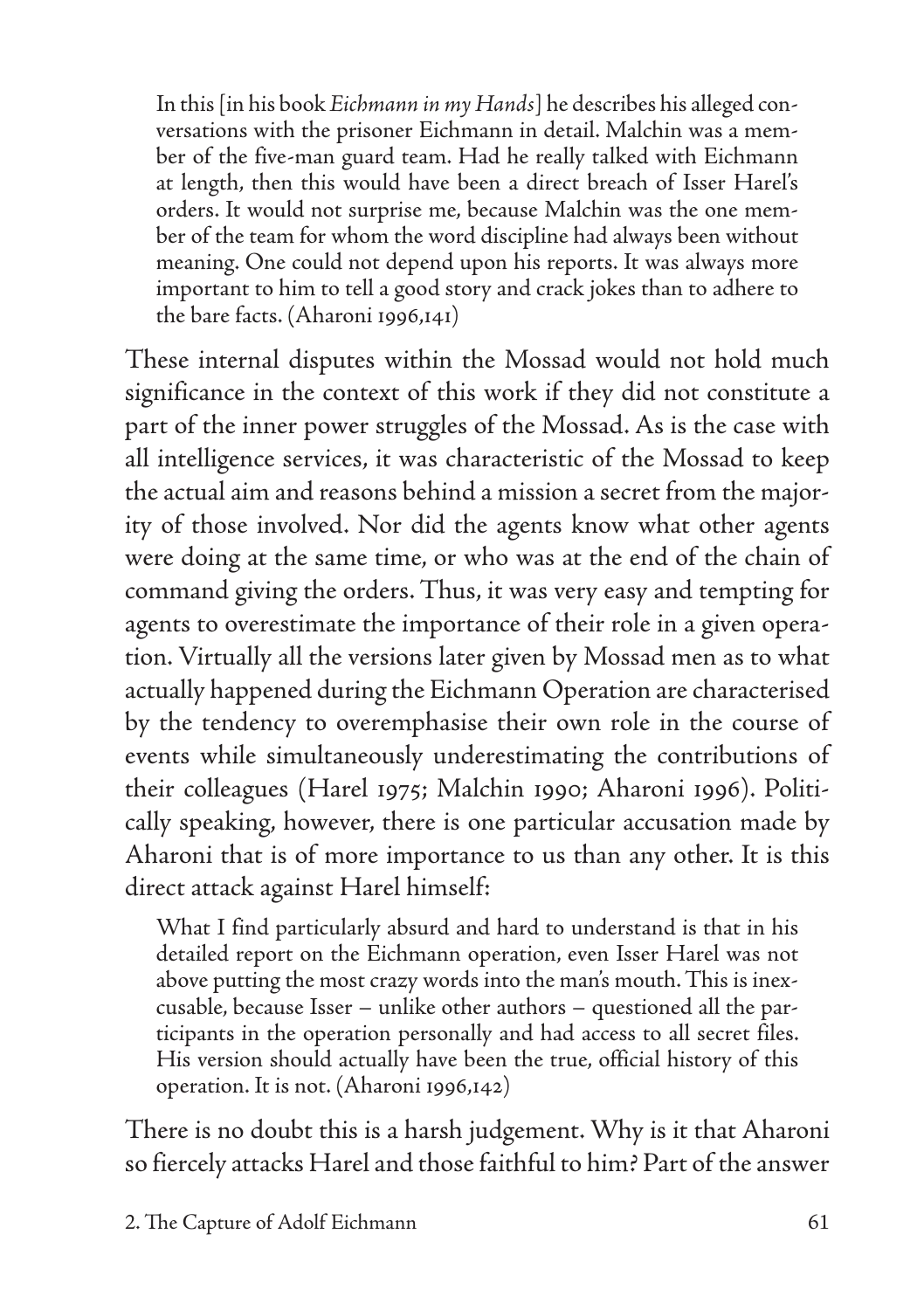could simply be masculine pride and honour, not to mention the unavoidable vanity in cases in which people are listing their personal achievements to others (cf. Weber 1919). Obviously, everybody wanted to stand out as having been a decisive figure in the operation, hoping that their role in Eichmann's capture would go down in history. There is, however, more to it than mere masculine vanity, as this is also a case of power struggles and political games.

As we have seen above, the Israeli government was reluctant to publicly assume any responsibility for Eichmann's capture. The question of how many people in Israel actually knew about the operation in advance is still unclear to this day, and in all likelihood will remain so. Two people, however, knew for sure: Mossad Chief Isser Harel and Prime Minister Ben-Gurion. As to the former, it seems most probable that he did not know and was not interested in knowing too much about the general political framework in which the operation took place. Both his original reluctance to initiate the entire enterprise and his later bitterness of it supports this view. From his perspective as a professional intelligence officer, the capture of a former Nazi criminal was of minor importance in a situation in which Israel lacked a sufficient defence machinery against her Arab neighbours. He was, however, faithful to his Prime Minister and obediently followed his orders, only to learn after the fact that his achievements would go publicly unnoticed. Nevertheless, it is impossible to paint a clear portrait of the political aspects of the case without including Ben-Gurion's role in it.

#### **2.3. Ben-Gurion's Mission**

During the Second World War this man Eichmann was the person directly responsible for the execution of Hitler's orders for the 'final solution' of the Jewish problem in Europe, i.e. the murder of every single Jew on whom the Nazis could lay their hands throughout the territories of Europe which they had occupied at that time. Six million of our people were murdered in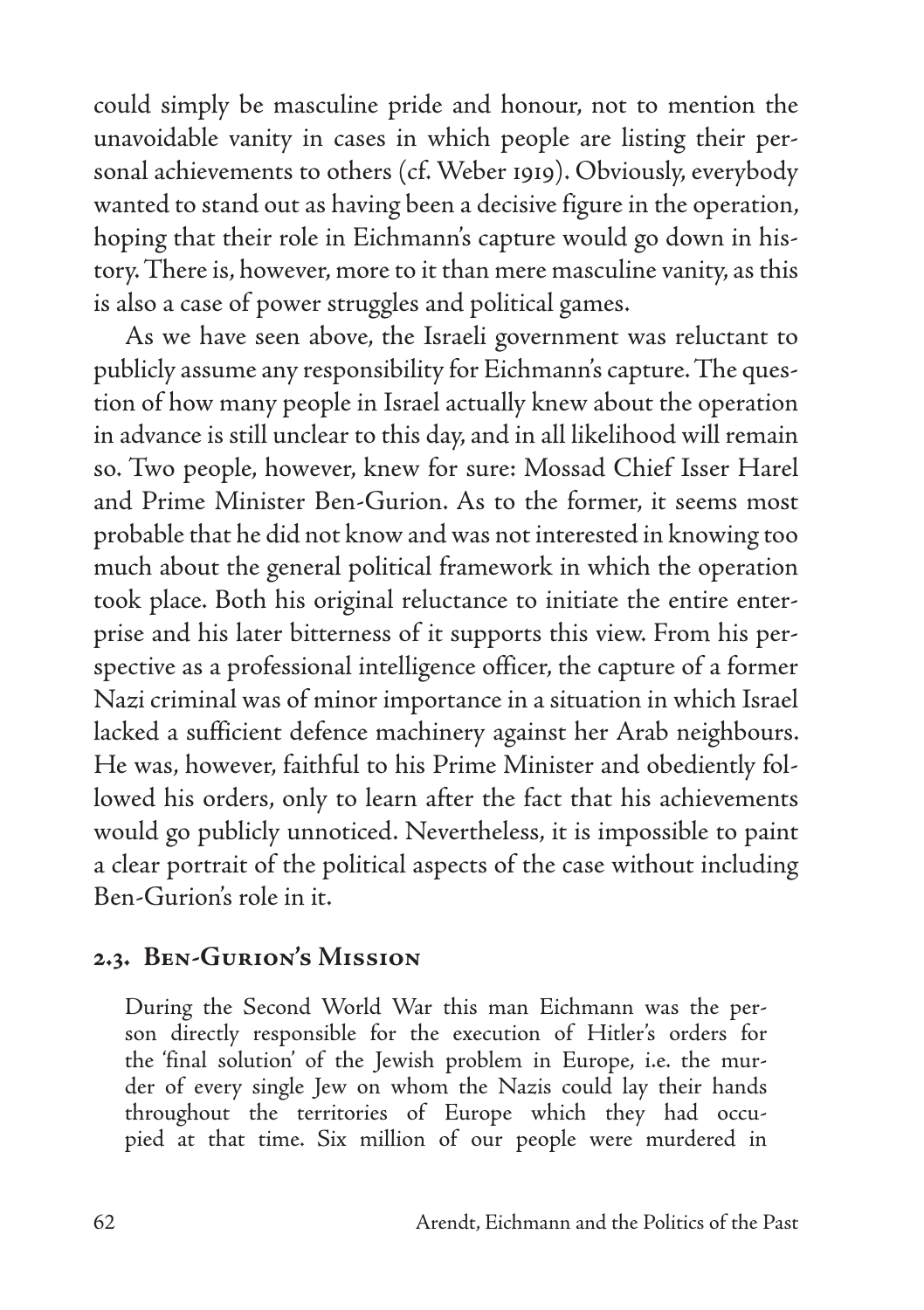Europe, and it was Eichmann who organized this mass murder, on a gigantic and unprecedented scale, throughout Europe. (*Eichmann in the World Press* 1960, 1)

Although Ben-Gurion was reluctant to admit to Argentina and the United Nations that it was the Mossad who had captured Eichmann and transported him to Israel, he was by no means unwilling to publicly express and explain his motives for bringing Eichmann to trial in Israel. Ben-Gurion had two explicit goals. One was to remind the countries of the world that the fact that the Holocaust was allowed to happen obligated them to support the only Jewish state on earth. The second was to imprint the lesson of the Holocaust on the people of Israel, particularly the younger generation (Segev 1991/1993, 327). Thus, he was not interested in Adolf Eichmann the man, but was instead concerned with the historic importance and impact of the trial on future generations. In an open letter to a friend, published in *Davar* on 27 May 1960, he explained:

In my opinion the importance of Eichmann's capture and trial in Israel lies not in the resourcefulness demonstrated by the Security Services (though it would be hard to exaggerate the praise due to them) but in the fact that the entire episode of the Holocaust can now be laid bare in an Israeli court so that the youth in this country – which grew up after the Holocaust and has heard only faint echoes of this atrocity unparallel in history, and world opinion as well – will know and remember [...] Public opinion in the world must be reminded whose disciples are those now planning Israel's destruction, and just who is aiding them, knowingly or unknowingly. (cit. Ben-Gurion 1972, 574)

It was not only the gentile world to whom Ben-Gurion had to explain the motives behind Eichmann's capture. Although the news of the capture of an important Nazi criminal was welcomed by Jewish quarters, there was no unanimity whatsoever as to where and by whom he should be tried. One of the first to express his doubts about a trial in Israel was Nahum Goldmann. He suggested to the Israeli government that it permit Eichmann to be tried by an international tribunal, because it seemed to him to be the right thing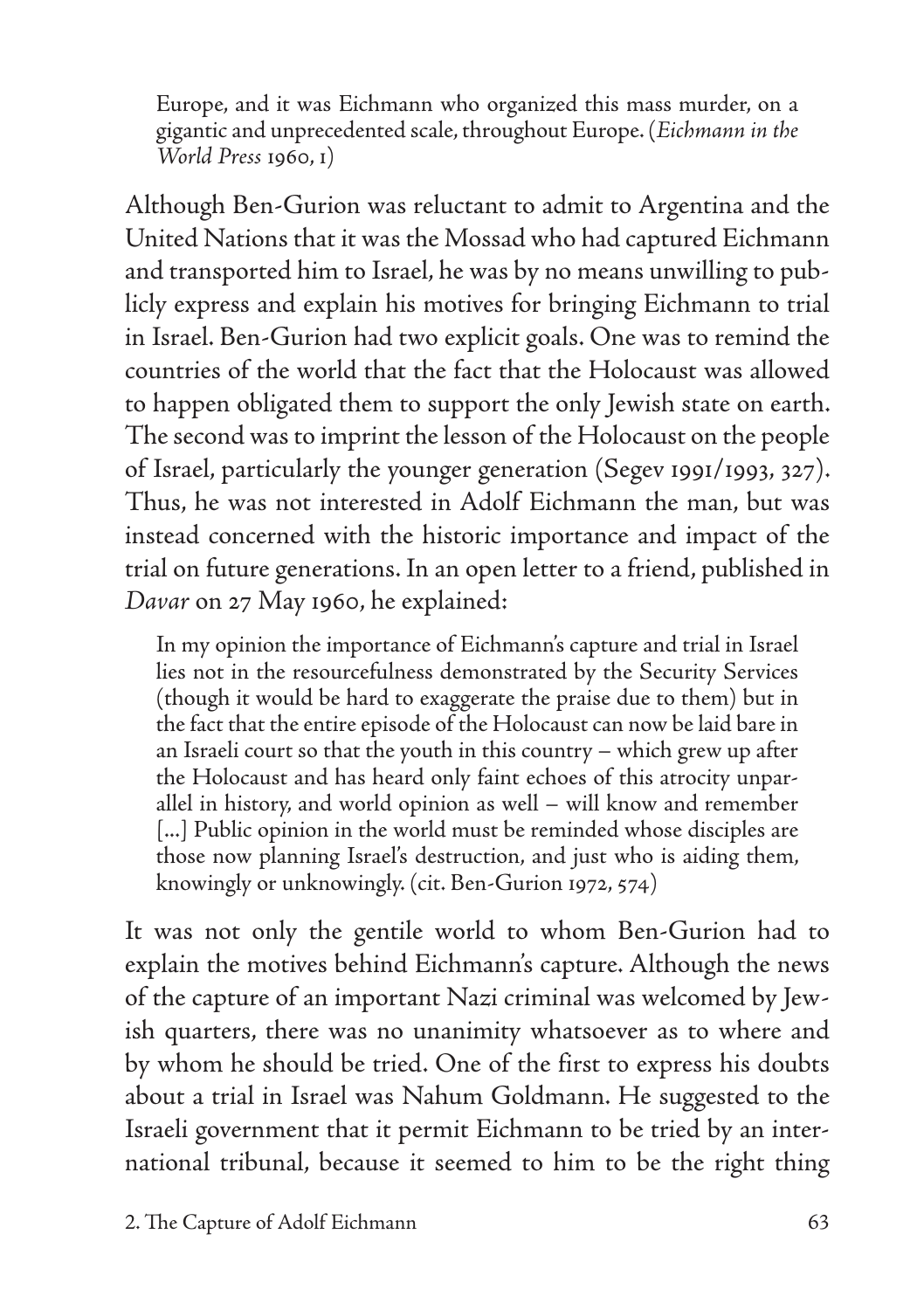to do to invite those countries whose people suffered most severely under the Nazis to participate in the trial (*New York Times,* June 1, 1960). A few days later Ben-Gurion's reply to Nahum Goldmann was released to the press. In it he expressed his view as follows:

It is not the penalty to be inflicted on the criminal that is the main thing – no penalty can match the magnitude of the offence – but the full exposure of the Nazi regime's infamous crimes against our people. Eichmann's acts alone are not the main point in this trial. Historic justice and the honour of Jewish people demand this trial. Historic justice and the honour of the Jewish people demand that this should be done only by an Israeli court in the sovereign Jewish State. (cit. Ben-Gurion 1972, 575)

As the quotations above show, Ben-Gurion was not concerned with being consistent in expressing his opinion, but rather chose his words and tone according to the situation and audience with which he was faced. However, it is hard to believe that his inconsistence was entirely the result of conscious and sharp political calculation, but rather also indicates an astonishing amount of naivety. How could he possibly believe that Argentina would take his comments on Eichmann's capture as being carried out by volunteers seriously when he simultaneously spoke quite openly about the Mossad's role elsewhere? He could not possibly assume that the Argentine government did not follow the world press, which almost immediately revealed the real actors behind the kidnapping, based mainly on Israeli information regarding the event. The day after Ben-Gurion's announcement in the Knesset, the head of Israel's Security Service called a news conference where he announced that Eichmann had been tracked down and captured through the sole efforts of his agents (*New York Times,* May 24, 1960). On 27 May, the *New York Times* reported that two "cloak and dagger" organisations had participated in the capture. According to the article, these organisations were the Central Security and Intelligence Agency, which conducted clandestine operations outside Israel, and the Security Services,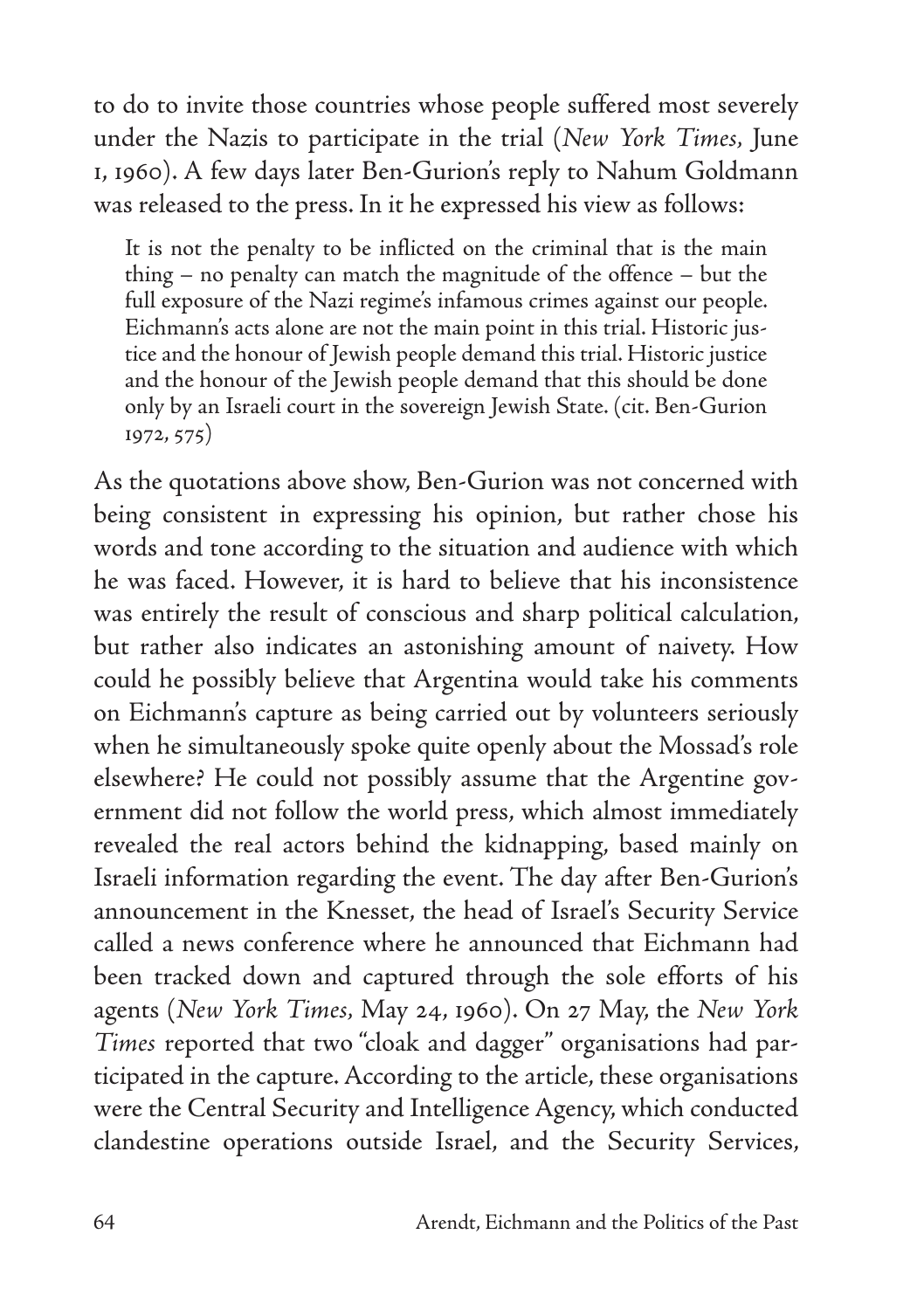which were specialised in counter espionage and security details within Israel.

Despite this incomprehensible diplomatic naivety, it is clear that Ben-Gurion's motives were political as opposed to moral. His aim was to organise a great show trial which would teach "the world'' the lesson he wanted it to learn. And he made no attempt to hide his motives, instead defending them openly and publicly on several occasions. He was, however, about to find out that the world Jewry was in no way prepared to back him without voicing its objections to this enterprise.

It soon became clear that the American Jews in particular were by no means convinced of the justification for holding the trial in Israel. In December 1960, Ben-Gurion gave an interview to the *New York Times* (December 18, 1960) in which he attempted to clarify his stance by identifying three motives behind his determination to see Eichmann tried in Israel. Firstly, he wanted to teach the world about the ramifications of the hatred of the Jews; he wanted the world to feel ashamed of itself. In the 15 years since the end of the war the world had already begun to forget why the Jews had an inherent right to govern Palestine and dictate who was allowed to live there and under what conditions. He wanted to remind the world that it was because of the eternal nature of antisemitism that the Jews needed a permanent country of their own.

Secondly, in Ben-Gurion's understanding, the fight against eternal antisemitism could not be distinguished from the fight against the Arabs. The almost literal equation of the Arabs with the Nazis was not a new concept. In the *New York Times* interview, he claimed that the anti-Zionist propaganda coming out of Egypt at the time was antisemitic and inspired by the Nazis (cf. Segev 1991/1993, 327). Thus, although the Arabs and the Nazis were not quite seen as entirely interchangeable, they were seen as at least cooperating with each other in their mutual desire to exterminate the Jews from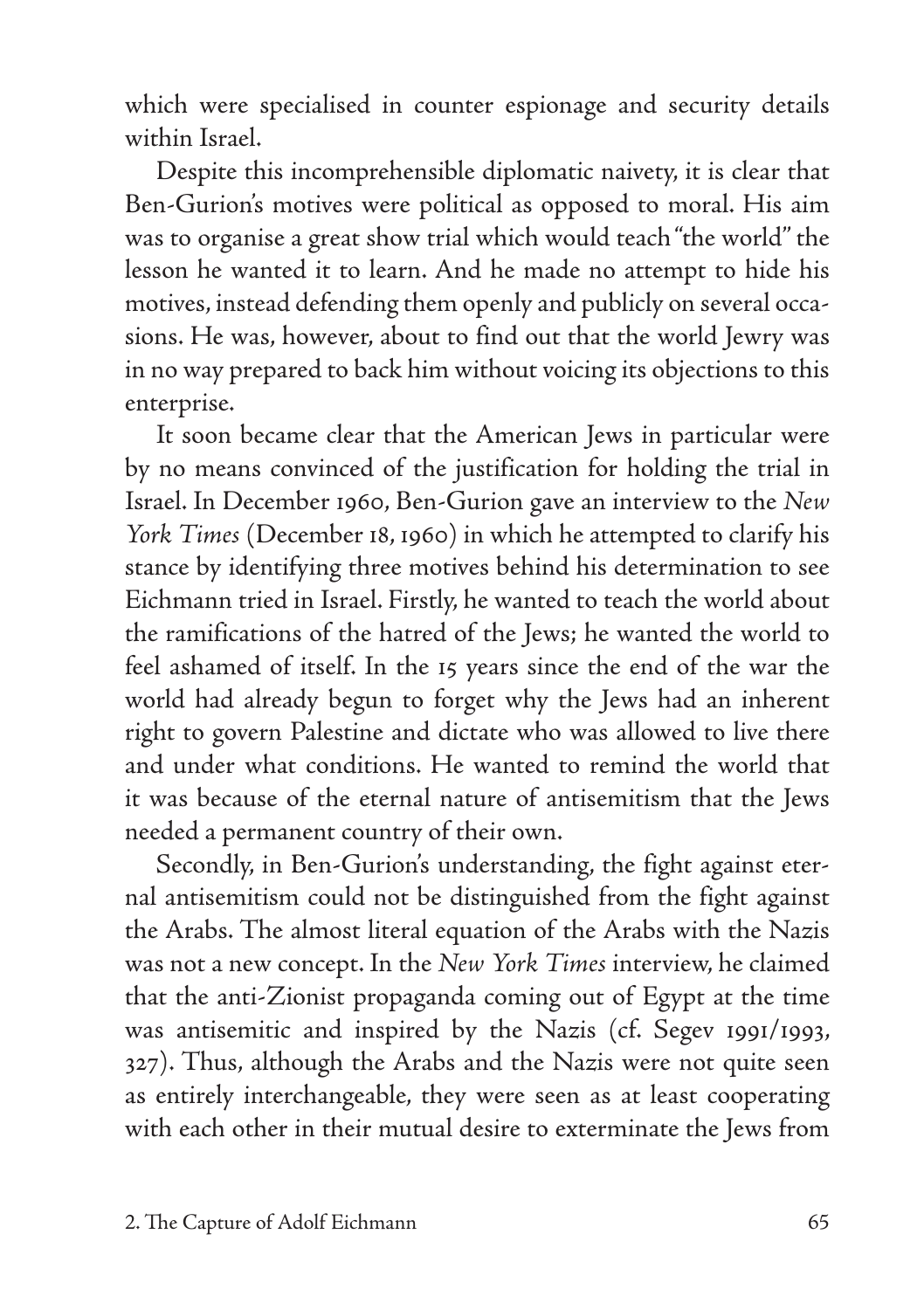the face of earth. He was not willing to admit – at least not publicly – that the Arab countries might have actually had power political and tactical reasons for supporting anti-Zionist politics. He did not mention the fact that the anti-Zionist and pro-Nazi politics of the Arab countries was originally part of their fight for independence from the colonial control of the Near East by the European great powers (cf. Morris 1999).

Thirdly, he wanted to teach the Jews themselves that Israel was their real homeland. He considered this to be extremely important, as the future of the state was not guaranteed. Most Jews throughout the world had not come to live in Israel; the country had not become the centre of the Jewish people. In addition, the younger generation was losing its pioneer spirit, and their centre of gravity tended increasingly to lie somewhere between Tel Aviv and New York. In other words, the trial was crucial in order to revive the Jews' sense of national sentiment and pride, which was clearly beginning to dwindle. In order to legitimise the existence of the state of Israel, it was necessary to persuade the Jews that there was only one country in the world for them – only one country capable of guaranteeing their security (cf. Segev 1991/1993, 328).

The interview caused a wave of protests among American Jews, but Ben-Gurion did not give up. When the World Zionist Organization gathered to hold its 25th congress in Jerusalem at the end of December 1960, he once again took up the issue in his address. The dispute was intensified by the fact that the original story published in the *New York Times* partly distorted Ben-Gurion's words by reporting them selectively. The debate revolved around two main citations. Firstly, the *New York Times* reported Ben-Gurion as having said that "since the day when the Jewish state was established and the gates of Israel were flung open, every Jew who wanted to come, every religious Jew had daily violated the precepts of Judaism and the Torah of Israel by remaining in the Diaspora". Secondly, Ben-Gurion was reported having had claimed that "whoever dwells outside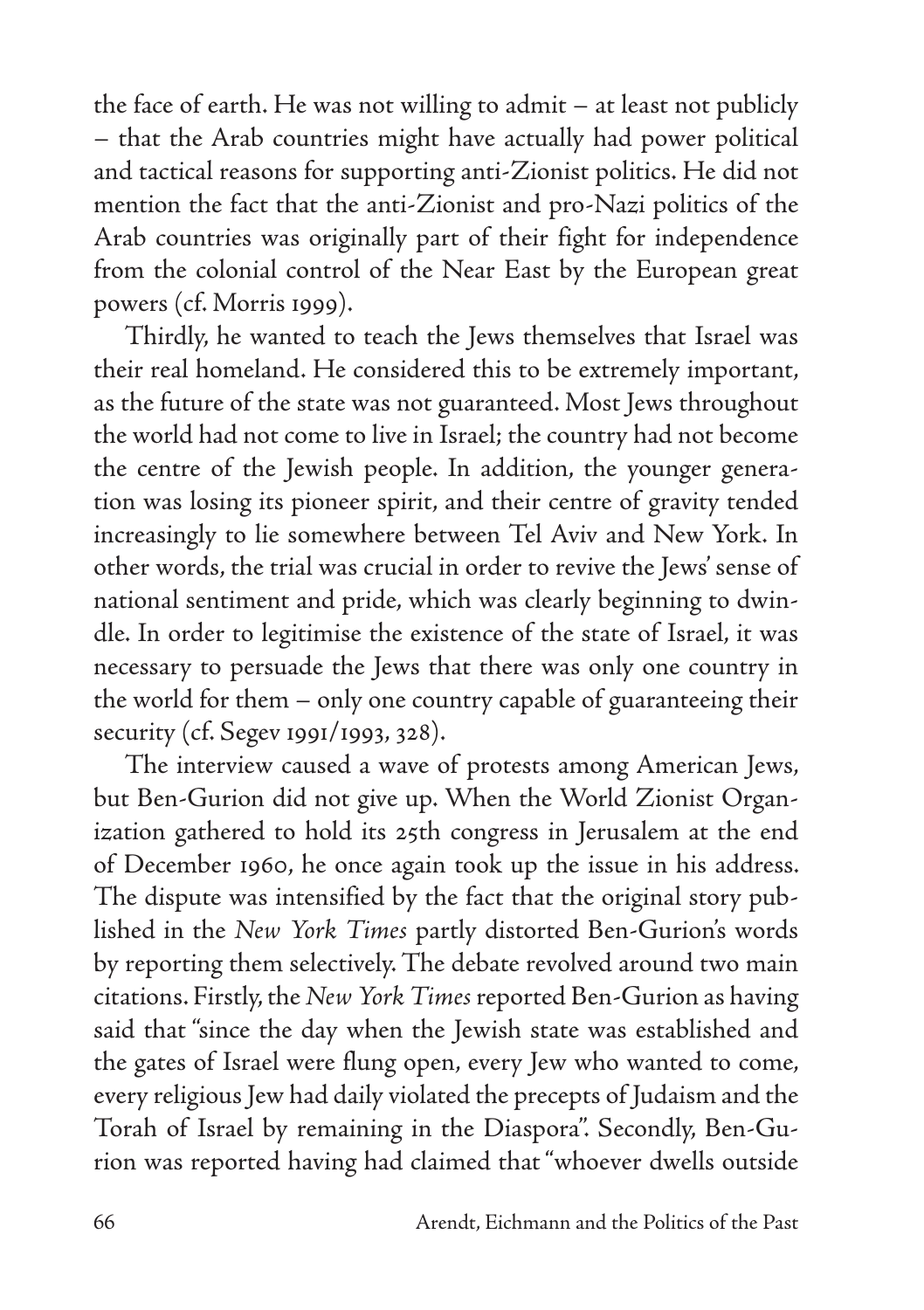the land of Israel is considered to have no God" *(New York Times,*  December 29, 1960).

The novelty of this attack lay in the fact that this time Ben-Gurion did not limit himself to expressing his scorn for Zionists living in other countries who refused to migrate to Israel, but also addressed religious Jews by binding the "correct" way of practising Judaism with their concrete presence in Israel. As a non-religious Jew, Ben-Gurion had long been at odds with religious Jews, considering the Jewish state as Zionist as opposed to religious enterprise. Correspondingly, he had not been as concerned with the emigration of religious Jews as that of militant Zionists, preferably those belonging to its labour branch (*New York Times,* December 29, 1960).

Against this backdrop, it is not at all surprising that the first groups to criticise his speech were non-Zionist American Jewish organisations, the very first being the American Jewish Committee. It accused Ben-Gurion of having violated an understanding reached ten years earlier regarding the relationship between Israel and Jews outside Israel. According to this understanding, the government and people of Israel fully respected the rights and integrity of the Jewish communities in other countries to develop their own way of life and their own indigenous social, economic, and cultural institutions in accordance with their own needs and aspirations (*New York Times,* December 30, 1960).

The statement of the American Jewish Committee was followed by statements from, amongst others, the American Council for Judaism, the Union of American Hebrew Congregations (the parent body of Reform Judaism in the United States), the New York Board of Rabbis, and the Central Conference of American Rabbis. The tone of these reactions is well encapsulated in the following statement made by Clarence L. Coleman, the president of the American Council for Judaism, who explained that "our nationality is American, our religion is Judaism. Our homeland is the United States of America, and we reject the concept that all Jews outside of Israel are in exile" *(New York Times,* December 30, 1960).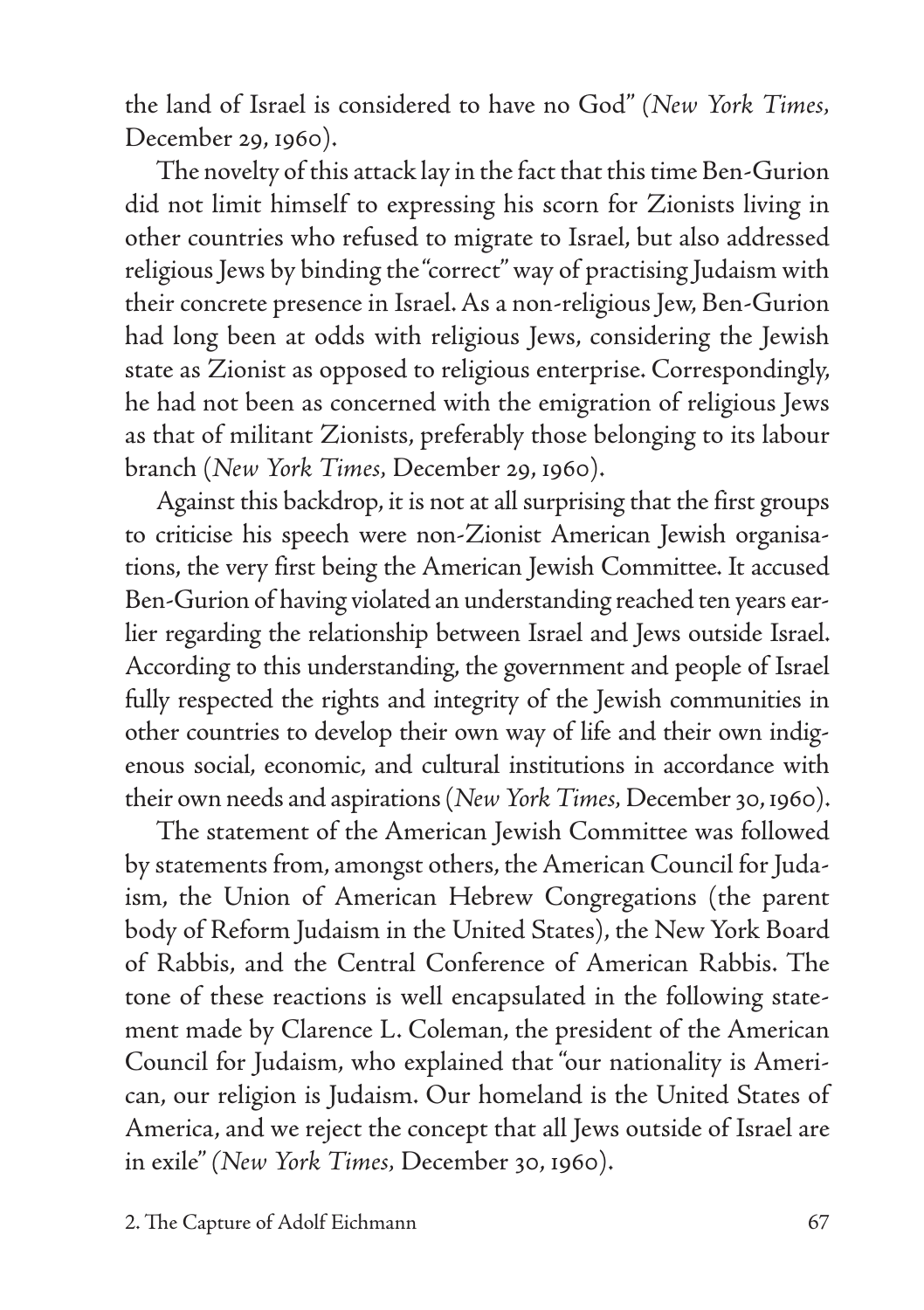The American Zionists soon joined these condemnations of religious Jews. Abraham Goodman, the chairman of the National Administrative Committee of the Zionist Organization, sarcastically remarked: "It seems ironic that this denunciation should come from one who, to the best of knowledge, has most of his life not been practicing religion and is now taking upon himself in addition to his heavy burdens as Premier to usurp the functions of the rabbinate." (*New York Times,* December 30, 1960)

However, Ben-Gurion also had a number of faithful supporters, and the first to spring to his defence was the delegation of Hadassah, the women's Zionist organisation in America, which expressed its surprise that his words had caused such excitement and misunderstanding. According to the *New York Times* ( January 1, 1961), the Hadassah delegation's view reflected the general feeling in the congress, which had anticipated a much harsher speech by Ben-Gurion. He had been expected to once again attack the Jewish Agency, which represented the World Zionist Organization in Israel and which Ben-Gurion considered a competitor in the establishment of a Jewish state within a state. Thus, many delegates were relieved that on this occasion the impulsive Premier mainly directed his fury against religious Jews instead of Zionist bodies.

In any event, the outcries against Ben-Gurion were so strong that he was compelled to defend himself. He gave an interview in which he clarified his speech. He explained that his words had been distorted, as he had been addressing himself specifically to the minority of Orthodox Jews who believed that every word in the Talmud was obligatory to them who lived their lives according to the Talmud:

I reminded them that according to the Talmud some of the commandments of the Jewish religion are linked with the land of Israel. As an example of this I quoted the Talmud which says at one point that whosoever dwells outside the land of Israel is likened to one who has no God. *(New York Times,* January 2, 1961)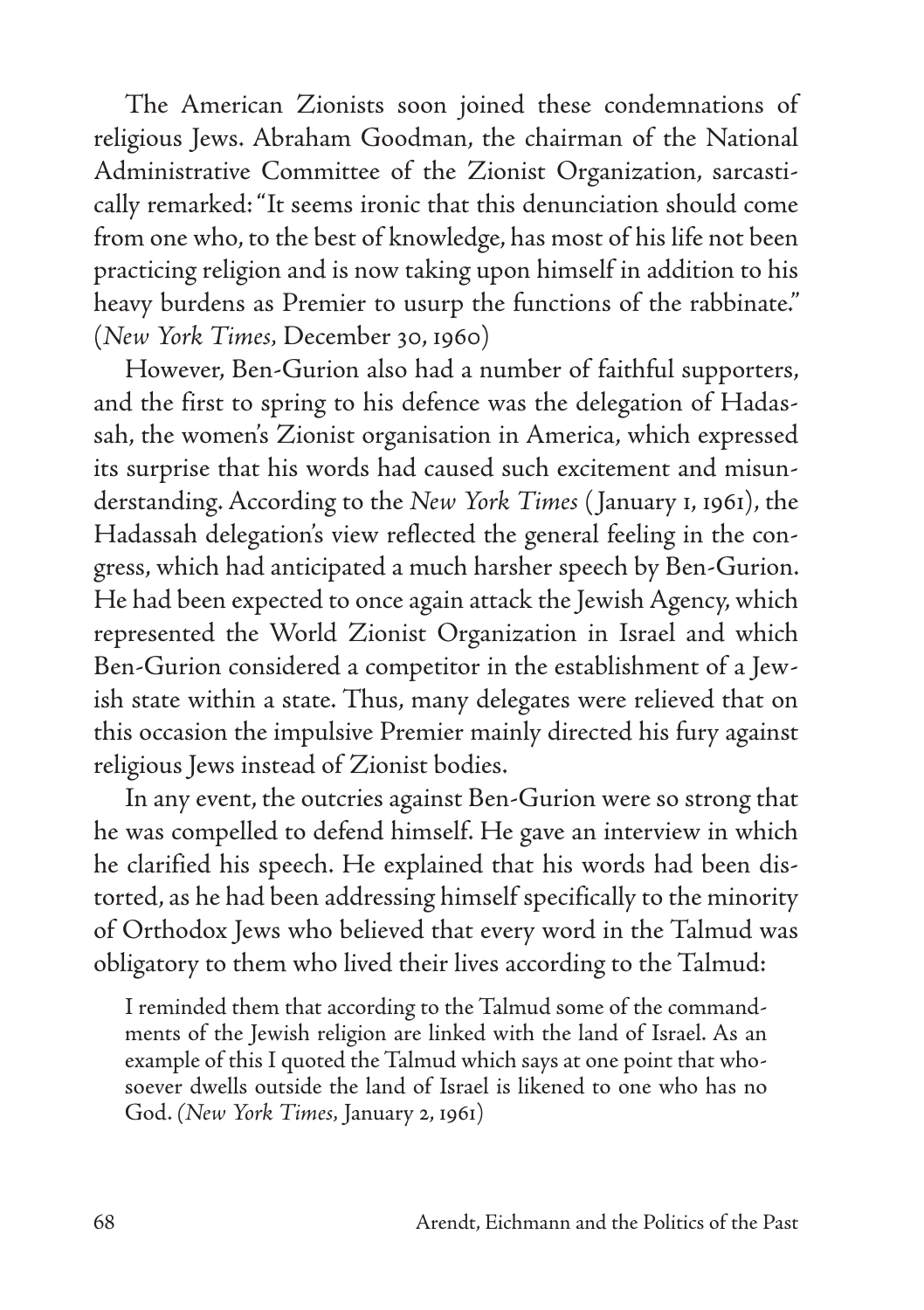At this point, surprisingly enough, also Nahum Goldmann, who at the time was engaged in a fierce power struggle with Ben-Gurion, sprang to his defence by asserting that his speech had been distorted by the *New York Times*. He explained that these distortions were not the result of a misquotation, but rather of making one phrase selected from a lengthy speech appear as the main point of the address (*New York Times,* January 2, 1961).

The entire debate was sparked in part by the simple fact that Ben-Gurion gave his speech in Hebrew, and an English translation was not immediately available. In fact, a translation issued by the World Zionist Organization was not published until the 8 January 1961 edition of the *New York Times*. It appears from the text that Ben-Gurion did not actually mean that all the Jews of the world should migrate to Israel, but rather that it was the duty of every single Jew to help Israel:

A personal bond with Israel – if only by a visit from time to time – is the elementary duty of those who inscribe the name of Zion on their banner. It could also take the form of investing capital in Israel. And it is the duty of those who are unable to come to Israel because of their age or economic situation to send their young sons and daughters to study in Israel, in a secondary school or university, even without personal obligation to remain here for the rest of their lives. *(New York Times,* January 8, 1961)

However, Ben-Gurion's plea for support for Israel was highly binding and ultra-nationalistic:

The State of Israel is an end in itself, because the independence of every people is a great and sacred aim, and it is certainly a precious goal to a people that has been dependent on the mercy of strangers for some 2000 years [...]

In several totalitarian and Moslem countries, Judaism is in danger of death by strangulation: in the free and prosperous countries it faces the kiss of death, a slow and imperceptible decline into the abyss of assimilation.

This congress must issue a warning and gird its strength for action: not only must it intensify immigration and impose the obligation of personal ties with Israel by visits, capital investments and sending children to study in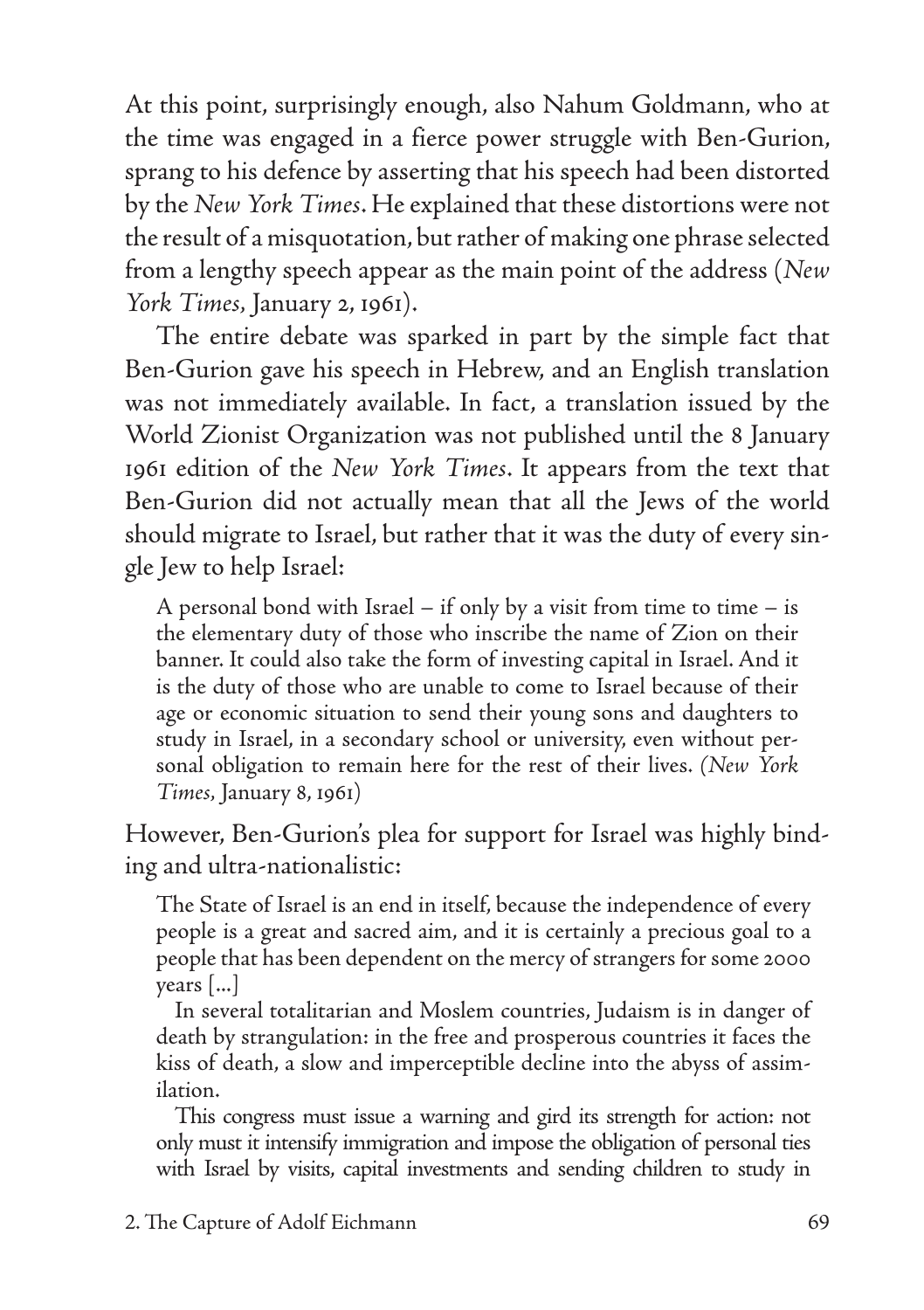Israel, but movement must concentrate on Hebrew education for the younger generation. (*New York Times,* January 8, 1961)

The vanishing national sentiment was intertwined in Ben-Gurion's mind with another characteristic of Israeli domestic policy. For the first time since the mass immigration from the Arab countries began, there seemed to be a threat to the hegemony of the Ashkenazi establishment led by Mapai. One reason for this was that the Holocaust was simply a foreign concept to the Sephardim immigrants, who were of Asian and African descent. As such, the notion of Jews as a European people was also alien to them (Segev 1991/1993, 328; Yablonka 2004, 184–192). Ben-Gurion even mentioned this problem in his letter to the President of Argentina: "Not only were millions murdered [...] but the cultural and spiritual centre of our people, which until World War II had its seat in Europe, was extirpated. There is hardly a Jew in the world who does not have a member of his family among the victims of the Nazis." (*Eichmann in the World Press* 1960, II) At the same time, after the Kastner trial,7 Mapai's control over the heritage of the Holocaust was far from self-evident. The Kastner trial had attached an unpleasant sense of historical guilt to

<sup>7.</sup> Rudolf Kastner, who during the 1950s was employed as the public relations director of the Israeli Ministry of Commerce and Industry, had served as chairman of the Jewish Rescue Committee in Budapest during the war. When the mass deportations of Hungarian Jews began, Kastner bargained for time with Eichmann, who permitted a limited number of Jews to migrate to Switzerland. Kastner himself was given the task of providing the SS with a list of 200 families who were to be spared. Kastner came up with the names of 1685 Jews. Eichmann kept his promise and they were saved.

In January 1954, a trial commenced in Jerusalem in which Malkiel Greenwald was accused of having committed libel against a member of the government. Over the course of the trial, it came to light that out of the 1685 Jews rescued by Kastner, 388 had been either friends or family. He was convicted of having sold his soul to the devil by collaborating in the fullest sense of the word. The cabinet appealed the ruling to the Supreme Court. In March 1957, Kastner was ambushed outside his home and shot at close range by three young men (Sachar 1976/1996, 373–376).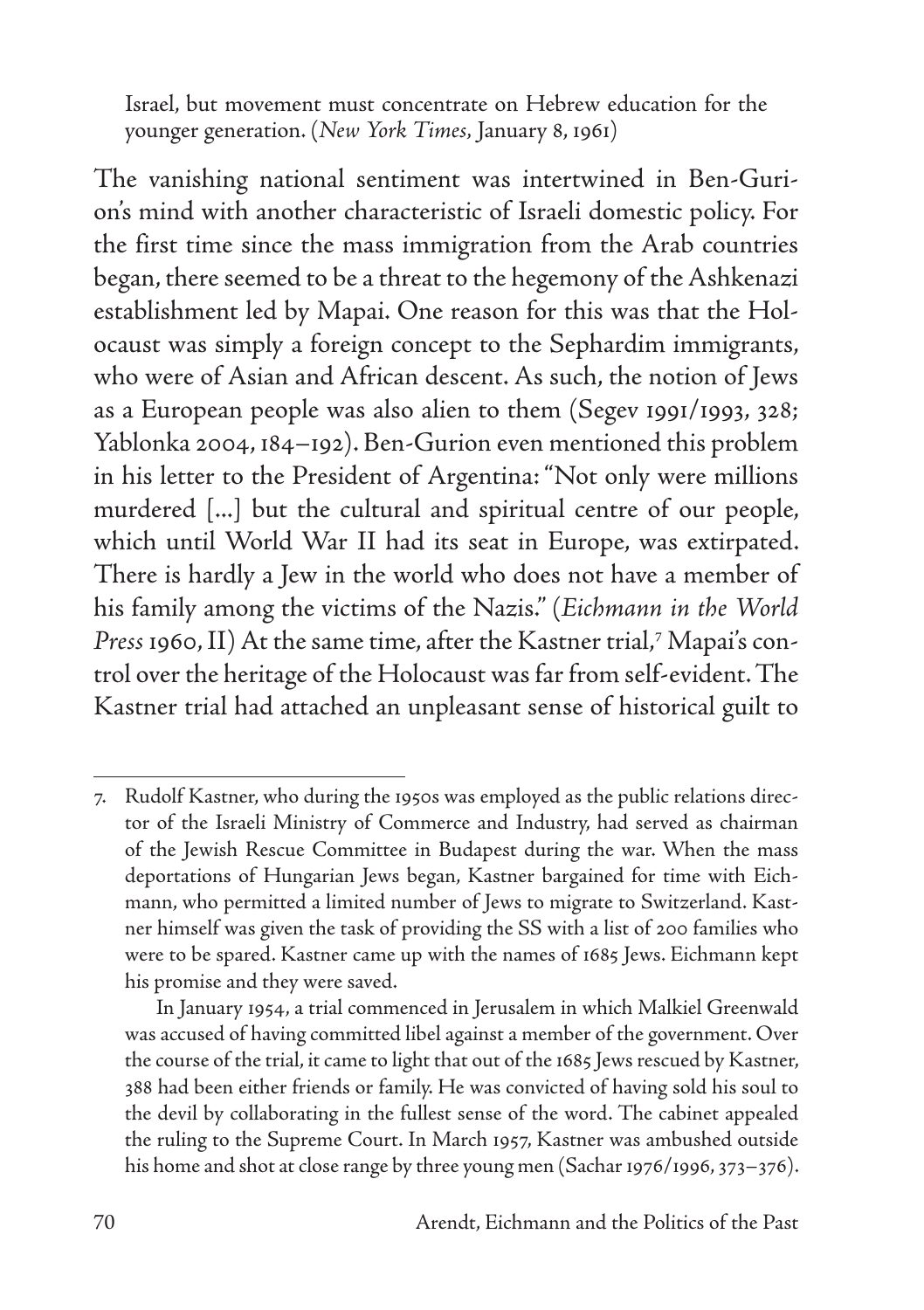the Mapai leadership, and it was losing its hegemony to Herut and the leftist parties. In this situation, Ben-Gurion desperately needed a reunifying, gripping, purifying and patriotic collective experience that would reaffirm the supremacy of the Ashkenazi establishment over other groups in the country (Segev 1991/1993, 328).

It was impossible to separate the problems in domestic policy from the status of Israel in the Jewish world community. It was particularly difficult for the American Jewry to accept Ben-Gurion's tendency to grant Israel the right to speak in the name of the world Jewry. Neither Nahum Goldmann of the World Jewish Congress nor Joseph M. Proskauer, a New York judge and honorary president of the American Jewish Committee, could accept Israel's right to bring Eichmann to trial. The former suggested that he be tried by an international court (*New York Times,* June 1, 1960), whereas the latter wanted him to be handed over to West Germany. There was, however, a significant difference between the attitudes of these two influential men. Goldmann tried to avoid conflict, even when Ben-Gurion referred to him as a "wandering Jew" (Segev 1991/1993, 329), but Proskauer was openly antagonistic. He sent Ben-Gurion a letter to which he attached an editorial from the *Washington Post* arguing that Israel was not authorised to speak in the name of Jews from other countries. Even more importantly, he warned that the Eichmann trial would hurt Israel's image in the United States and make it difficult for Israel's friends to persuade the administration to supply military aid (Segev 1991/1993, 330).

This was not good news for Ben-Gurion, who was busy sorting out other foreign relations, namely the process of rapprochement between the West German and Israeli governments. Ben-Gurion had long enjoyed amicable relations with West German Chancellor Konrad Adenauer, and it was the semi-official cooperation between these two men that gradually led to the expansion of German-Israeli economic relations in all spheres of life. In the sphere of "practical cooperation," Israel regarded German weapons as equally important as German funds. In Ben-Gurion's view, it was better that Israel did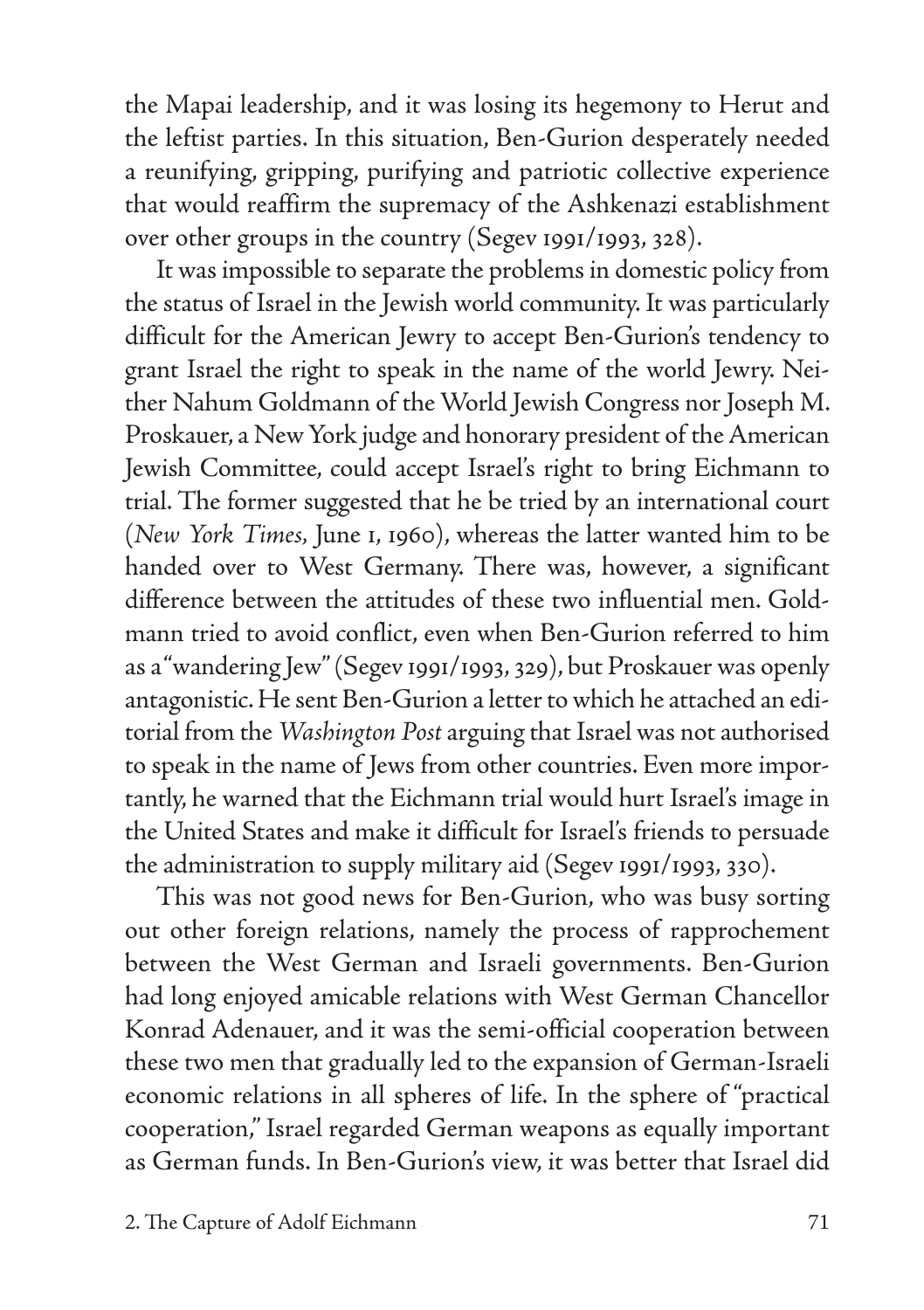not rely exclusively upon one or two sources of financial and military aid. German weapons began flowing into Israel in early 1959. With the arrangements kept secret, the arms deliveries frequently took on the character of smuggling. The standard practice was for the cargo to be shipped first to another country, where it would be unloaded and redirected to Israel (Sachar 1976/1996, 559–562).

In the beginning of the 1960s, this peaceful and friendly development was disturbed by two unhappy events, the first being the role played by German scientists in developing Egypt's military capabilities. Since the 1950s, a number of German technicians and engineers had been hired to serve as instructors in the Egyptian Army and to build up an Egyptian arms industry. In 1960, a National Research Centre was established to develop a space rocket, the official use of which was said to be meteorological, while in reality, of course, it was intended for military use. The Mossad got wind of this and called the plan to Bonn's attention. Although the Federal Government was embarrassed, it took no steps towards recalling the German scientists working in Egypt. Without Ben-Gurion's permission, the Mossad began killing people involved in this German-Egyptian cooperation. At a certain point, two Israeli agents were discovered and brought to trial in Switzerland. The Israeli, German and Egyptian role in the affair became public, and the episode left a distinct residue of distrust in Israel (Sachar 1976/1996, 564–565).

Meanwhile, another issue exacerbated the relations between the two countries, namely the aforementioned German legal procedures in dealing with Nazi war criminals. Throughout the 1950s, West Germany had been lax in dealing with Nazi atrocities. The trial of Eichmann suddenly caused a revival of arrests and prosecutions in the Federal Republic. Seven months after Eichmann's arrival in Jerusalem, Richard Baer, Rudolf Höss' successor as Commandant of Auschwitz, was arrested. In rapid succession, most of the members of the so-called Eichmann Commando (Franz Novak, Otto Hunsche, Hermann Krumey, Gustav Richter, Willi Zöpf ) were also arrested.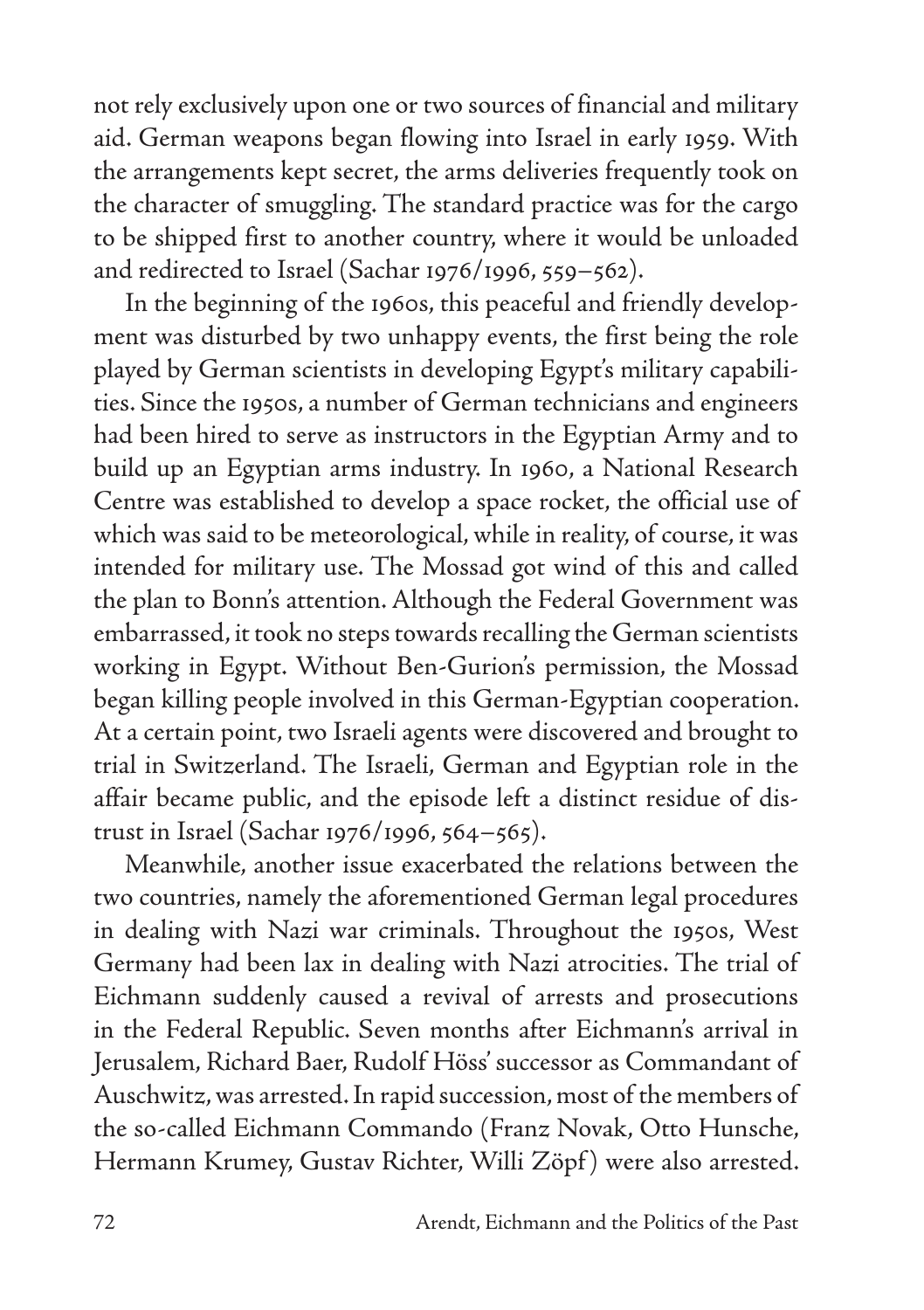Hannah Arendt pointed out that not one of them had even found it necessary to live under an assumed name in West Germany (Arendt 1963/1965, 14).

The factors described above illustrate that the end of the 1950s was a turbulent time in Israeli foreign and domestic politics. It was only natural that Ben-Gurion was looking forward to an event which he felt sure would direct the attention of the Israelis away from these politically delicate issues, and indeed the Israeli Prime Minister enjoyed almost unanimous public and political support on the Eichmann question. Ben-Gurion did not even have to speculate on the outcome of the impending verdict. The newspapers immediately ruled that Eichmann should be sentenced to death. They called Eichmann "an arch-cannibal", "a two-legged beast of prey", "Satan", "the devil", "a scourge", "a hangman" and "a monster" (Segev 1991/1993, 332).

There has been a tendency in recent research to underestimate Ben-Gurion's role and the significance of his politicking on the trial. For instance, David Cesarani argues that it is a myth that Ben-Gurion called for the capture of Eichmann with the intention of using his trial to teach the world a lesson about Jewish suffering and the reasons behind it for the need to establish a Jewish state. He claims that the Israeli scholar Hannah Yablonka (2004) has discovered that Ben-Gurion only really realised the full potential of the trial once Eichmann had been brought to Israel and the international controversy surrounding his abduction had erupted (Cesarani 2004, 14). However, the question of why Ben-Gurion commanded the capture at all remains unclear: "When Ben Gurion heard from Cohen that Eichmann was probably living in Argentina, he told him that Israel should not seek an extradition warrant but should act covertly to bring Eichmann to Israel and put him on trial. Ben Gurion noted in his diary on 6 December 1959, 'If it turns out that he is there, we will catch him and bring him here. Isser will take care of it." (Cesarani 2004, 225)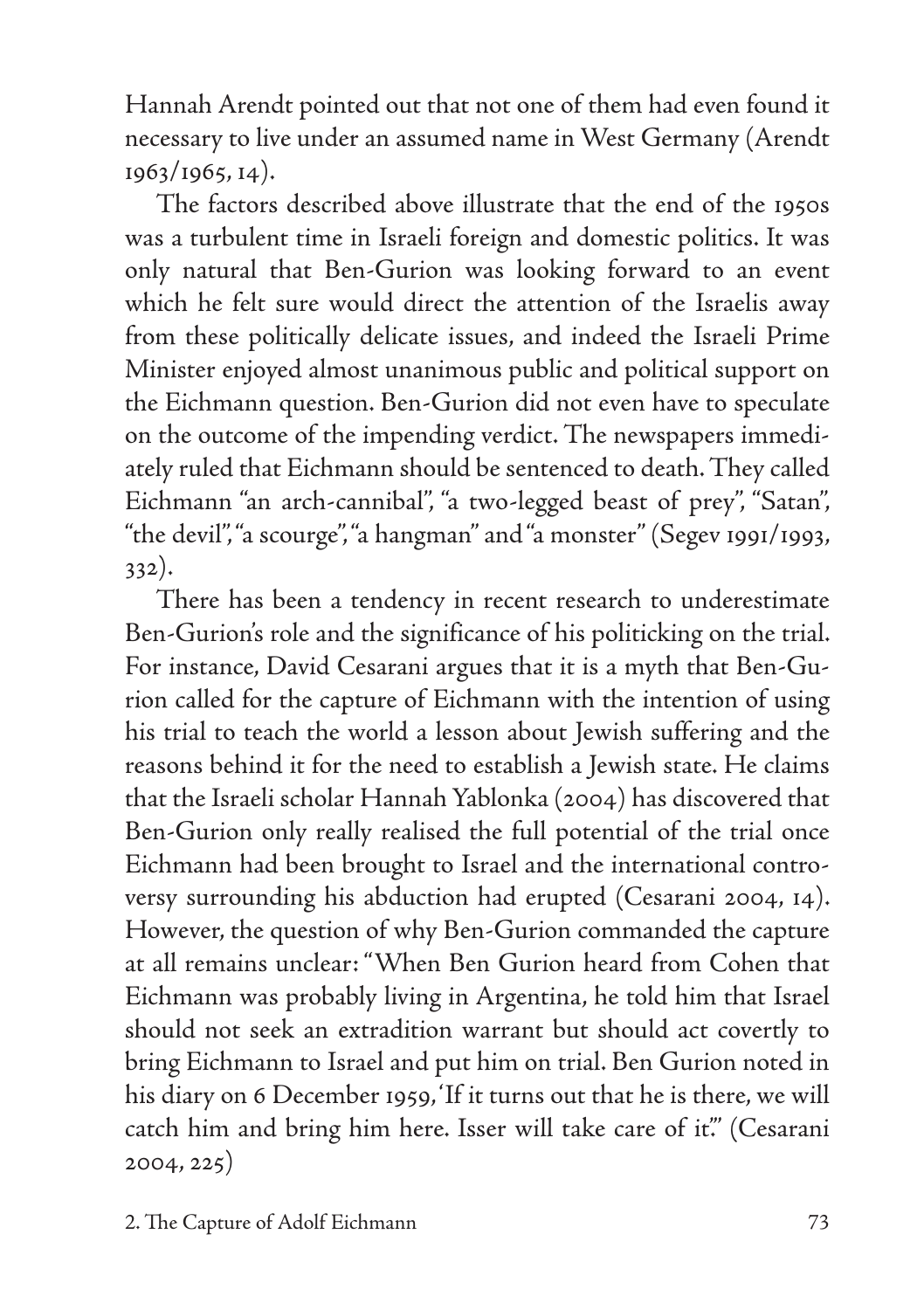Here, without even realising it, Cesarani actually indicates that Ben-Gurion was the father of the idea of kidnapping Eichmann as opposed to requesting his extradition to Israel. Is it plausible that he would have wanted Eichmann to be kidnapped without having given any thought to why Eichmann should be brought to trial in that particular political situation? Why did he decide not to wait for the Germans to request his extradition, as Fritz Bauer had already become very impatient with the Israelis' hesitation and passivity and might have returned to the authorities of the Federal Republic and asked them to request Eichmann's extradition (cf. Yablonka 2004, 15–16)?

Hannah Yablonka is probably right when she argues that Ben-Gurion's feelings about Eichmann and his trial developed and changed over time (Yablonka 2004, 50), as is common with politicians. There is nothing exceptional or regrettable about the fact that politicians tend to follow events and make decisions and choices on the basis of concrete situations.

It seems to me that the biggest myth in this case is Ben-Gurion's assumed capacity to predict the future and decide on the fate of Jews. Yablonka ends a chapter on Ben-Gurion's role in the Eichmann case by claiming that Ben-Gurion's attitude towards the Eichmann trial was that it was essentially a means to an end. It helped make known to the world that, as a sovereign Jewish state, Israel was now able to protect its citizens and was qualified to try and punish anyone who acted against the Jewish people. In her view, it was only later that he actually fully grasped the significance of the trial within Israel, which indicates that Ben-Gurion could no longer be seen as the architect of the future of Israel (Yablonka 2004, 54). In other words, there was a myth about David Ben-Gurion as being a godlike leader of Jewish people who was able to predict future events. In this context, the Eichmann trial was seen as the first event in decades whose outcome Ben-Gurion had not been able to predict in advance. It turned out that he was ultimately just a politician who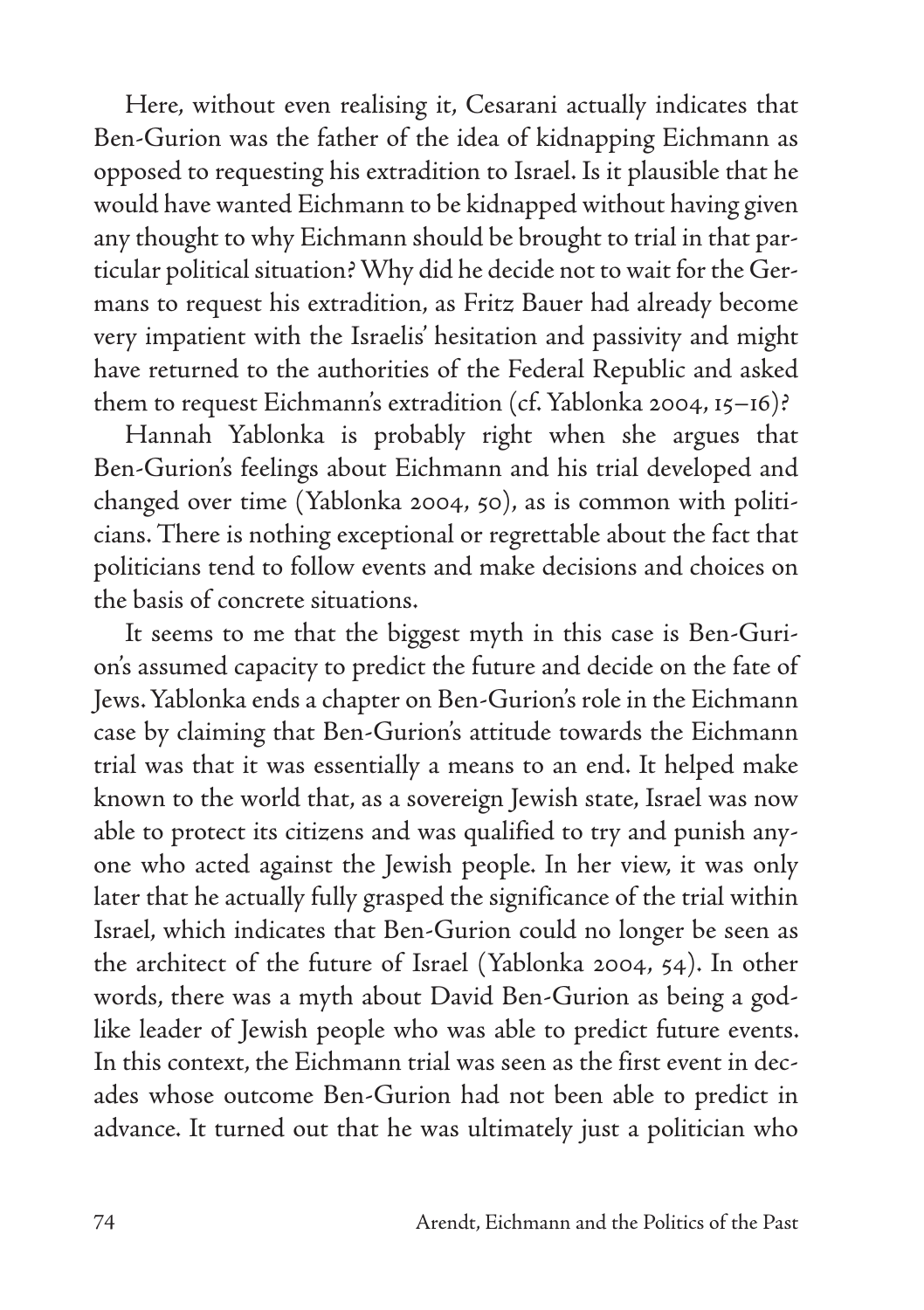was trying to play with the situation and use it to his own advantage without actually knowing whether he would succeed or not.

More often than not, political goals or aims are not ultimately realised in their originally intended form. Either they change into something else or are only partially realised. As far as I can see, Ben-Gurion's case followed the latter pattern: the Eichmann case affected Israeli society in ways that nobody could have anticipated. Inadvertently, the trial hastened the process by which the diaspora began to colonise the state. Ultimately, the trial sharpened the sense that Israelis, as Jews, stood alone in the world and could not rely on anyone. By the 1980s, "the Holocaust" was a monumental complex of historical narratives and commemorative rituals. It is not "thanks to Eichmann", as Cesarani (2004, 332) puts it, but rather thanks to Ben-Gurion that "the Holocaust" became part of the civil religion of Israelis and the Western people in general (for America, cf. Novick 1999, and for Europe, Wieviorka 1998; Traverso 2004).

### **2.4. The Judicial Pre-trial Debate**

The formal legal basis for trying Eichmann had to be based on the combination of retroactive national legislation with a set of precedents provided by earlier Nazi war criminal trials. In Israel, the national legal basis for the Eichmann trial, or that of any other Nazi criminal for that matter, had been laid out ten years earlier in 1950 in the "Law against Genocide and the Nazi and Nazi Collaborators (Punishment) Law," while the available set of precedents and rules of international jurisdiction were defective and thus open to interpretation. Together with the dubious character of the manner in which Eichmann was extradited to Israel, the rules and precedents in existence at the time did not form an entirely plausible basis for the trial. Consequently, it is not surprising that the debate over the legal basis and justification of the trial began almost immediately after Eichmann's capture.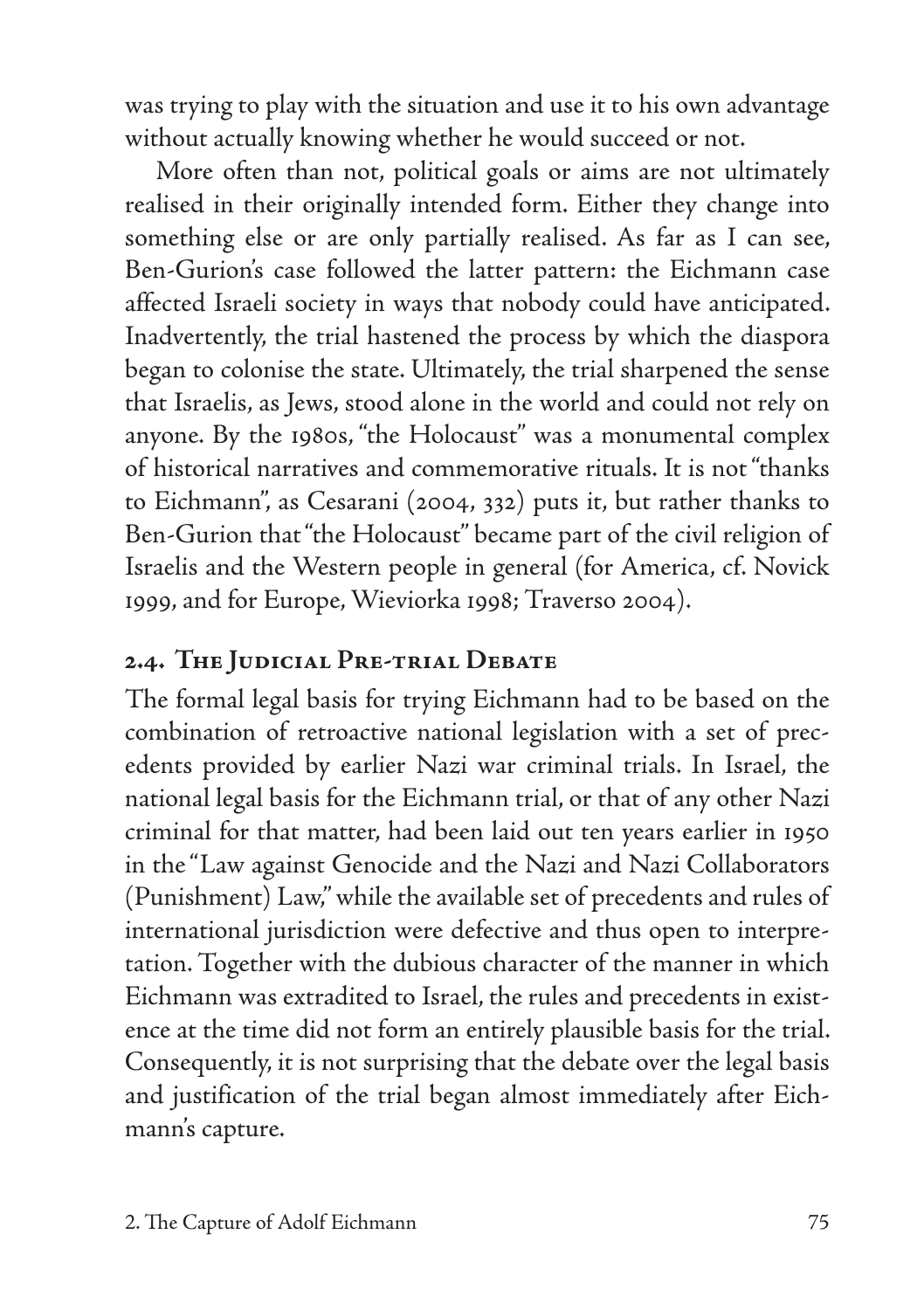The judicial debate over the Eichmann trial did not take place only in the professional journals of legal scholars but was also a popular topic of letters to the editor in daily newspapers as well as articles in journals and periodicals in a number of fields. The debate was not dominated by critics of Israel's conduct, as one might have assumed on the basis of the first contributions in the *New York Times*. On the contrary, Ben-Gurion and the Israeli government made sure that their supporters were also heard. The first to voice his support of Israel was Jacob Robinson, who had been a special consultant on Jewish affairs to Justice Robert Jackson during the Nuremberg trials, and who had served for ten years as legal advisor to the Israeli delegation at the United Nations.

After news of Eichmann's capture was published and the public debate over the issue began to heat up, Robinson sent a letter to the *New York Times* ( June 6, 1960) and soon after an extended version of it to *Commentary,* the notorious monthly of the moderate American Jewish Committee. His letter was published in the July issue at the height of the debate in the United Nations over Eichmann's capture. Both versions focused on the legal legitimisation of Israel's right to try Eichmann and completely disregarded the legally questionable aspects of the capture itself. Robinson argued that he saw nothing in international penal law that would deny jurisdiction to a state simply because regular extradition procedures had not been followed. In other words, the fact that Eichmann had been forcibly removed from Argentina in itself had no bearing on Israel's right to bring him to trial (Robinson 1960a; 1960b, 1).

Robinson's principal aim was to legitimate Israel's conduct by illustrating that there was a sound legal basis upon which Israel could claim the right to try Eichmann. He did not hesitate to manipulate the rules of international law in such a way that his defence of Israel was – paradoxically enough – based both on the weaknesses and strengths of international principles. He identified three grounds on the basis of which Israel's right to try Eichmann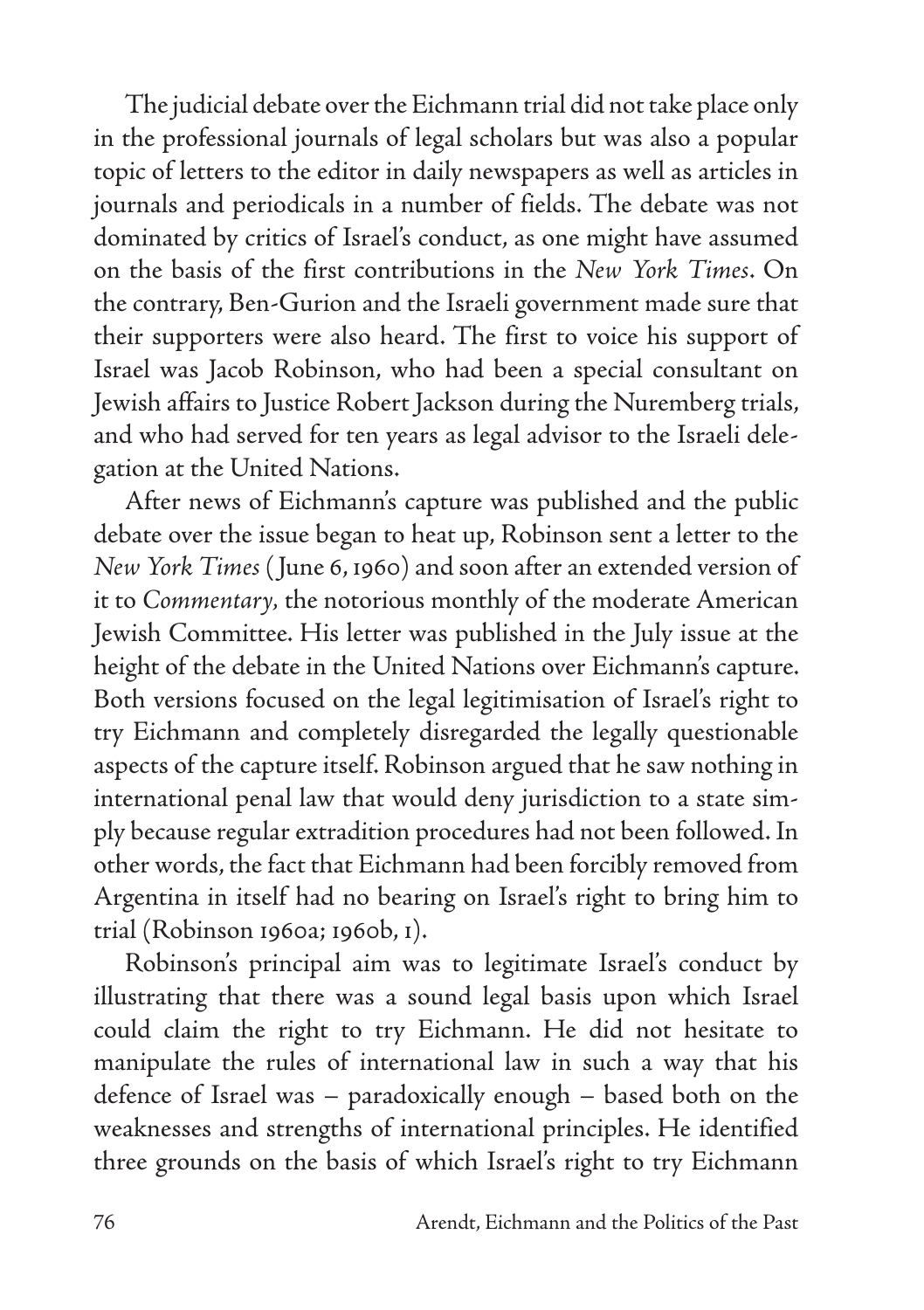seemed incontestable, without paying attention to the fact that each of them was open to various interpretations.

Firstly, he pointed out that there were no accepted rules of international law governing the penal competence of national courts, from which he deducted that, as long as there was no international criminal jurisdiction, defendants could be prosecuted and tried in any country. This argument was obviously meant to back Israel's right to try Eichmann in a situation in which generally accepted international norms were lacking (Robinson 1960a; 1960b). At the same time, however, Robinson disregarded the fact that Israel's right to try Eichmann could have been rejected on the basis of the very same argument: as there were no accepted international rules on the penal competence of national courts, no national court could be awarded such competence. In addition, it could have been argued that, as long as there were no general principles on jurisdiction and tribunals in international law, no state could claim the self-evident right to try Eichmann.

Secondly, Robinson argued that territoriality and nationality principles could be applied in this case despite the fact that Eichmann's crimes did not take place in Israel and he was not an Israeli citizen. Usually, the territoriality principle has been interpreted in such a way that a trial must take place in the country in which the crime was committed. Correspondingly, the nationality principle has been understood to mean that a defendant must be tried by his own national government. Some states distinguish between active and passive nationality principles in such a way that the former refers to cases in which courts are competent to deal with defendants who are citizens of their own countries regardless of where the crime in question was committed. In the latter case, on the other hand, the principle is applied to cover cases in which a country's nationals are the victims of a crime. In Robinson's interpretation, the rationale behind the territoriality principle should have been established by considering the best location for the trial. The common assumption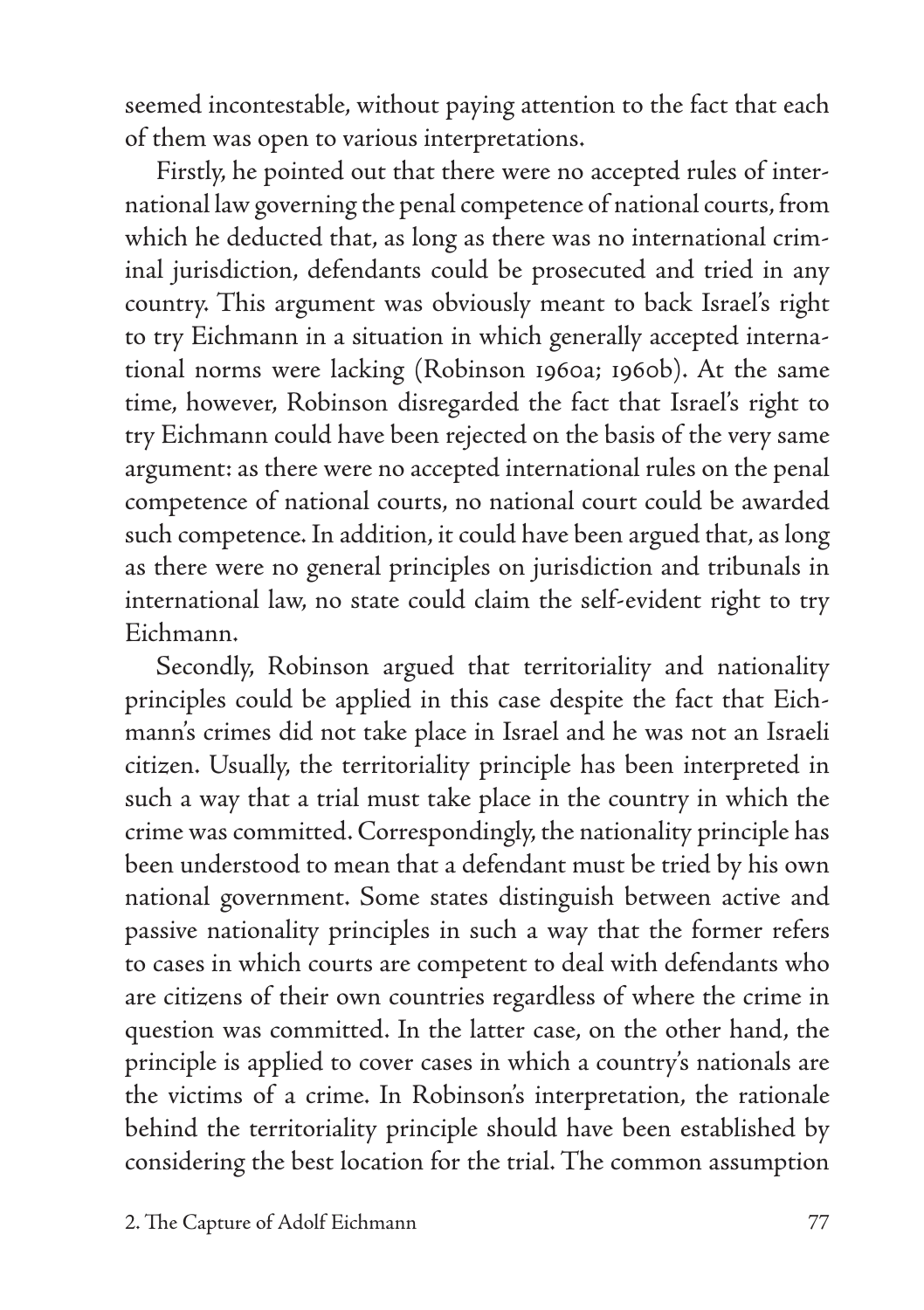is that the best place to hold a trial is the country in which the crime was committed, because it offers the most comprehensive possibility to investigate the crime: the *corpus delicti,* the witnesses, and the evidence are all there. In Robinson's reasoning, Israel best fulfilled all these criteria: "There are in Israel no less than 300,000 survivors of the Nazi extermination policy, the greatest concentration of potential witnesses anywhere. The most extensive documentation of the Nazi extermination policy is also to be found in Israel, where at least three different research institutes have been collecting and organising the relevant material for years." (Robinson 1960b, 2) In addition, in his view, Israel could also appeal to the substance of the passive nationality principle on the ground that it sheltered more surviving victims of Nazi terror than any other country. (Robinson 1960a; 1960b, 2)

In order to strengthen his argument that Eichmann's crimes were universal rather than particular, Robinson paralleled them to piracy. Thus, just as the crimes of pirates are not crimes against a particular nation or a group of people, but are perpetrated by *hostes humani generis,* genocide is a crime against humanity as opposed to a crime against a specific group of people (Robinson 1960b, 2). This parallel did not, however, prevent Robinson from arguing that Eichmann committed his crimes specifically against the Jews and not against people or humanity in general: "Eichmann had nothing to do with the persecution of non-Jews: his specialty was the extermination of the Jewish people." (Robinson 1960b, 3) In this way, his argumentation painted a portrait of an arch-executioner who was simultaneously a *hostis humani generis* and a *hostis judaeorum.*

In addition, Robinson took up the argument according to which Israel could not have a legal right to try Eichmann because it did not exist at the time the crimes were committed. As a lawyer, he did not allow himself to resort to applying any extra-legal moral arguments on Israel's behalf. Instead, he preferred to attempt to construct an historical-juridical basis for the existence of the state of Israel,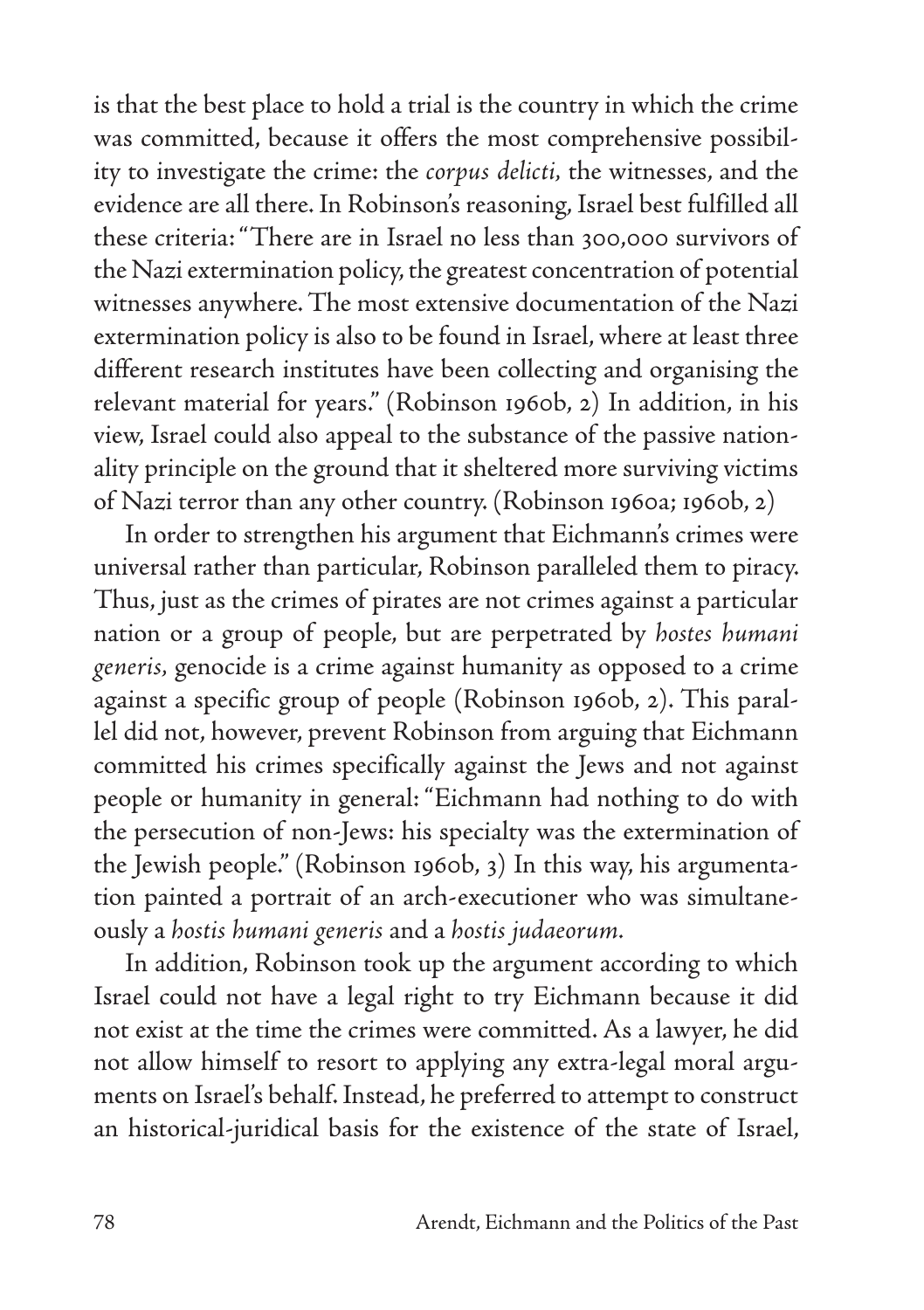which would then justify its right to try Eichmann. He argued that Israel's legal continuity stemmed from the Balfour Declaration and the Mandate for Palestine under the League of Nations (Robinson 1960a; Robinson 1960b, 4). Even if such legal continuity had existed, he disregarded the fact that it could not have been used as a judicial principle by virtue of which Israel's existence as a juridical person or body could have been declared, because such a definition would have awarded Israel a precedent for jurisdiction over a number of other matters prior to its independence.

It was at this point that the *New York Times* decided to take a stand. In its editorial on 8 June, it went directly to the heart of the matter by pointing out that Eichmann's trial was a juridical paradox because "an adequate punishment for him would actually be beyond reach of the hand of man," but "Eichmann must and should be tried." Appealing to the opinion widely held outside of Israel, it argued that Israel was not the right place for Eichmann to be tried because of the nature of his crimes: they were committed against humanity and in Europe, not in or even against Israel. Consequently, the editorial suggested that the ideal means of handling Eichmann's case would have been to reconstitute an international tribunal representing the conscience of the entire international community. Trying Eichmann in an international court – or a German court if it turned out to be impossible to reorganise an international one – would be a sufficiently impressive demonstration of retributive justice to the world at large. Thus, although the *New York Times* recognised Israel's competence to organise a fair trial, it disputed its competence to represent the conscience of all humankind. In addition, it was quite unwilling to grant Israel the right to teach the rest of the world a lesson about the eternal nature of antisemitism. Obviously, the American pro-Israel circles were less than pleased with this editorial. The biggest bombshell for the pro-Israelites, however, dropped just a few days later when Erich Fromm's letter from Mexico City was published.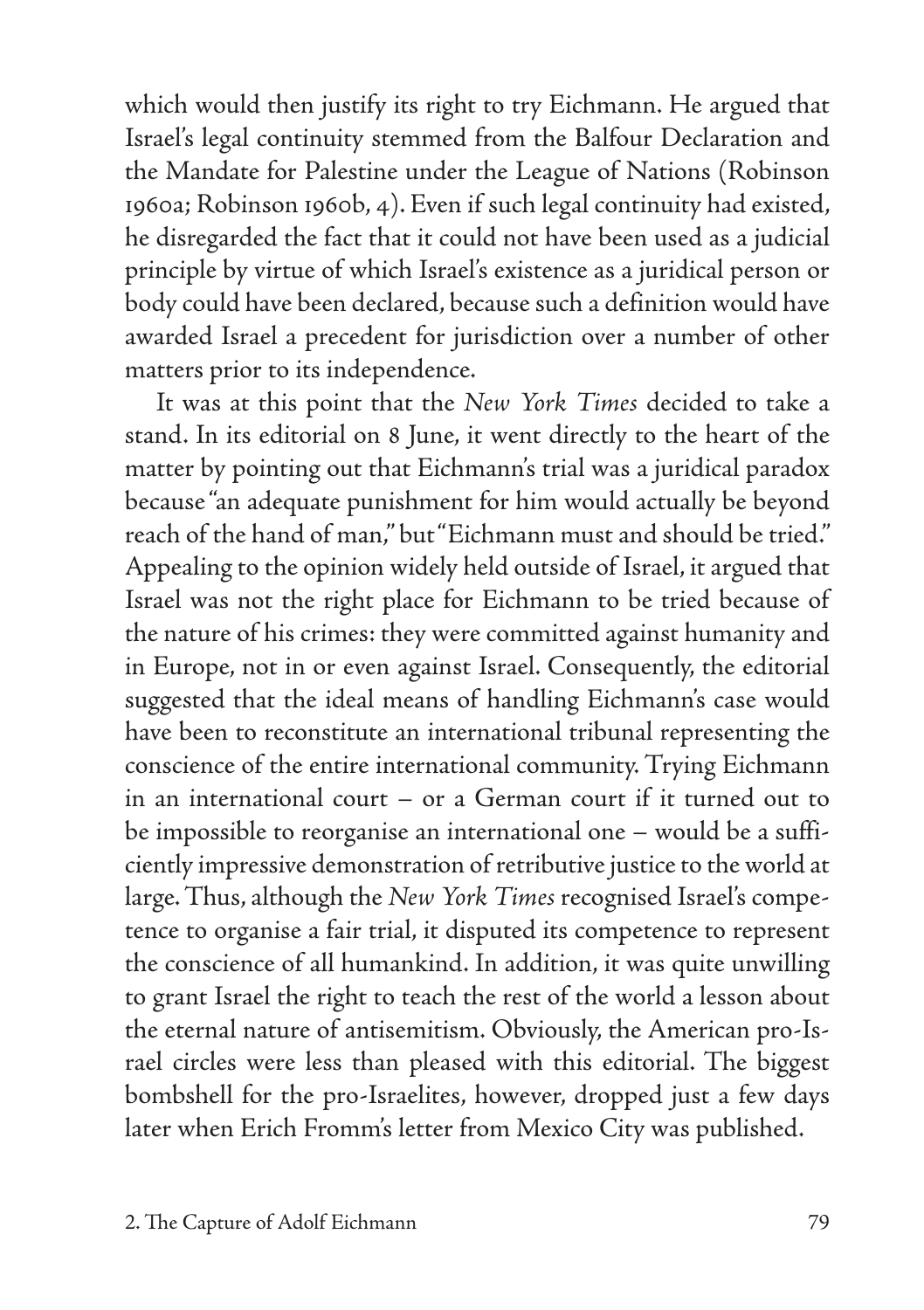Erich Fromm was much more than just loyal reader of the *New York Times* to the American Jewish community. He was not only the well-known author of a number of psychoanalytically oriented social studies, but was "widely hailed and accepted as a 'spiritual leader' of our time; not merely a scholar but a man of great ethical values, one who probes the depths of the human soul today, leads us to self-understanding and also points the way we should go if we are to rid ourselves of much of the evil that lurks within us," as Shlomo Katz characterised him in the summer issue of *Midstream,* a quarterly published by the Theodor Herzl Foundation (Katz 1960, 84).

Fromm wrote his letter as a reply to the editorial of the *New York Times*, welcoming its suggestion of reconstituting an international court. At the same time, however, he criticised the editorial's choice to remain silent on other important aspects of the case. Among these aspects was the fact that Eichmann's kidnapping was an act of lawlessness of precisely the same type as that of which the Nazis themselves had been guilty. He argued that "it is one of the most tragic consequences of acts of brutality like those committed by the Nazis that they tend to brutalize the rest of the world, including their own victims. The State of Israel has failed to conquer the Nazi spirit by not rising to a higher moral attitude than that of lawless revenge" (Fromm 1960). Moreover, Fromm severely questioned Israel's right to represent "Jewish people," arguing that "Israel cannot represent anybody except her own citizens, the majority of whom are Jews, albeit a fraction of the Jews living in the world. Many of these resent the attempt of a state to which they have no allegiance whatsoever to speak – and render judgments – in their name" (Fromm 1960).

This was a powerful statement, and it is not surprising that it did not go unnoticed by American Jews. The strong feelings it aroused are reflected in Katz's account. He lamented: "Since it is Erich Fromm who says this, and not some Arab propagandist or unreconstructed German, one feels like screaming: How can you say this, Dr. Fromm? What 'revenge'?" (Katz 1960, 84) In a desperate attempt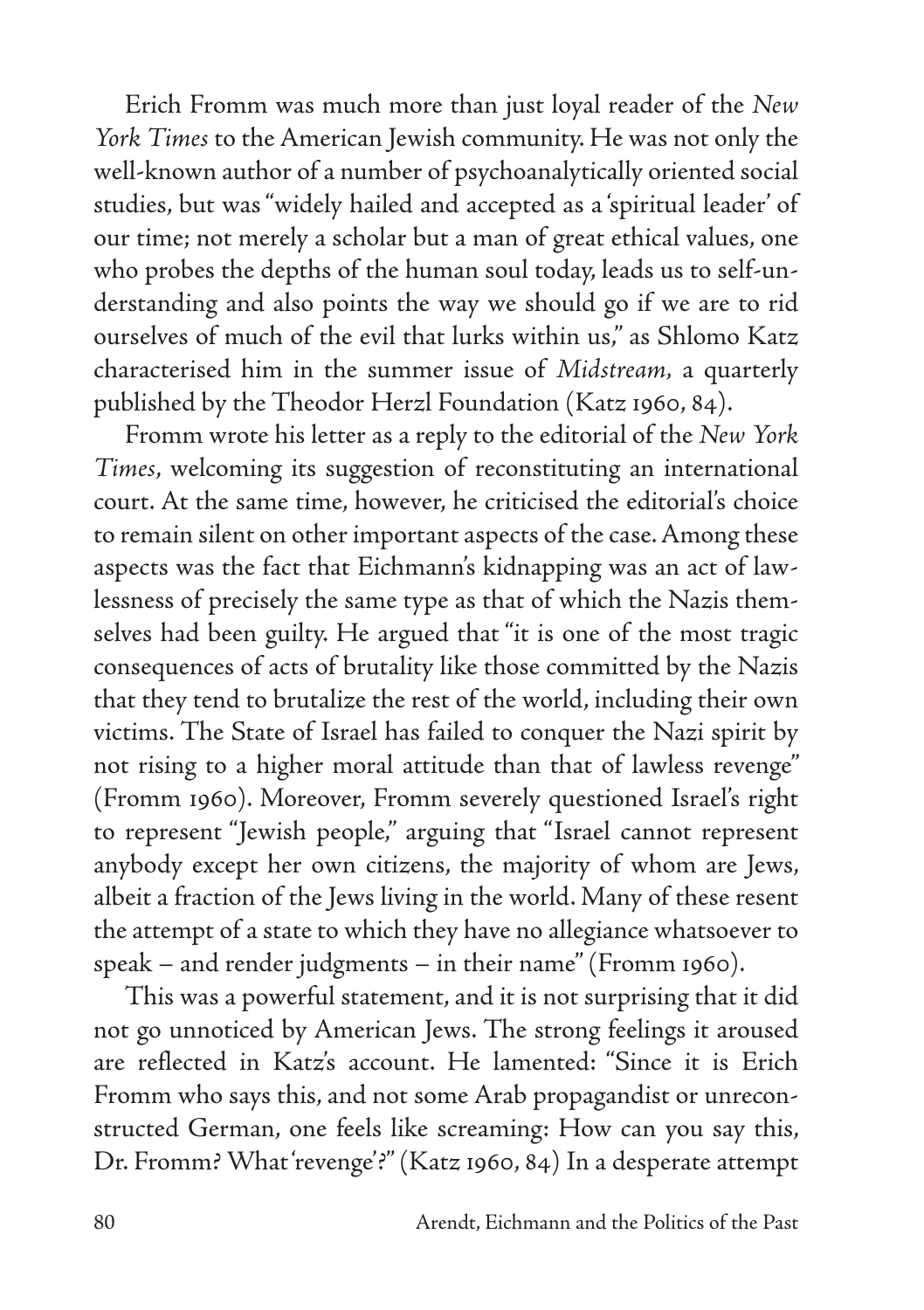to find some kind of explanation by reading between the lines, he suggested that the Eichmann case had opened a wound that had yet to begin to heal in Fromm's and many others' hearts. For Katz, this unhealed wound was the unresolved problem of feeling guilty over the fate of the European Jewry. Fromm's attack against Israel was to be read as an attempt to once again repress this problem; it was far easier to externalise his sense of guilt by criticising Israel's handling of the Eichmann case than it was to face it personally by admitting that he belonged to the group of potential victims who survived by chance because the Nazis had not managed to finish the Final Solution (Katz 1960, 85).

Katz hinted that the problem with Fromm's stance was that he refused to assume the position of a potential victim of the Nazis, which would, of course, also have included an inevitable sense of shame for being dehumanised in such a brutal manner by the Nazi atrocities. Even though Katz never actually said so, one is inclined to think that he believed Fromm was a victim of "Jewish self-hatred," which led him to make a desperate attempt to dissociate himself from this group of miserable human beings who had been unable to defend themselves.

This is a clear case of misinterpretation. Although Katz acknowledged Fromm's reputation as a man of great ethical values, he failed to read his letter as an ethical plea, which is how it should have been read in my view. Fromm's letter was not the result of repressed psychological processes which led him to make outrageous claims comparing Israeli and Nazi policies, as Katz had argued. Fromm hoped that Israel would ethically rise above other nations by recognising the international nature of the Nazi's crimes. At the same time, he wanted it to repress its understandable desire for revenge. Moreover, he wished that the young Jewish state would prove itself to be ethically and politically above its worst enemies. However, this would have required breaking the chain of illegal measures in its interaction with the rest of the world. Unfortunately,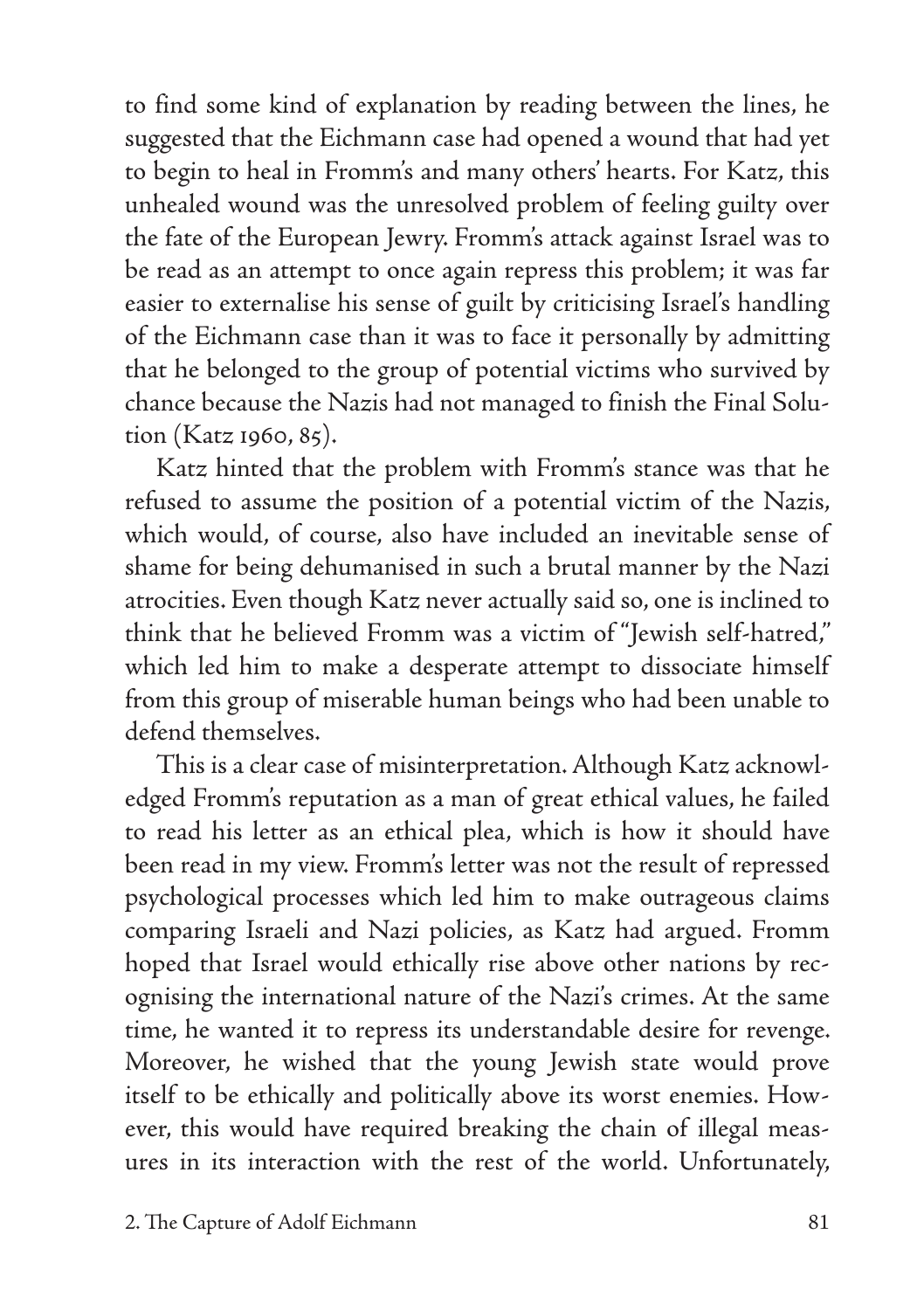Eichmann's kidnapping was only one example in a long list of such illegal measures.

In the meantime, the diplomatic conflict was about to proceed to the United Nations, and the *New York Times* decided once again to take a stand. In its editorial on 18 June, it argued that Israel's position was at the heart of the problem so far, as it affected international law and the orderly relations between governments. Towards the end of the editorial, this general remark was further developed into a direct plea to Israel and eventually into a direct attack against Ben-Gurion. The editorial argued that it would have been in Israel's own best interest to turn Eichmann over to an international tribunal, as it often made reference to the existence of a "transcendent moral force"; Israel had a special responsibility to the rest of the world because of the way in which Eichmann had been captured. Contrary to Ben-Gurion's beliefs, this transcendent moral force did not provide Israel with "supreme moral justification" for engaging in the illegal act of kidnapping and violating international law: "He is wrong. No immoral or illegal act justifies another. The rule of law must protect the most depraved of criminals if it is also to stand as bulwark against the victimization of the innocent."

The debate continued in *Commentary,* which published a reply by Oscar Handlin, a Professor of History at Harvard, to the previously published apology for Israel's conduct by Jacob Robinson. Together with Erich Fromm's immediate reaction to the ethically dubious aspects of the kidnapping and trial, it offers a good example of how the juridical discussion became immediately intertwined with ethical and moral aspects.

Handlin complained that Robinson had made his case by defining the problem in narrow legal terms. Had he also taken into account the ethical aspect of the problem, he could not have avoided questions related to Eichmann's capture. Unlike Robinson, who considered the manner of the capture to be both ethically and juridically insignificant, Handlin argued that an ethically solid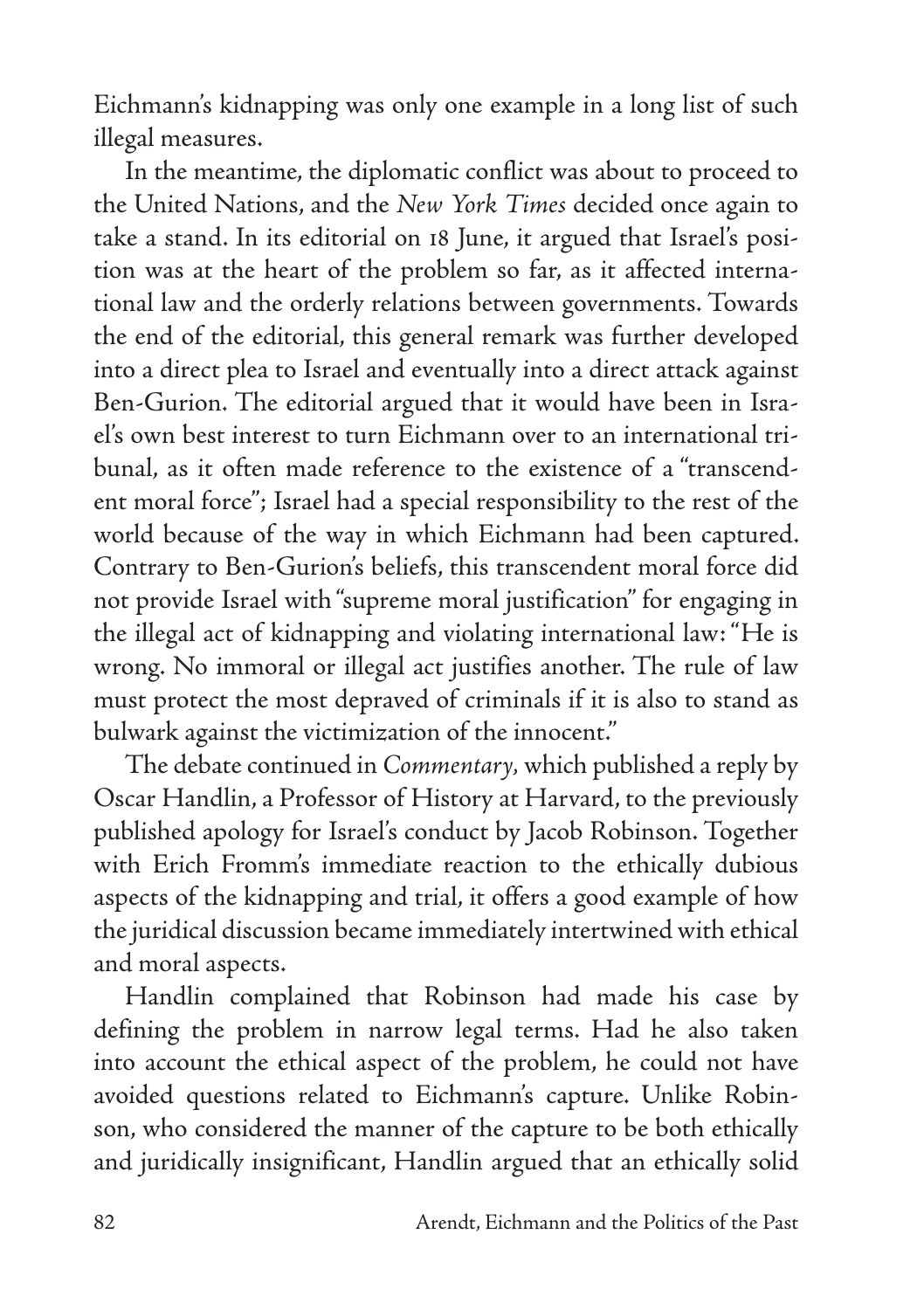consideration of the case had to start precisely from the point of the capture. What made Eichmann's capture both legally and ethically precarious in Handlin's view was that it was both a clear case of espionage and an invasion of another state's sovereignty. Handlin went on to argue that Israel's stance included two inherently suspect aspects. Firstly, repeating Fromm's earlier argument, he pointed out that Israel's right to speak in the name of the world Jewry was profoundly questionable and by no means generally accepted amongst the world's Jews. Secondly, as to the historical legitimacy of Israel's existence, Robinson's construction of legal continuity from the Balfour Declaration and the Mandate for Palestine was simply unfounded because their purpose was not to establish the foundations of a future Jewish state (Handlin 1960, 161).

In Handlin's view, the problem with Robinson's line of argumentation was that by disregarding the ethical aspects of Israel's actions, he was not really able to grasp the central issue of the case as a whole, namely "historic justice". He argued that justice involved more than the mere punishment and retribution of the wrongdoer, since, according to the Western conception of justice, an offence is never committed only against the individual who suffered but against the entire community. Analogically, in the case of Eichmann's capture, Israel had not only violated Argentina's sovereignty but had also violated two important generally accepted principles of justice. Firstly, the kidnapping went against the right of refuge, which for more than a century had been the subject of attempts to establish it as an international principle of protecting individuals from political and other forms of persecution and guaranteeing them a fair trial. Secondly, Israel had abandoned the principle of crimes against humanity. The destruction of the European Jewry was a clear case of a crime against humanity, and Eichmann's crimes should have been approached in the light of this principle (Handlin 1960, 161–162).

Handlin read these two violations of international principles as expressions of both Israel's tendency to ethically view itself as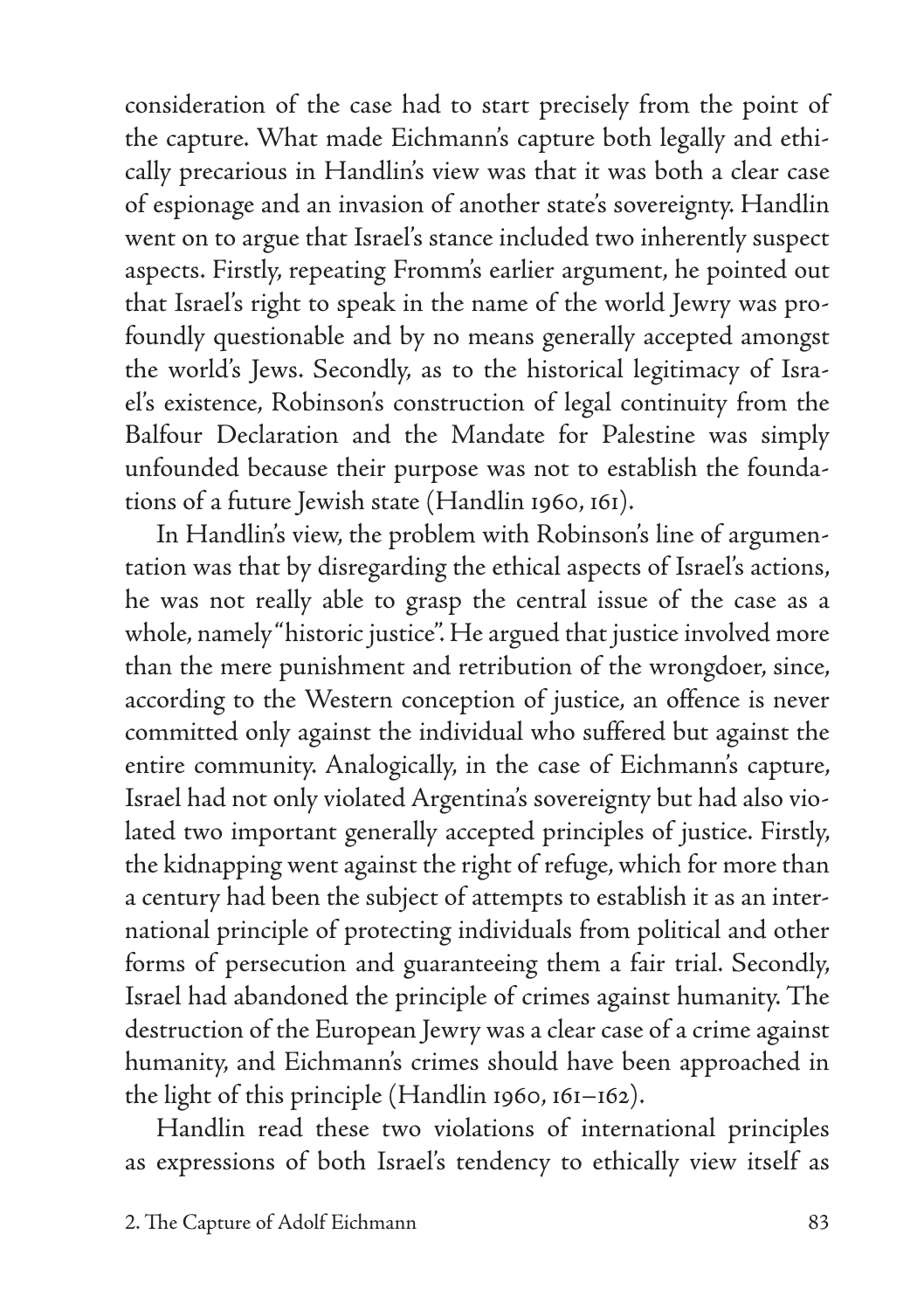superior to other countries and its general unwillingness to be a part of the international community and respect its rules and norms. What makes Handlin's conclusion significant for us here is that this argument took him from an ethical to a political level. Politically speaking, it was the terms of sharing the world with other people that was really at the heart of the Eichmann's trial. Handlin suggested that there was a certain parallel between Eichmann's conduct and that of Israel. Whereas one of Eichmann's main crimes was his unwillingness to share the world with the Jews (cf. Arendt 1963/1965, 279), it turned out that Israel was becoming a political criminal of sorts by refusing to share the world equally with other nations, preferring instead to exempt itself from respecting and following generally accepted international rules and norms.

Handlin found it profoundly sad that as soon as the Jews regained an independent position among nations by refounding a state of their own, the divinely inspired ethical principles of Zionism were forgotten in a very hypocritical way by producing a distinction between "we" and "they" according to which the Jews' deeds were judged. More precisely, Israel's deeds were measured and judged with different criteria from those generally valid in the interaction between nations: "It is sad, from this point of view, to find Jews who are pacifists in general but justify a defensive war when it comes to Israel, who are against capital punishment in general but seek the execution of those who have wronged their co-religionists, who profess interests in an international moral code, but defend the right of a Jewish nation to take the law into its own hands. This tragic turn of events certainly calls for self-examination." (Handlin 1960, 162)

What followed was not so much a period of self-examination, but the fierce defence of the right of Israel to try Eichmann by Marie Syrkin, the editor-in-chief of the labour Zionist *Jewish Frontier*. In its sheer outspokenness, her account paints a clear picture of the American Zionist stance on the debate. Syrkin saw the capture and trial of Eichmann simply as an expression of poetic and historic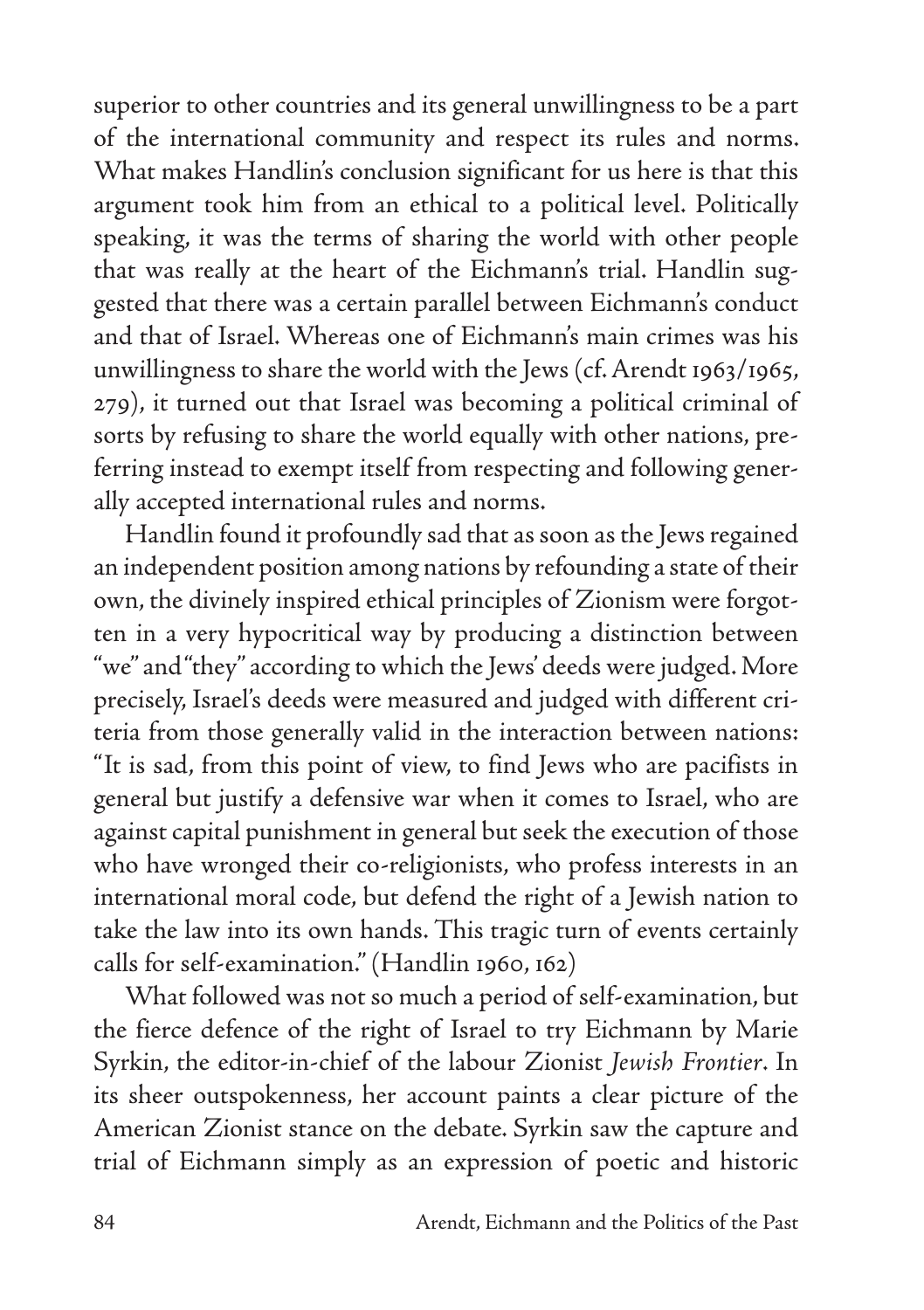justice. She firmly refused Handlin's accusation that Israel was animated by a gross desire for vengeance in the spirit of Old Testament justice. Instead, she maintained that the trial was a mechanism through which Israel insisted on confronting the single greatest sin of our time. In her view, the great *j'accuse* heard in Jerusalem was not directed primarily at the puny figure of Eichmann the man, but at the social forces which facilitated his existence and which might make him possible again. Thus, Israel's intent was in the deepest sense pedagogic and therapeutic. It wanted to cure the world of its amnesia concerning the issue of guilt for allowing the Nazi crimes to happen (Syrkin 1961, 8–9).

In other words, Syrkin quite correctly pointed to the fact that what was on trial in Jerusalem was not so much Eichmann the man, but the entire world, which had sat back and allowed the destruction of the European Jews to take place without lifting a finger to stop it. Syrkin also observed that soon after the war the world had been struck with a curious case of amnesia which kept it from "remembering" what had happened. She failed, however, to realise that Israel was not necessarily the best possible choice of who should teach the world this lesson. In addition, she failed to see that a trial, even that of a remarkable Nazi criminal, was not necessarily the best possible forum for this re-education, as judicial proceedings tend to turn all the great principles of the Western conception of justice upside down. One such principle is that it is not the victim's task to try his or her perpetrator, because the victim of a crime can never be sufficiently impartial and always has a thirst for revenge. Victims should also not be raised to the position of judges, even in cases as obvious as Eichmann's; if the result of the trial is declared or determined in advance, and if the judges are even only formally partial, the entire proceeding becomes a travesty and loses sight of its basic function of distinguishing between right and wrong.

Syrkin's contribution clearly exemplifies the fact that the argumentative strategies and ultimate justifications chosen by the participants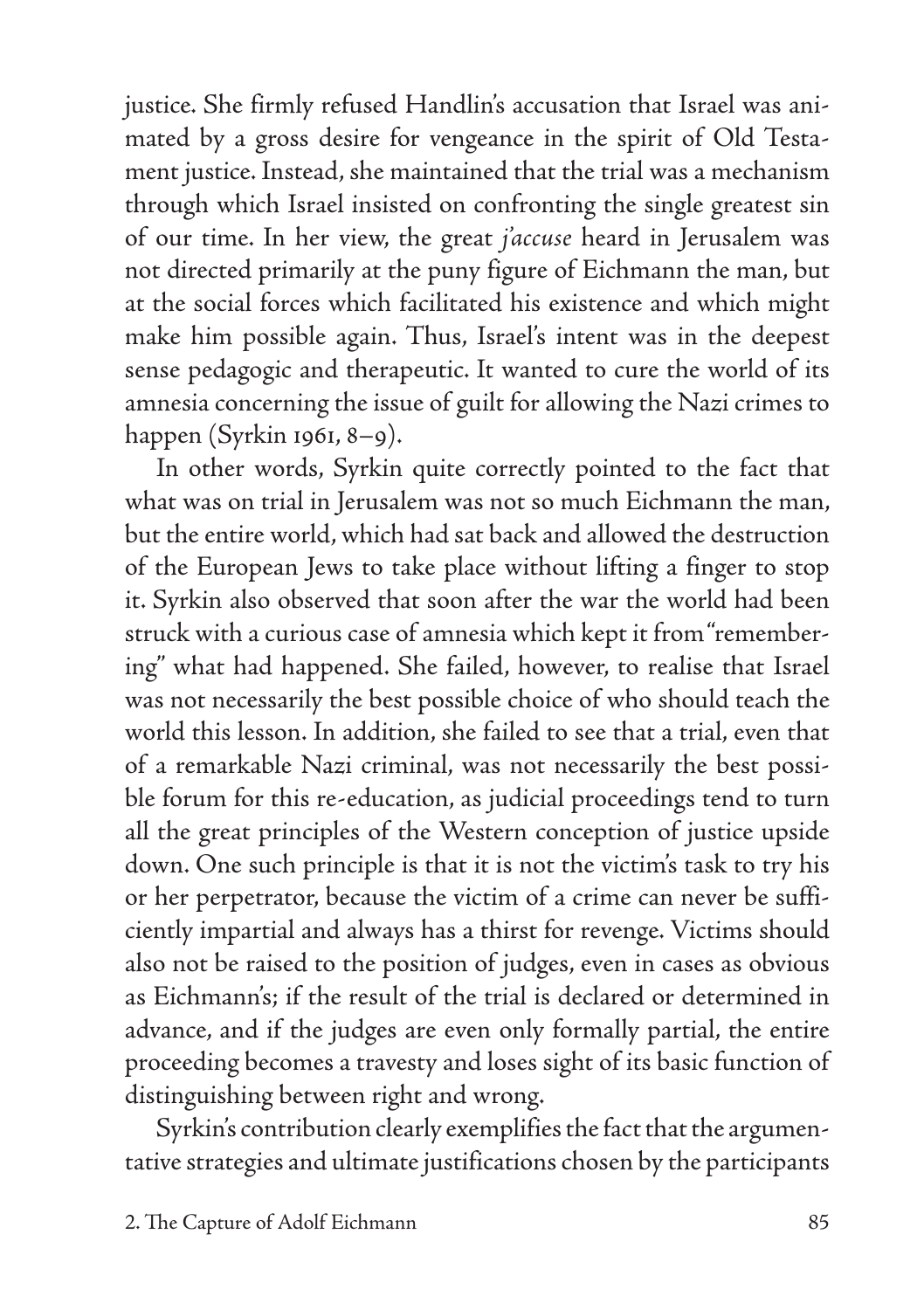of the debate were not determined along clearly defined lines. As a secular Zionist, Syrkin did not hesitate to fall back on old religious lore in the defence of Israel and its right to try Eichmann.

Meanwhile, Telford Taylor, a prominent lawyer who had been an intelligence officer during the war and later served as chief prosecutor at Nuremberg, made a desperate attempt to get the debate and the trial back on a firm juridical track. Taylor's contribution, which appeared in the *New York Times* on 22 January 1961, was a reply to Ben-Gurion's aforementioned speech at the conference of the World Jewish Congress. Taylor did not even attempt to mitigate his aversion to the Israeli policy on the matter.

His point of departure was that the Eichmann trial was by no means a unique event, but rather had to be approached in the context of its precedents, i.e. previous war crime trials. In this context, "[t]he great goal of Nuremberg was the amplification and clarification of international criminal law, to strengthen the foundations of world peace and order for the future." (Taylor 1961, 11)

Taylor reminded his readers that despite the profound political implications of international law and its dependence on the general global political climate, the essence of law should not be ignored, even in the Eichmann case. The essence to which he was referring is that a crime is not committed only against the victims but against the entire community whose laws have been violated. In Taylor's view, the problem in the Eichmann case was that Ben-Gurion was doing his best to ignore this by proclaiming that the murder of the European Jews was a "crime against Jews" everywhere. This claim carried the inherently dangerous implication that the murder of Jews was not a crime against non-Jews. Taylor paralleled such a stance to Teutonic law, which could not provide a basis for an enlightened system of law in the modern world (Taylor 1961, 22).

Similarly to Fromm, he argued that it was a bitter irony that arguments once used by Hitler were now echoed by those who claimed to speak for the people he sought to exterminate. The main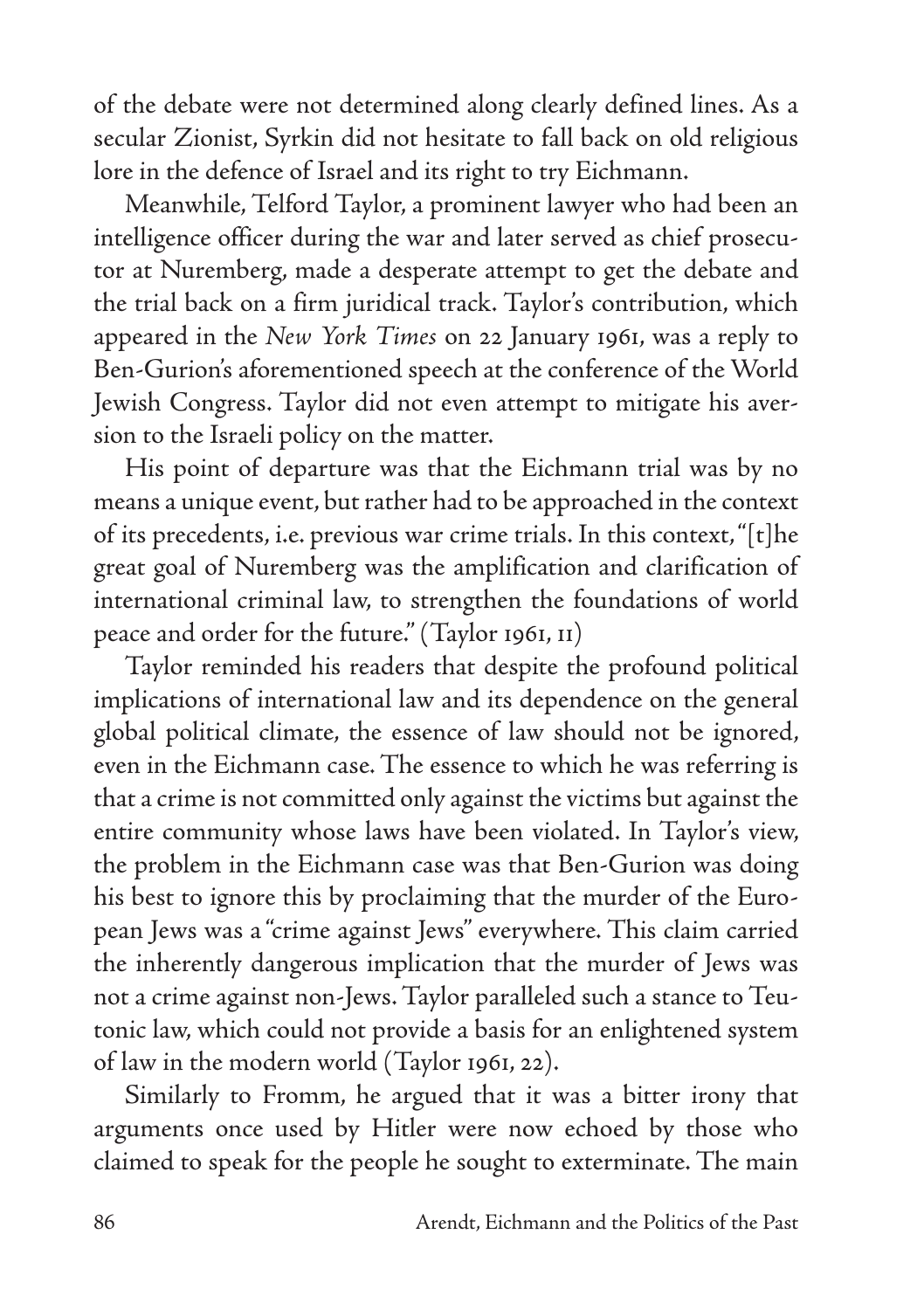problem with Israel's stance was that it was blinded by absolute nationalism, which was irreconcilable with the very idea of international law. Thus, what really disturbed Taylor was Israel's goal of binding the Eichmann trial to its nationalistic war against the rest of the world. Doing so would mean that the trial would become a travesty of international law and all justice systems and, as such, would hinder as opposed to contributing to the development of international law (Taylor 1961, 22).

It is now clear that there were two main lines of argumentation in the public debate over the Eichmann trial. On the one hand, there were the mostly pro-Israel nationalistic "moralists," who built their argumentation on the notion of the victim's ethical right to try and punish – at least in this particular case, in which the enormity of the crime went beyond normal human comprehension. On the other hand, there were positivist lawyers, who approached the trial as an episode in the development of international law and defended the rule of law despite the specific nature of the case. More precisely, on the meta-theoretical level, the principal controversy was between legal positivists, who attempted to keep the Eichmann case in the realm of the rule of law, and nationalistic "moralists," who challenged them, arguing that there should be moral and ethical justification for trying the case. The former were primarily interested in respecting and developing international law while the latter focused on saving the existence of Israel as a Jewish national state at all costs.

#### **2.5. Eichmann in the World Press**

Segev has pointed out that in the beginning of the 1960s, the Israelis had an almost mystical faith in the power of the international media to either harm or help Israel. When Argentina protested the violation of its sovereignty and brought the matter up for discussion in the United Nations' Security Council, the Israeli press responded with a real sense of having been hurt. The Israelis were not satisfied with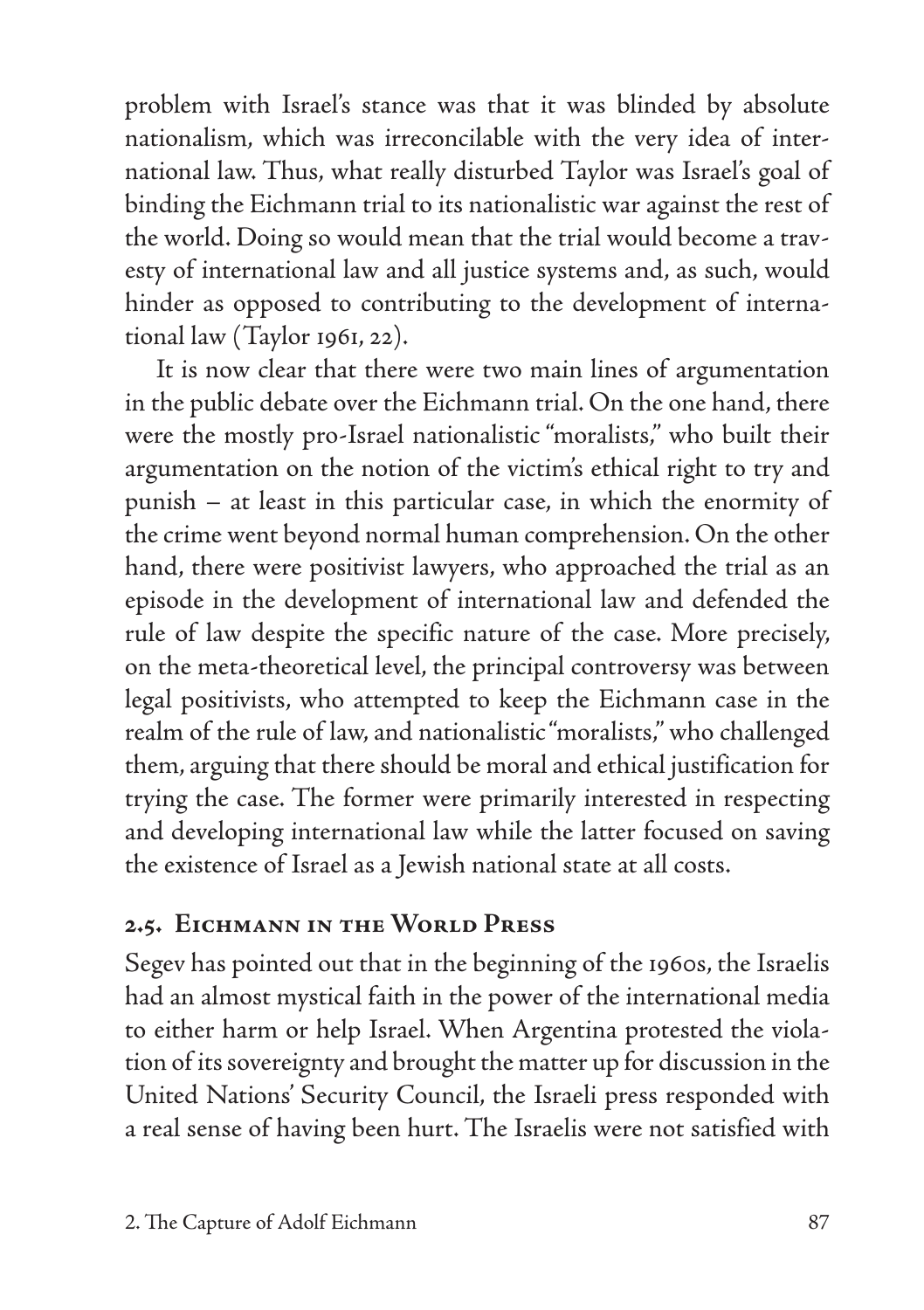just having gotten their hands on Eichmann, but also demanded that "the world" recognise their moral and historic right to kidnap and try him. (Segev 1991/1993, 333) It is not surprising, then, that the Israeli press also vehemently defended Israel's right to organise the trial as it saw fit. It carefully followed what was written in other countries and often replied quite emotionally.

At the same time, however, the press was under heavy governmental censorship: it was not always given adequate information or allowed to publish whatever it pleased. Obviously, the foreign press also suffered as a result of the situation, but it definitely had the most significant effect on the Israeli press, which was obliged to follow the foreign press in order to keep up with its own government's policies. Thus, although there is no doubt that the Israeli press backed its government's policy voluntarily, it should not be forgotten that it sometimes did so based upon incomplete or even false information (cf. Rubinstein 1961).

### **2.5.1. The Pro-Israel Defence**

The capture of Adolf Eichmann grabbed the world's attention. News of Ben-Gurion's announcement of the capture in the Knesset broke immediately, and in the days and weeks that followed, the world press tried to paint a coherent picture of the events. Wild rumours of the conditions of the apprehension were inevitable, as the Israeli government refused to reveal all the details of Eichmann's capture. The Israeli Ministry for Foreign Affairs tried to steer world opinion by publishing a collection of excerpts from the world press in July 1960 entitled *Eichmann in the World Press*. It is not at all surprising that this selection is conspicuously pro-Israel and fails to paint an accurate portrait of the tone of reporting at the time.

Israeli newspapers and magazines did not hesitate to join the international debate, and openly supported and defended every aspect of the Israeli policy on the matter. Their primary emphasis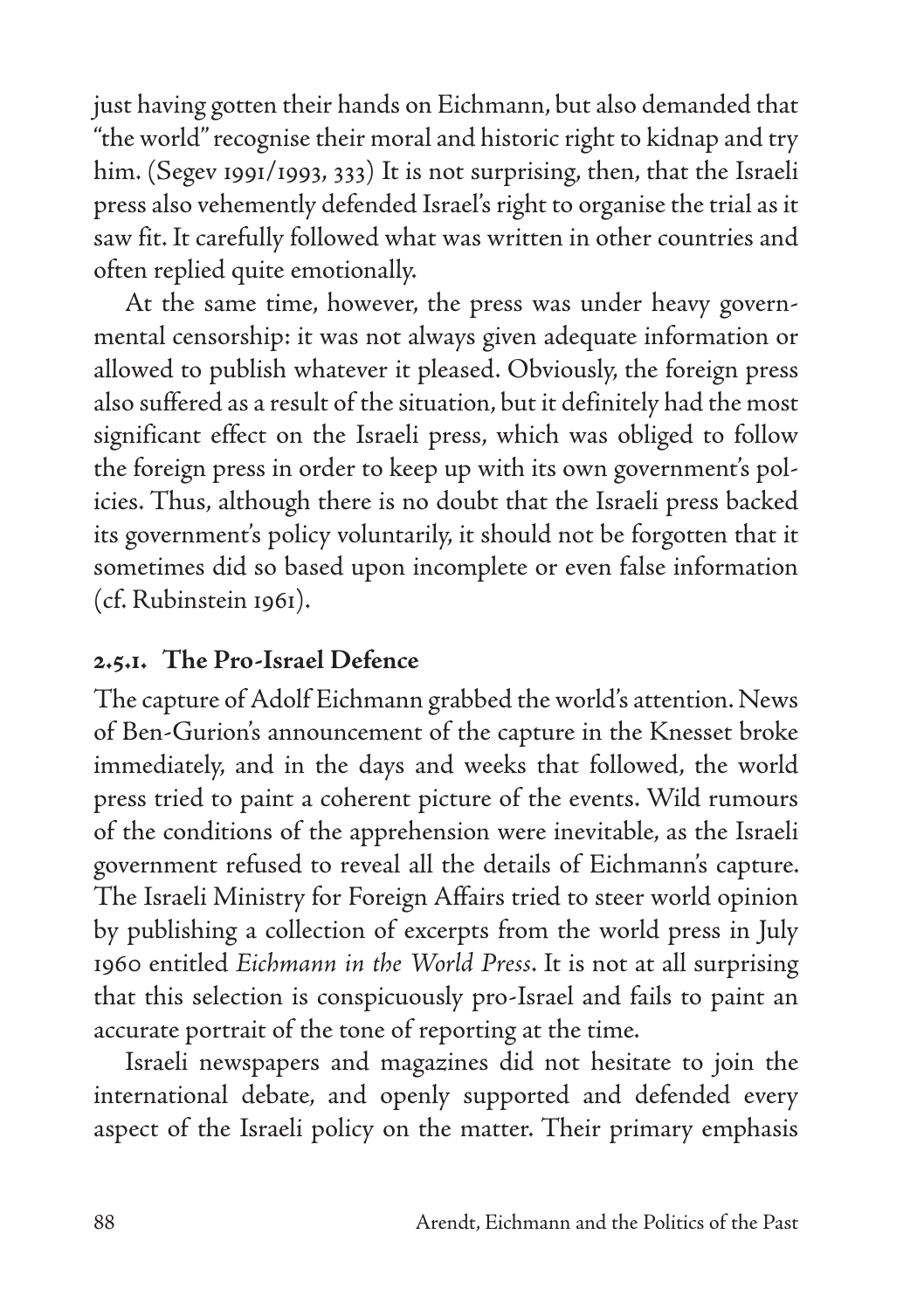was on the distinction between international and domestic law, and they pointed out that there were no generally accepted and shared rules of international law in existence limiting the penal competence of national courts. Thus, international law did not deny jurisdiction to a state because it had violated the domestic laws of another state in the process of apprehending a suspect. In addition, many states accepted that the manner in which a criminal suspect was brought before a court had no bearing on the right to try him (*American Jewish Yearbook* 1961, 205; *Eichmann in the World Press,* 1960).

Those who defended Israel's actions suggested an analogy between Eichmann's crimes and the crime of piracy, over which, according to international law, all national courts had jurisdiction. By this standard, Israel could claim jurisdiction on the basis of its being a member of the international community. The Israelis also defended the passive nationality principle, which they considered to be applicable to Israel because the majority of surviving witnesses and evidence were currently residing there (*American Jewish Yearbook* 1961, 205–206).

In the Israelis' view, the assertion that Eichmann should be tried in an international tribunal was unrealistic, because the jurisdiction of the present International Court of Justice was limited only to disputes between states. In fact, at the time, there was no court in the world that could take the case, because the Nuremberg tribunals had been disbanded a decade earlier and the proposals to establish a new permanent international criminal court had made no headway (*American Jewish Yearbook* 1961, 206; *Eichmann in the World Press,* 1960).

As to the moral question, Israel's supporters pointed out that the country had every right to act on behalf of the six million murdered Jews and the survivors. The fact was that no other nation had shown any particular interest in apprehending and trying Eichmann. Finally, the Israelis asserted that their main objective was not to punish Eichmann, as no human punishment would be great enough to make up for his deeds, but to use his trial to broaden the historical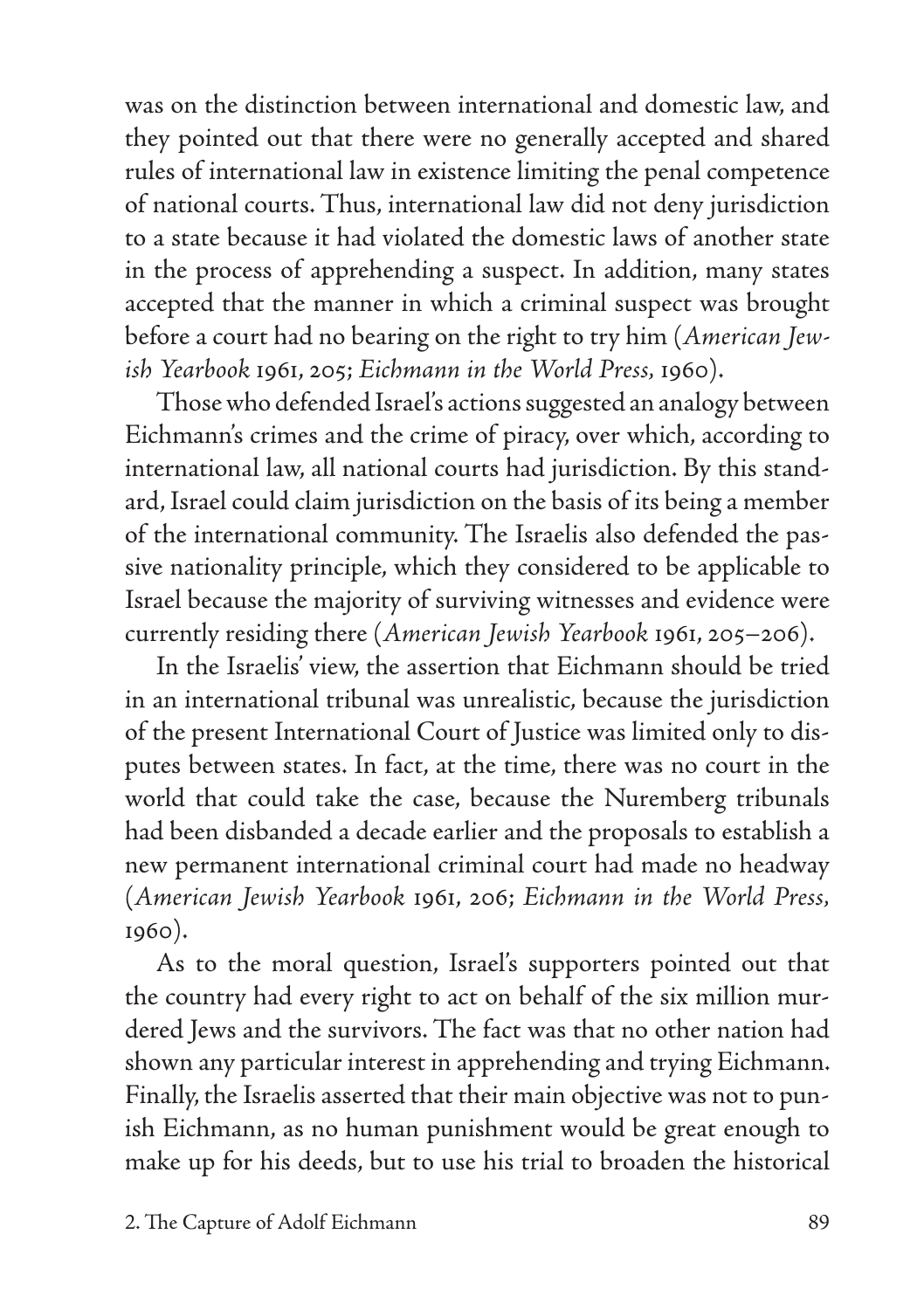record of the authentic history of the Nazi crimes against the Jews in all their magnitude and horror *(American Jewish Yearbook* 1961*,* 207).

Israel's supporters vehemently defended Israel against every critical view presented of its policy in the Eichmann question. The American press, which was not usually considered to be particularly "anti-Israel," also got its share of criticism. In order to both illustrate how the American newspapers and magazines reported on Eichmann and judge whether the pro-Israel critique was fair, I have chosen two representative examples. The first is *Life Magazine,* which is one of the most widely circulated weeklies in America. The second example is the *New York Times,* perhaps the leading newspaper in the world, which was already under mainly Jewish control in the 1960s.

### **2.5.2. The Tale of Adolf Eichmann in** *Life Magazine*

Over the course of the 1950s, the world's leading weekly publications had rekindled the theme of the hunt for Nazi criminals, and in 1960, they were suddenly faced with having to report on Eichmann's kidnapping. Many of them made the most of it and wrote everything they were able to uncover about who Eichmann was as person. *Life Magazine* first reported the story on 6 June 1960 (p. 41) with a one-page story on the Israeli reaction to the capture, in which it called Eichmann "the most bloodthirsty killer of all". Two weeks later, it published photos of Eichmann's house and neighbourhood in Argentina, giving a short account of his capture under the title "Tale of Epic Capture" *(Life,* June 20, 1960, 44). The real scoop was not published until November, however, when the editors of *Life*  claimed to be able to "present a major historical document" related to the case in an article entitled "Eichmann Tells His Own Damning Story". This story was published in two parts, the first at the end of November and the second in the beginning of December *(Life,*  November 28 and December 6, 1960), and made no reference to the fact that the German weekly *Stern* had already published its own version of the same story.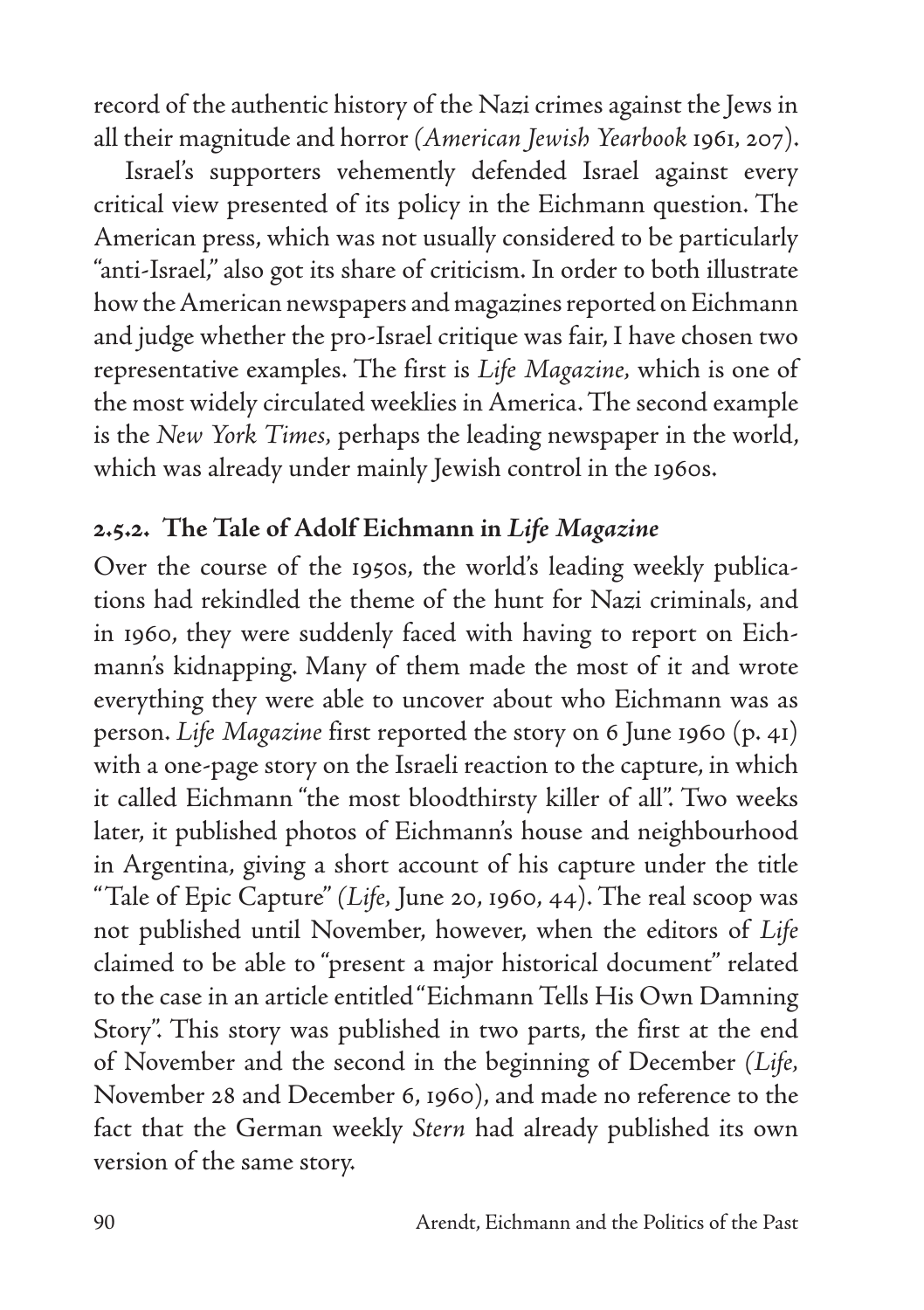*Life Magazine*'s story was based on the so-called "Sassen interview" given by Eichmann in Argentina in 1955. Willen Sassen was a Dutch journalist who had joined the SS during the war and had been sentenced to death *in absentia* in Belgium as a war criminal. He turned up during the 1950s in Buenos Aires, where he was seen mingling with members of the German Nazi colony. He managed to convince Eichmann to give him a virtually book-length account of his life and deeds. The shortened and edited version of Sassen's Eichmann interview was never published anywhere, although he tried to sell parts of it to the *Time-Life* correspondent in Buenos Aires in 1956 (Pick 1996, 148). A more extensive yet still heavily edited version was published in 1980 by the right-wing lawyer Rudolf Aschenauer in *Ich, Adolf Eichmann*. *Ein historischer Zeugenbericht*. The original tapes and manuscripts have never been released to the public and are currently housed at the Bundesarchiv in Koblenz, Germany (Cesarani 2004, 425).

The second part of the *Life* story was published alongside an editorial which dealt with the theme of responsibility. The quite scandalous tone of the earlier story is clearly missing from this account. The editorial states that "[the] depressing fact is that Eichmann is basically a rather un-extraordinary man [...] It was chiefly for lack of better goals that Adolf was an easy convert to the shabby romanticism of the early SS [...] Apart from an excessive 'German patriotism,' his personality had no sharp edges and his psyche no obvious traumas. What he did with himself could have been done by anyone with an equal talent for keeping his place, doing his duty, taking his orders, and turning his conscience over to the care of the State" (*Life,* November 5, 1960, 46).

In the editorial's view, the moral of the Eichmann story, however, went further than that. It lay in the fact that anyone's wilful blindness to injustice anywhere made him a conspirator with evil. The point was that nobody could deny responsibility for the human community at large: "That all men are responsible for each other's crimes is a theological proposition. Its political corollary is less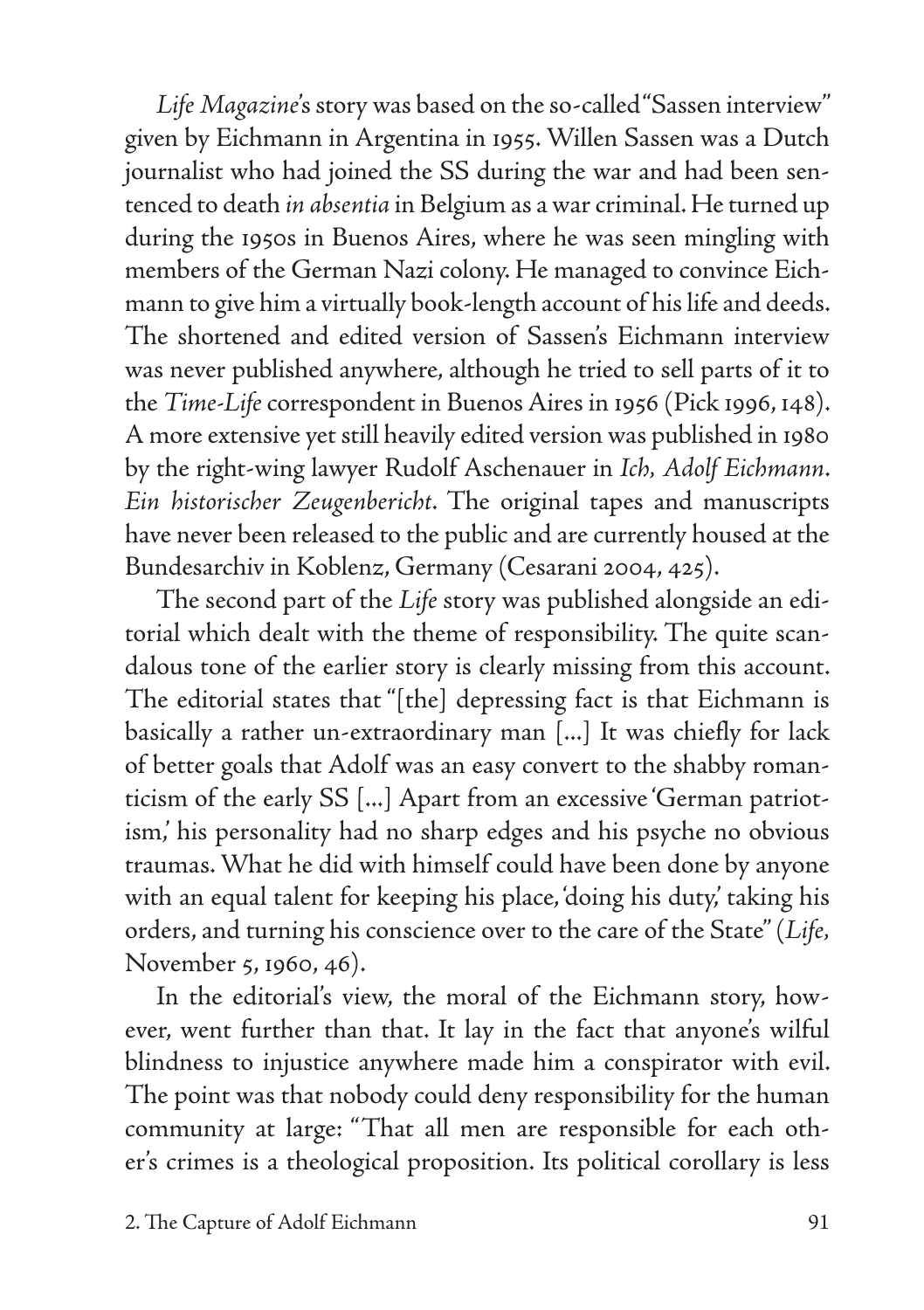sweeping but nonetheless true: every citizen is responsible for all the injustice in his own community. When a man is so purblind to this human responsibility as Eichmann, his crimes properly summon him to special punishment. But let no citizen of any community use Eichmann as a scapegoat for his own sins of neglect or unconcern." *(Life,* December 5, 1960, 46)

It is worth noting that *Life Magazine* never interfered in the debate over the justification of Eichmann's capture and Israel's right to try him, focusing instead on Eichmann's personal life story. If there was a message or an expression of a particular attitude in its tone of writing, it was related precisely to this. *Life* never tried to turn Eichmann into the personification of evil, nor did it or any other journal or magazine adopt the notion that Eichmann's evil justified Israel's actions. As to the journals' internal motives, they were simply out to get headlines that would sell, as always. As we know all too well, this endeavour often leads to mean spirited and biased writing which lacks any ideological or political foundation.

## **2.5.3. "Leader of World Opinion":** *The New York Times*

The headlines about Eichmann's capture were not as large as one would assume in retrospect (cf. e.g. Friedman 1961, 256). This was probably due in part to the hesitation surrounding the way in which the news was released. On the basis of Ben-Gurion's announcement in the Knesset, the circumstances and details of the capture itself remained ambiguous. This was well manifested in the story the *New York Times* published on the event. In a column written by Jerusalem correspondent Lawrence Fellows, who wrote most of the pieces published on the event, it was lamented that the Israeli Premier had made the announcement with dramatic understatement. After directly quoting Ben-Gurion's speech, the piece criticised the fact that the Israelis had declined to reveal where or when Eichmann had been found, or whether any other country had assisted in his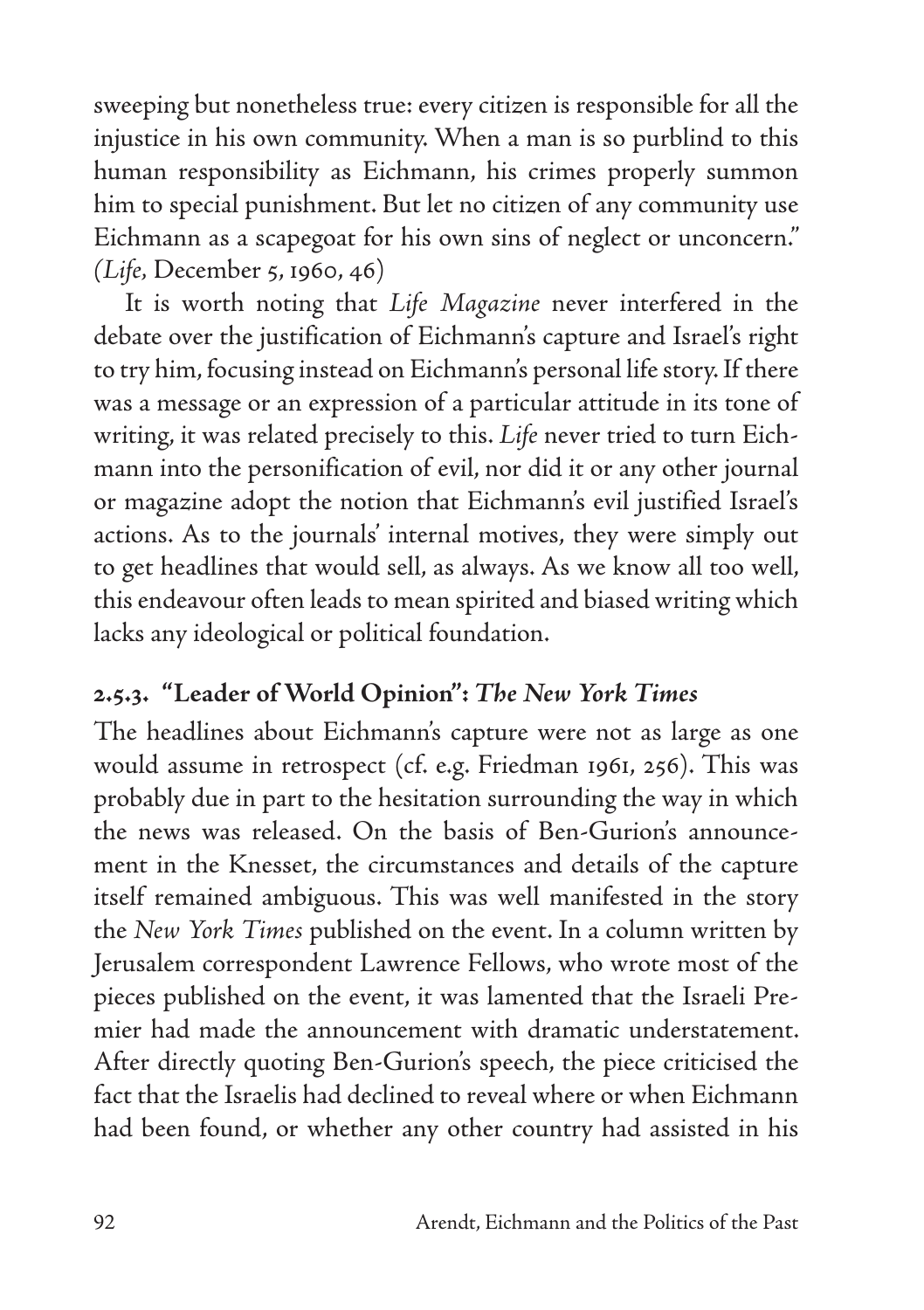capture (*New York Times*, May 24, 1960). Eichmann's photo was published on page 18, where the piece continued in two columns. However, this very first piece of news did reveal, through a direct quote from Ben-Gurion, that Eichmann was captured by the Israeli intelligence services:

I have to inform the Knesset that a short time ago one of greatest of the Nazi war criminals, Adolf Eichmann, who was responsible together with the Nazi leaders for what they called the final solution of the Jewish question, that is the extermination of 6,000,000 of the Jews of Europe, was discovered by the Israel security services. (*New York Times,* May 24, 1960)

The next day, Fellows was able to report that the head of Israel's Security Service (his name was not revealed in the piece, but apparently it was Amos Manor, the then director of Shin Bet, see Aharoni 1996, 167) had stated that Eichmann had been tracked down and captured through the efforts of his agents alone (*New York Times,* May 25, 1960). Because of the reticence of the Israeli government, the rest of the news was based on speculations surrounding the details of the capture. The first expression of the attitudes of Western diplomats appeared on 26 May, when the debate over Israel's right to try Eichmann really began to heat up. If there ever was an undeniably questionable aspect in the *New York Times*' reporting on the case, it appeared on this day. Next to the piece reporting the capture was a two-column item on Eichmann's personal history and Nazi career, in which he was not only described as the "greatest living enemy of the Jewish people'' but also as having "effeminate features," "a cynical smile," as being "the most evil monster of humanity," "baby faced," and "a cynical drunkard who kept mistresses and horses". The purpose of the piece was probably to further illuminate the news that appeared in other newspapers and journals, but it was written in such a way that one can only wonder whether these details are actually just editorialisations or actual facts.

Eichmann's capture and the debate surrounding the trial remained in the headlines until July 1960, although most of the reports were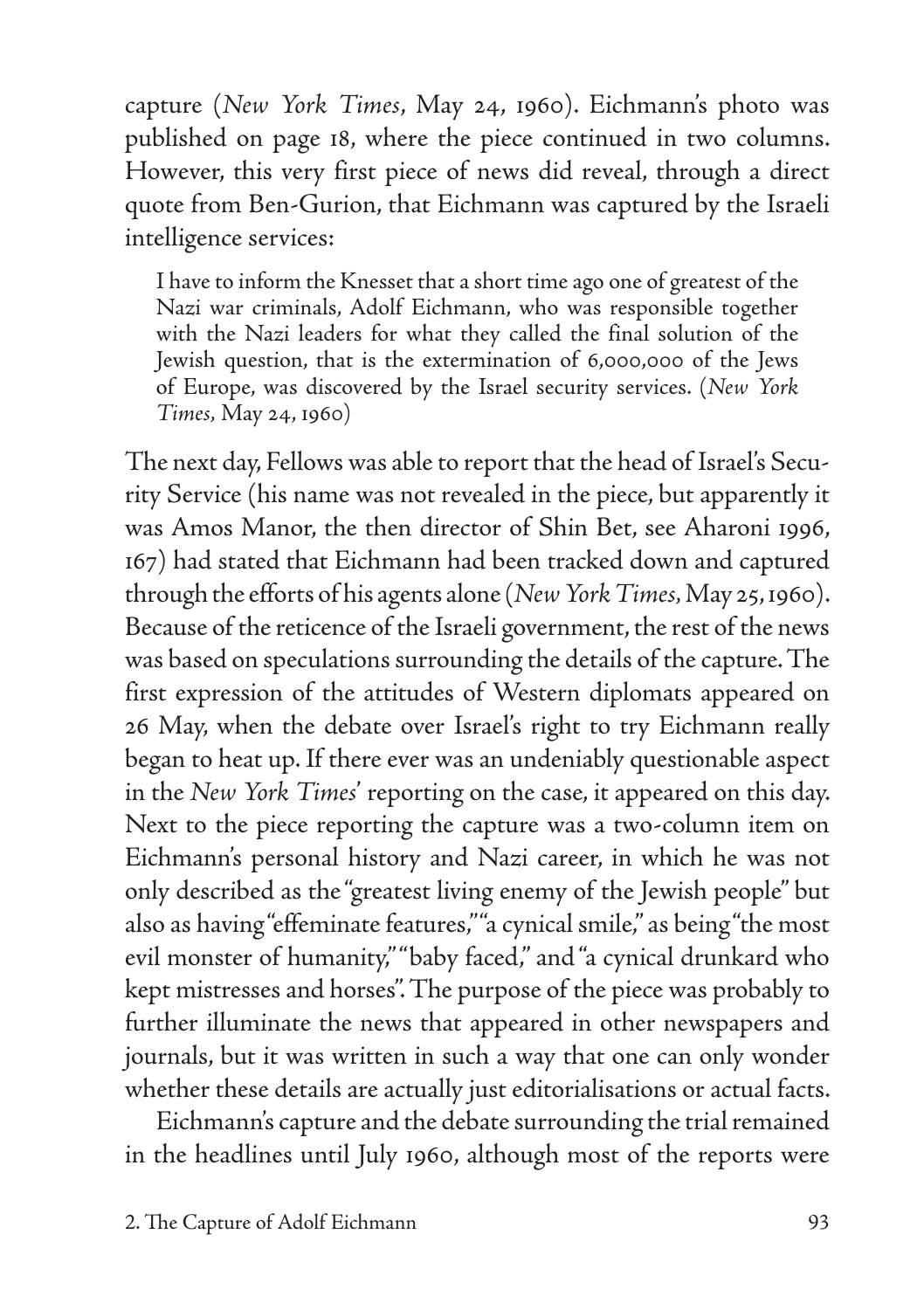brief and their tone tended to be restrained as opposed to scandalous. In spite of this, the Israeli Government Press Office found cause on 30 May to protest a number of reports published a couple of days earlier. In them, Lawrence Fellows had reported on the doubts and fears raised by the case in Israel. Among these doubts and fears, he mentioned the possible international repercussions of the trial, as well as the potentially damaging details about the actions of certain Jews during the escape operations of European Jews during the Second World War. What infuriated the Press Office most, however, was the following excerpt:

It would be embarrassing to the country in which Eichmann was captured to have it known that its people can be smuggled out by Israeli agents with or without its consent of cooperation [...] It will be painful for the Israelis if it turns out that Eichmann's wife and three sons were murdered to prevent their revealing the country in which Eichmann was captured. (*New York Times,* May 28, 1960)

The Press Office promptly released a statement which characterised these words as "shocking suggestions" that were examples of the many baseless fabrications which had appeared in the press *(New York Times,* May 31, 1960). It is true that nobody had harmed Eichmann's family, nor did anyone intend to in all likelihood. However, it seems as though it never occurred to the Israelis that their own choice not to reveal all the details of the capture would create an environment that was conducive to the spreading of rumours and speculation.

In addition, the information released by the Israeli government was not always a faithful account of what had really happened. A good example of this is an Israeli note to Argentina dated 6 June, in which it was calmly stated that Eichmann had voluntarily fled Argentina and gone to Israel, adding that it was not until Argentina sought information on the case from Israel that the Israeli government suspected that Eichmann had been apprehended in Argentina *(New York Times,* June 7, 1960). Who could possibly have believed this –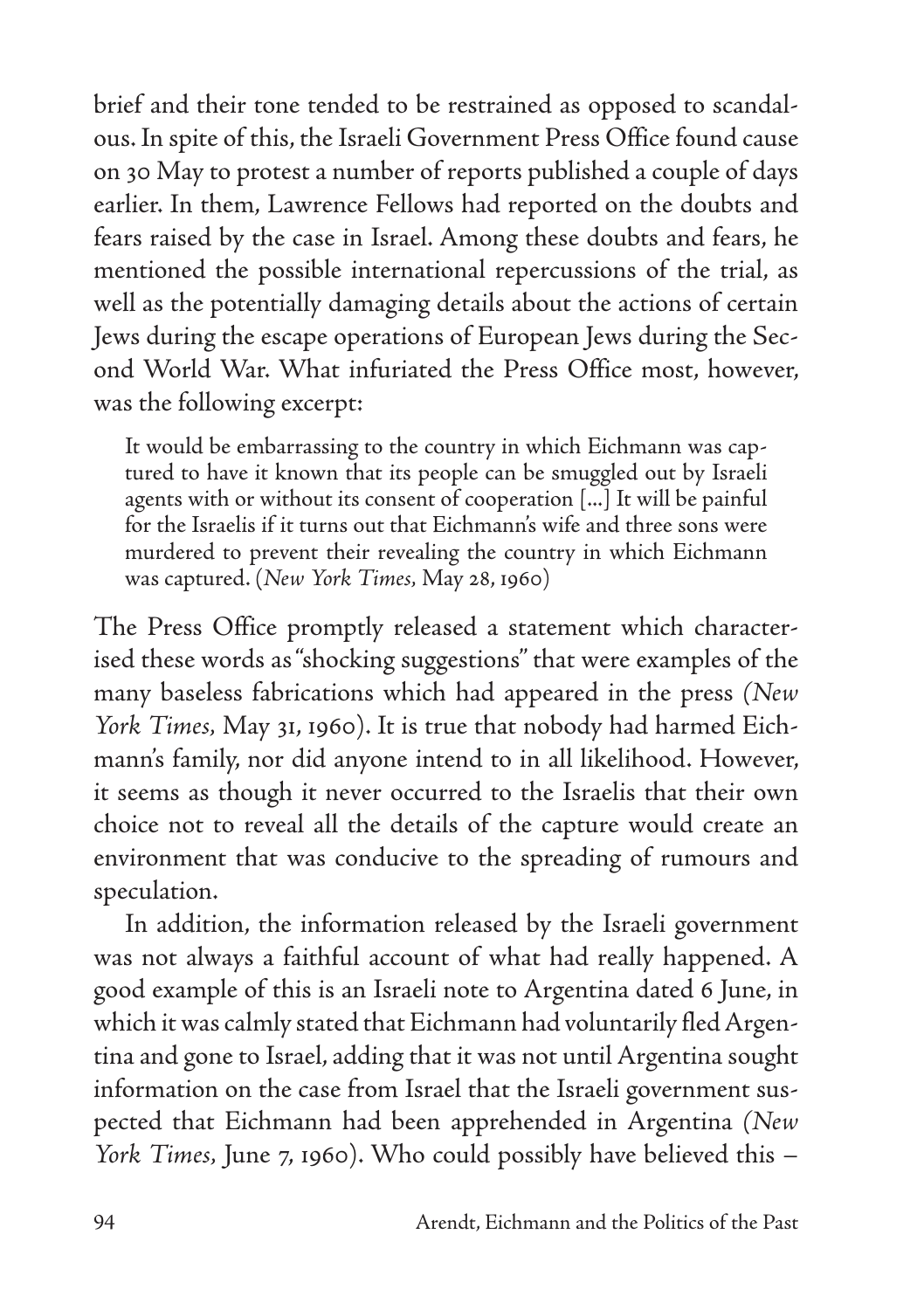especially following the news that the Israeli Intelligence Services had carried out Eichmann's capture? At this point, as we have already seen above, the Israelis had also begun to speak about a volunteer group which had gone to Argentina to find and apprehend Eichmann. Thus, it is not surprising that foreign diplomats in Israel expressed their astonishment over Israel's official explanation of the events and said that they failed to understand its repeated reference to this "group of volunteers" *(New York Times,* June 8, 1960). It simply contradicted both Ben-Gurion's initial announcement in the Knesset and information given in the first press conferences on the event.

In keeping line with the *New York Times*' often reticent style, the first editorial on the topic did not appear until 8 June. It began by confirming the generally adopted view according to which an adequate punishment for Eichmann was actually beyond the reach of the hand of man. After this, it went on to point out that the enormity of his crime did not, however, negate the necessity to try, convict and punish him. The editorial also acknowledged Israel's right and ability to organise a fair trial. Following this, however, it claimed that despite all the factors speaking in favour of Israel, it was not the proper place to try Eichmann for two main reasons. Firstly, Eichmann's crimes were committed against humanity, and secondly, they were committed on European soil. Thus, it was in the interest of all civilisation that Eichmann be tried, and not in the interest of Israel alone (*New York Times,* June 8, 1960).

The editorial went on to suggest that the ideal method of handling the case would have been through constituting an international tribunal representing the conscience of the entire international community. Eichmann's trial and judgement would thus reflect the opinion of the entire civilised world. As the editorial did not see this as realistic at that particular time, it suggested that the trial would be organised in Germany, where Eichmann had committed his crimes. In this way, his trial would be both a far more impressive demonstration of retributive justice and a far more effective reminder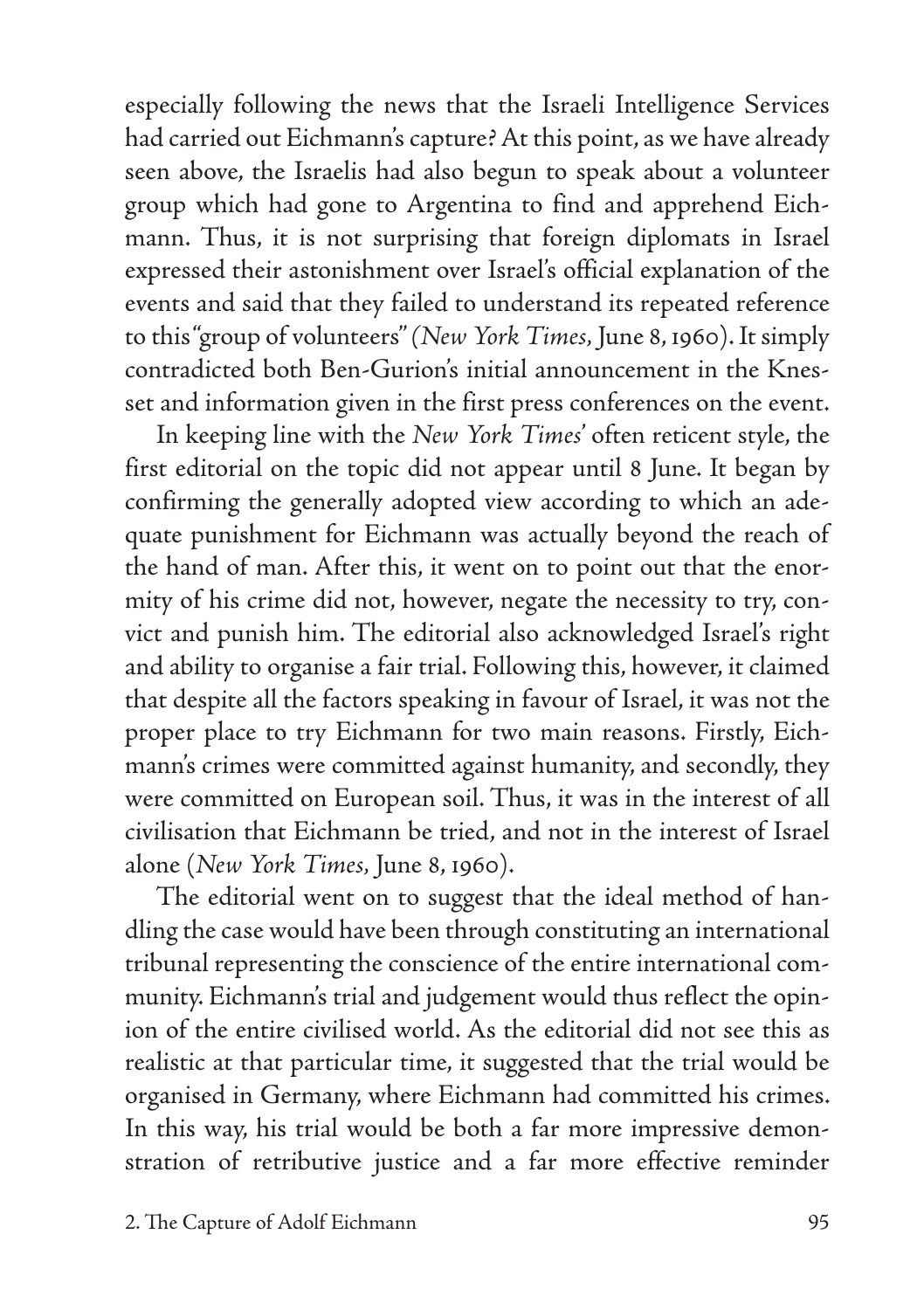of the Nazi crimes than a trial held in Israel could ever be (*New York Times,* June 8, 1960).

This was simply too much for the Israeli government, which repeatedly insisted, both in the United Nations and elsewhere, on Israel's right to try Eichmann (*New York Times,* June 18; June 19; June 20; June 23; June 25, 1960). However, it is important to note that the *Times* editorial was not so much an expression of anti-Israelism as a reflection of the disagreement between the U.S. government and Israel over this particular matter. As far as I can see, the second (and last) editorial published by the *New York Times* on 18 June should be read precisely in this light.

This editorial began by repeating the arguments presented in the earlier piece. It went on, however, to take a step further by directly attacking the Israeli Premier, Ben-Gurion. Behind this attack was Ben-Gurion's statement in Paris on 17 June, in which he forcefully defended Israel's moral right to try Eichmann despite the illegal manner of his capture *(New York Times,* June 18, 1960). Contrary to this, the *New York Times*' second editorial did not approach Israel's action in terms of rights but in terms of duty:

Because of the way in which Eichmann was captured and kidnapped, Israel has a special responsibility before the world. A clear violation of Argentine sovereignty and of international law was carried out at least with connivance of the Israeli government, a violation that cannot be condoned irrespective of the heinousness of Eichmann's crimes. Premier Ben-Gurion refers to the 'supreme moral justification' of this act. He is wrong. No immoral or illegal act justifies another. The rule of law must protect the most depraved of criminals if it is also to stand as a bulwark against the victimization of the innocent. (*New York Times,* June 18, 1960)

At first sight, this is, of course, a clear statement against Ben-Gurion's policy on the matter. Nevertheless, it can also be read in another light. Instead of accusing the Israeli government of literally lying about its role in the kidnapping, it discretely refers to the connivance of the Israeli government.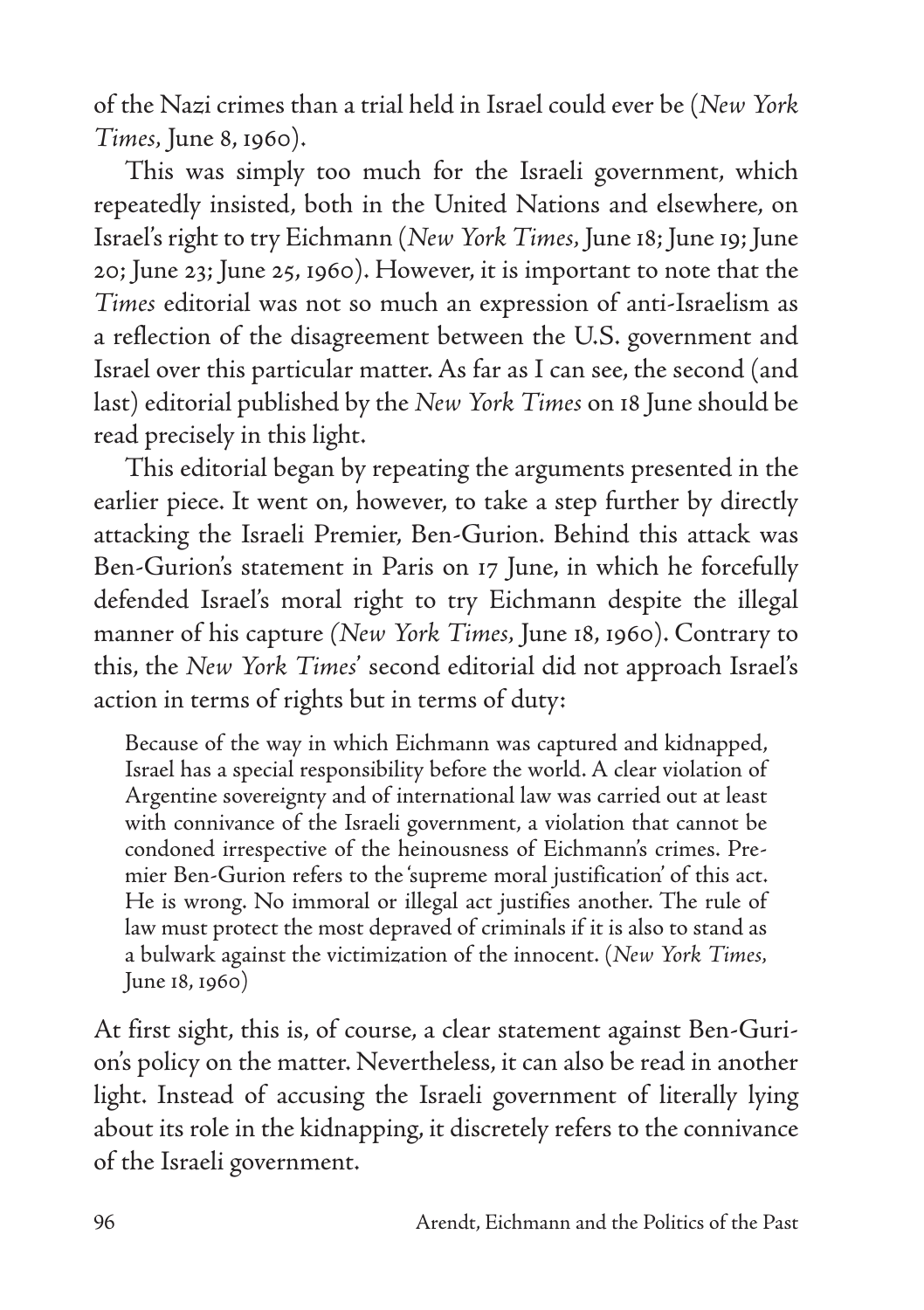On the basis of what has been said above, it can be concluded that the *New York Times* by no means exaggerated the importance of the Eichmann case in its reporting. This is well manifested in the size of the pieces and the space given to the case in general. Instead of being anti-Israel, the *New York Times* chose a pro-government line, which in practice meant that it refused to fuel the debate over the matter. It delayed publishing an editorial on the topic and allowed relatively little space for letters to the editor, publishing only five of them (*New York Times,* June 6; June 9; June 17; July 4, 1960). Although the Israeli government accused the foreign press of rendering the case of the Eichmann trial a merely juridical matter, the *New York Times* did not overemphasise the legal aspects of the matter, choosing instead to report on the main features of the debate in Israel and the United Nations.

Much of the public debate over the Eichmann case was related to the status of the state of Israel in relation to the world Jewry. Israel claimed to have a natural and historical right to speak in the name of all the Jews in the world, not only in the case of the Eichmann trial but also in general. As we have seen above, according to the Israeli opinion, led by Ben-Gurion, the diaspora Jewry was doomed to extinction through integration, and only those who returned to Israel would be able to survive the pressure of assimilation. This prophecy was most staunchly rejected by American Jews. Although they did engage in a heated debate over their own identity and prospects of survival, they did not accept the Zionist notion that they had a moral duty to return to Israel. Most of the American Jews felt as though they were as much American citizens as they were Jews. Jewishness was not the only defining trait of their identity. They found the prospect of granting Israel the right to speak on behalf of the world Jewry inconceivable. It is important to bear in mind that in America, this view was not only held by Reform Jews, who refused the idea of returning to Israel on a religious basis, but was also shared by most mildly religious middleclass Jews.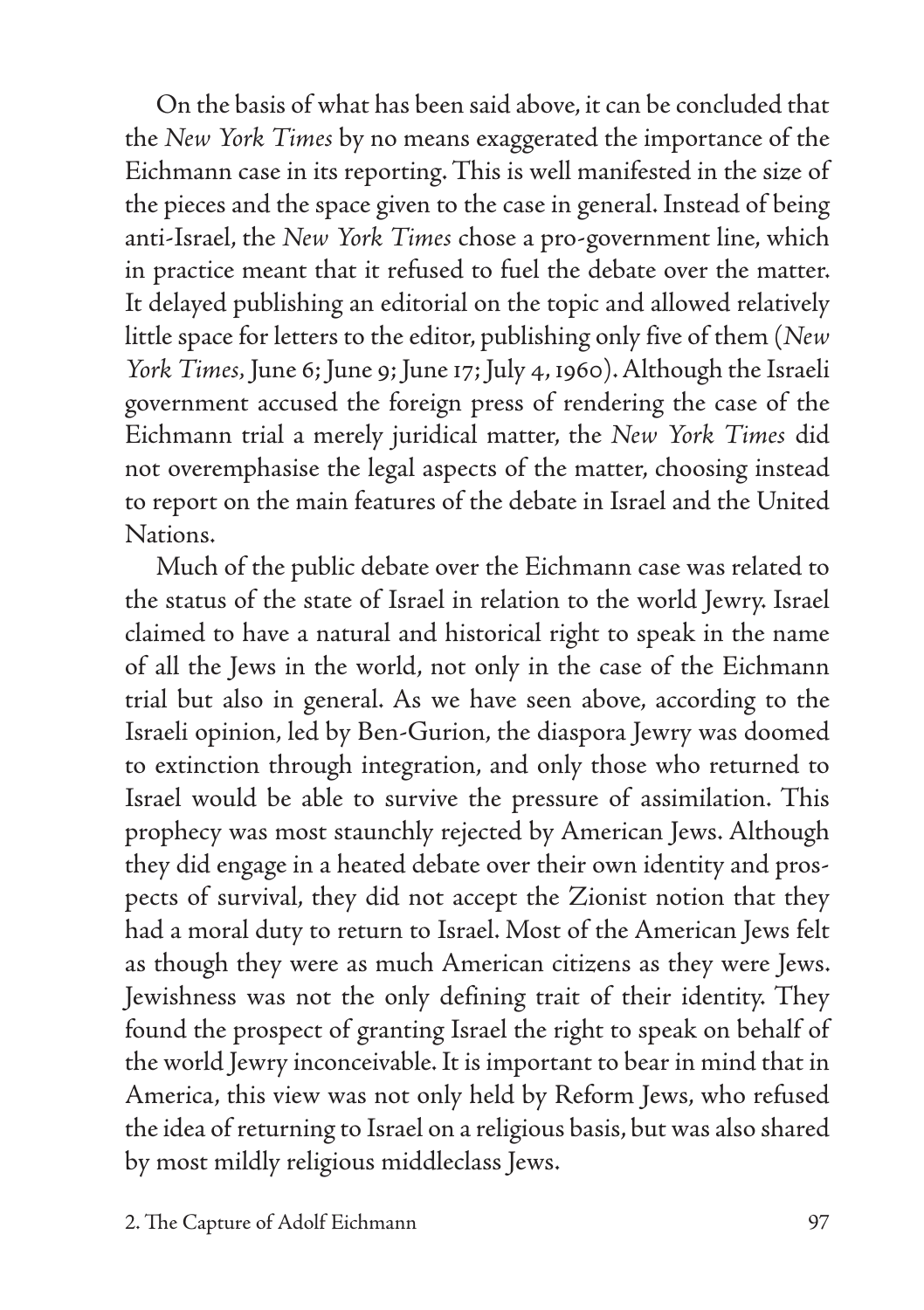#### **2.5.4. Monster or Bureaucrat?**

On the basis of the discussion above, it is clear that until the trial that began on 11 April 1961, Eichmann was mainly described in the world press as a monster and arch-killer, i.e. as one of the cruellest Nazi criminals to ever live. Nevertheless, a careful chronological analysis of the reporting of the Eichmann case reveals that this initial impression soon began to change. This is important in the context of this book, since Hannah Arendt was a member of the reading public. Although we cannot know how intensely she followed the public debate surrounding the Eichmann case, we have good reasons to believe that she paid quite a bit of attention to it. Her correspondence with Karl Jaspers reveals that by October 1960 she had already agreed to cover the trial for the *New Yorker* (Arendt 1985/1992, 402). More importantly, in December 1960, she told Jaspers that she would never be able to forgive herself if she did not go and "look at this walking disaster face to face in all his bizarre vacuousness, without the mediation of the printed word" (Arendt 1985/1992, 409). She must have noticed that not all newspapers actually referred to Eichmann as an inhumane monster. There were some, like *Life Magazine,* which chose to paint a portrait of Eichmann as an ordinary man. This is an important fact, because it reveals that Arendt was by no means the first person to publicly present the idea of Eichmann's normalcy. In this subchapter, I will briefly examine a few of the most remarkable features of the public reception of Eichmann as a person and how it changed over time.

Given that the Jewish press tended to paint a deeply negative picture of Eichmann in its pre-trial reporting, the embarrassment caused by his appearance in court is noteworthy. There was something about Eichmann's physical appearance that did not correspond to the pretrial image depicted of him. The figure of the man simply did not seem to fit the crimes he had committed. *Hadassah Magazine* (41:9, May 1961, 3, 23), published by the Women's International Zionist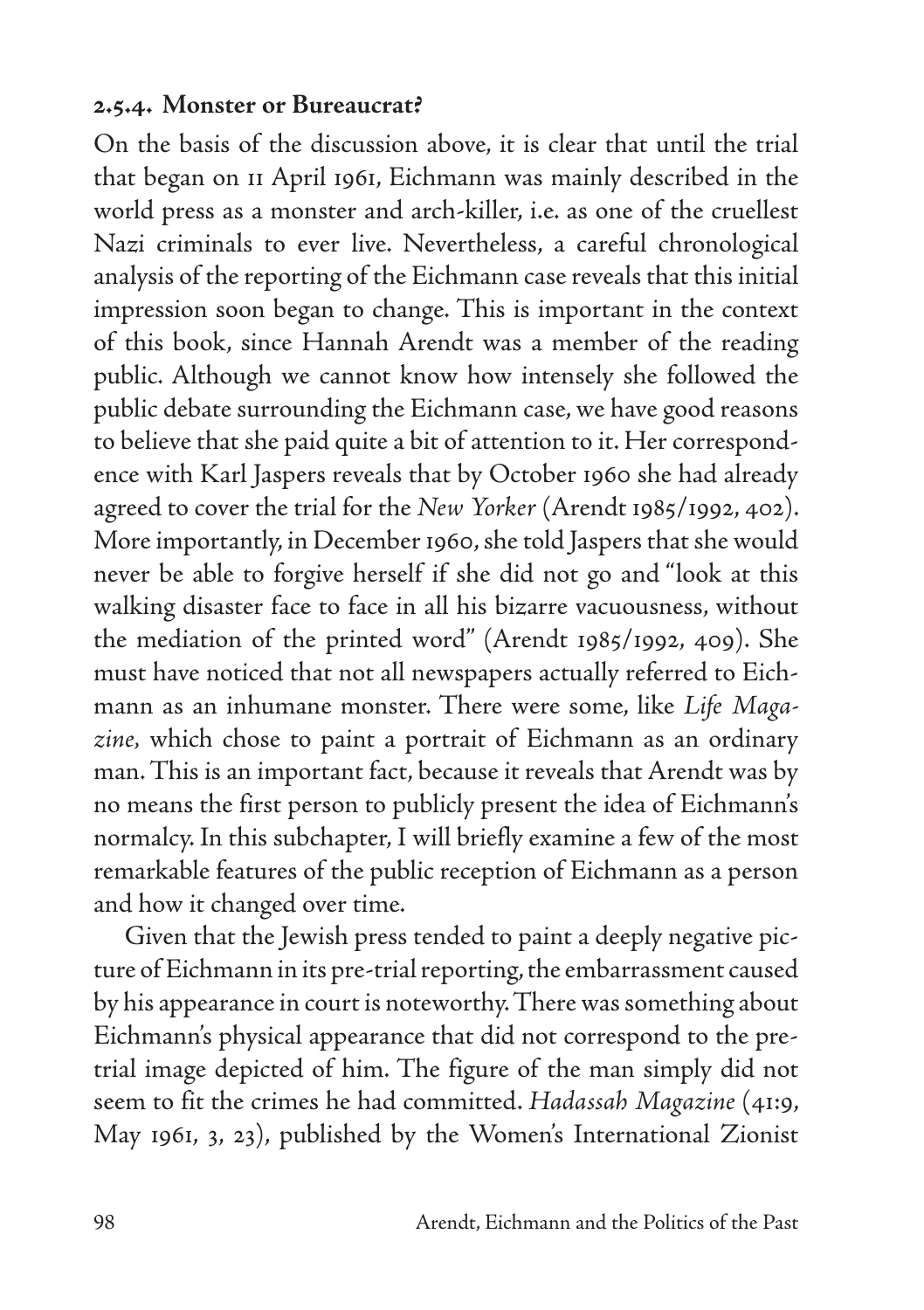Organization, reported that he "slipped into Court, out of the mystery and legend of his imprisonment, almost unnoticed," looking "dignified enough and almost proud." The Anti-Defamation League's *ADL-Bulletin*, one of the most passionate promoters of the notion of Eichmann as a bloodthirsty monster, described the initial impressions of the members of the press present at the trial as follows:

Eichmann, the visible object of discussion, is still an enigma and, in the dramatic sense, somewhat of a disappointment. He has been described by reporters as looking like everything from a window-washer to a vacuum cleaner salesman. He shows virtually no expression. *(ADL-Bulletin,* May 1961, 5)

A mysterious vagueness about Eichmann was also noted in the labour Zionist *Jewish Frontier*. Its Israeli correspondent, Moshe Bar-Natan, described "Eichmann in captivity" as a "miserable figure," "verbose," "evasive," and "obsequious" (*Jewish Frontier* 28:6, June 1961, 5). Haim Gouri, who attended the trial for the Israeli leftist labour-wing newspaper *Lamerhav,* was also perplexed by the figure of accused and wondered whether Eichmann represented "an iron will to remain silent or the obtuseness of a man who does not realize who he is" (Gouri 2004, 1). These descriptions clearly reflect the fact that both the press and the audience expected that Eichmann's evil would be manifested in his physical appearance. They expected and perhaps even wanted him to actually look like an executioner and not an ordinary officer, "tall, thin, dressed in a dark suit, a well pressed white shirt, and a tie" (Gouri 2004, 1). These expectations were encapsulated by the *New York Times* correspondent Lawrence Fellows after the first three weeks of the trial:

Yet Eichmann is a disappointment to the people who are trying to understand something of his strange character. For their sake he should have been an insect or some antediluvian monster, but he is neither. His face is utterly empty. Observers have tried hard to find something sinister in it – the twisted mouth, the sly look, the inferno in each of his eyes – but the truth is that he is quite ordinary looking [...] Even his voice was a disappointment.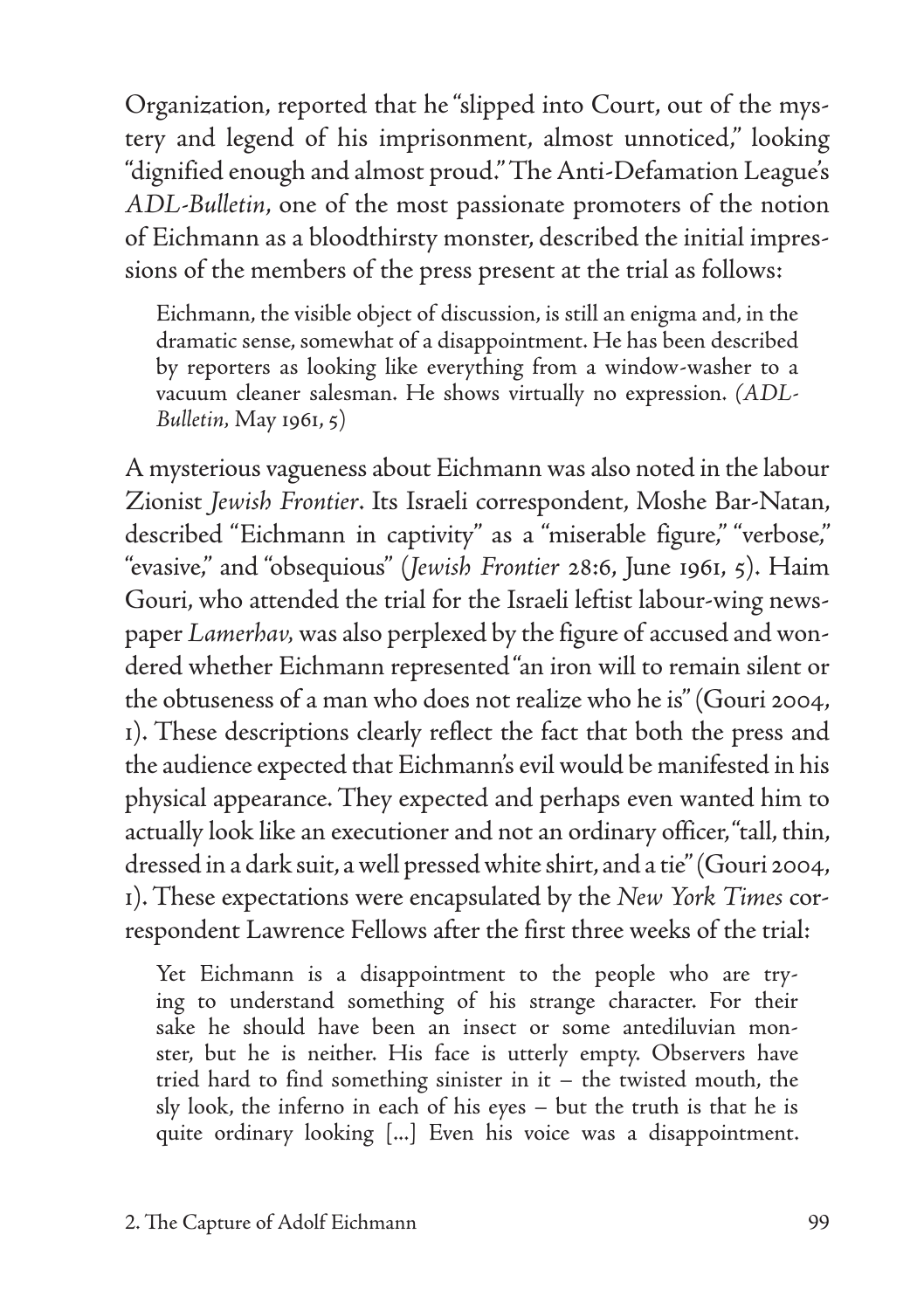He did not have the shrill, hysterical voice of an SS man. (*New York Times,* April 30, 1961)

This initial perplexity in front of the figure of Eichmann in captivity did not change the general attitude of the Jewish press towards him. This is well reflected in the post-trial reviews. *The American Zionist* (September 1961, 3) emphasised that his air of confidence and efficiency were likely the result of careful rehearsals with Dr. Servatius, i.e. they were not authentic character traits. The *Jewish Vanguard* (December 22, 1961) called Eichmann "the twentieth century Haman," a "war criminal," and an "enemy of mankind". The *ADL-Bulletin* (September 1961, 6) even swiftly carried out an extensive assessment of the press' reaction to the case over the course of the trial, concluding that favourable press reaction to the conduct of the trial had largely dispelled earlier criticism of its circumstances and legality. It also pointed out that as the trial got underway, there began to be fewer and fewer negative editorials: "Not a single negative editorial could be found in the American press in the months of June and July."

It is possible to distinguish two clearly different attitudes towards Eichmann's persona which began to take shape already before the trial and were enforced over the course of its duration. There were those who chose to see him as a monster and those who admitted that despite everything, he was still a human being. It is noteworthy that this distinction was drawn and delineated largely between the Jewish and gentile press. While the former almost desperately reiterated the same arguments about Eichmann's sheer monstrosity before, during and after the trial, the latter's view of Eichmann as a human being was slowly but surely enforced over the course of 1961.

Those who most clearly expressed their reservations about the trial very early on were members of the British left. This general attitude also included the image of Eichmann the man. In March 1961, the *New Statesman* published an article by the Labour MP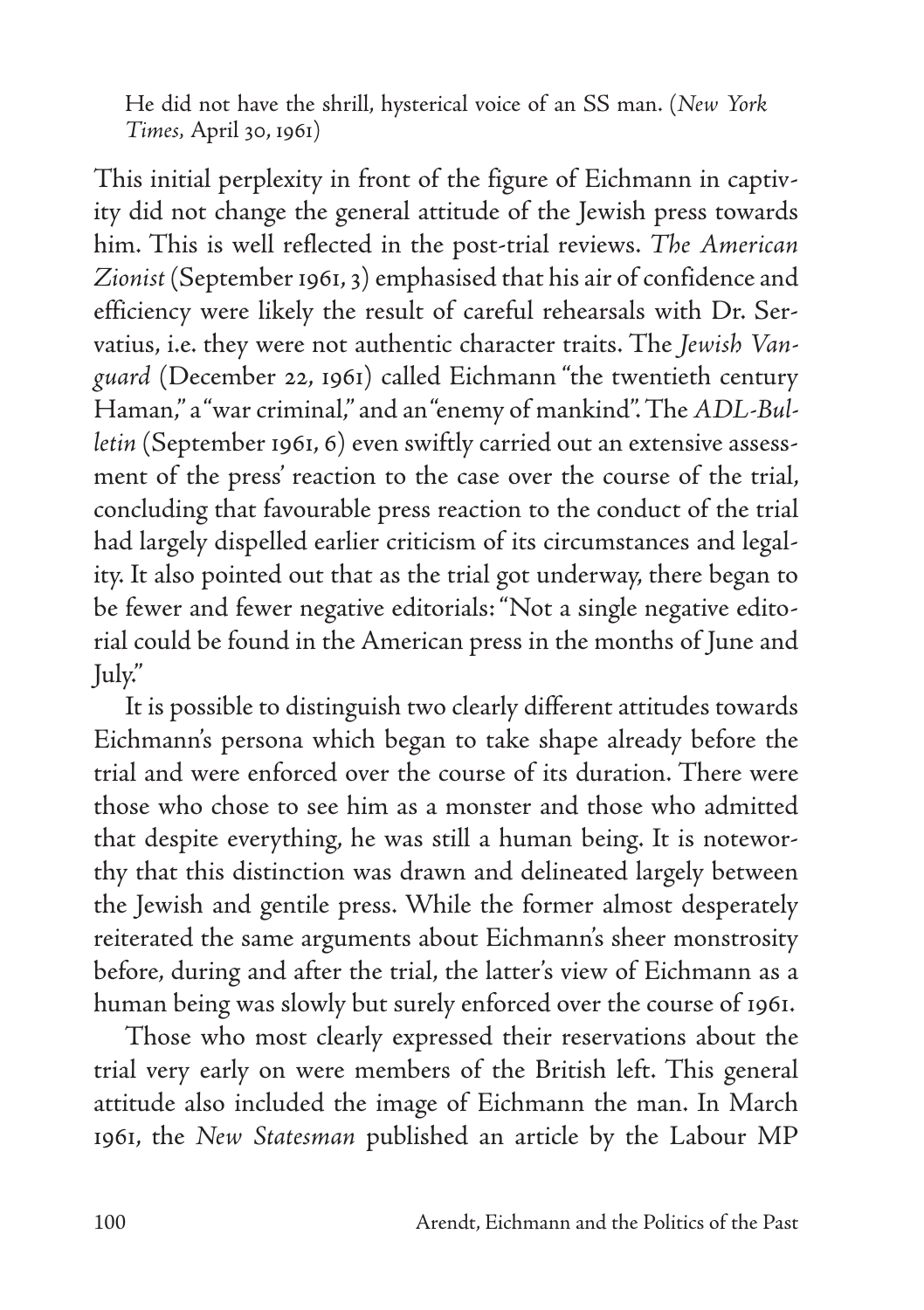R. H. S. Crossman which anticipated and encapsulated the stance of those who ended up viewing Eichmann primarily as a bureaucrat. On the basis of the Eichmann literature published at the time, Crossman concluded:

The only arresting feature of Eichmann's personality appears to be his complete featurelessness. He belongs to that army of faceless bureaucrats who conscientiously kept the Third Reich going long after defeat was inevitable. Unlike Himmler, who was not only an earnest racist but a nature-fadist, opposed to blood sports, Eichmann, from what is so far known about him, *had no convictions of any kind* – and no ambition except to climb the ladder of promotion. We cannot even discover *any special wickedness or perverse tastes* which would qualify him for becoming the arch criminal, responsible for the destruction of four million Jews. (Crossman 1961a, 504, my italics)

In our context here, it is important to note that the expressions in italics in the above quotation were repeated almost verbatim by Arendt in her trial report. In a post-trial account of the Eichmann case and sentencing, Crossman pointed to another aspect in Eichmann's conduct that was later decisive also in Arendt's trial account. He argued that the attorney general had failed to break Eichmann down and make him beg for mercy or to expose him as an arch-criminal capable of initiating genocide:

There before us stood not the raving anti-Semite who sent millions to the gas chamber because he was convinced that the *Herrenvolk* was being poisoned with Jewish blood, but a creature of the Nazi machine, an *Unterthan,* with all the vices of the underling, a bureaucrat who made his career in the SS hierarchy by obeying any directive, however inhuman, yet always cunningly careful to cover his tracks by lies and, where possible, by anonymity. (Crossman, 1961b, 949)

As we will see more in detail in the following chapters, the conception of Eichmann as a bureaucrat, a desk-killer whose actions were based on the principle of following the orders of his superiors, was one of the cornerstones of Arendt's frame of interpretation. It is important to be aware of the fact that Arendt did not conceive of